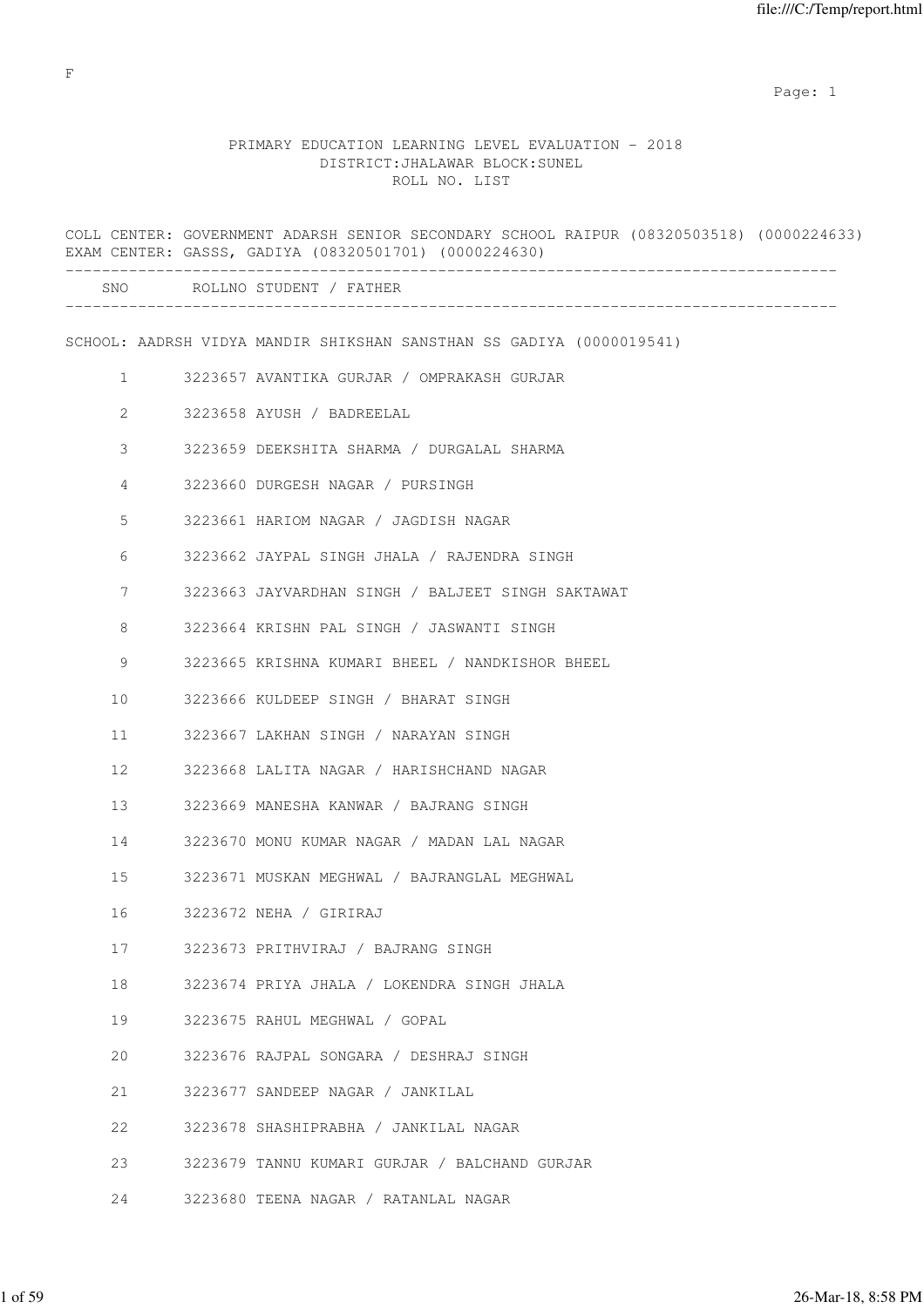### PRIMARY EDUCATION LEARNING LEVEL EVALUATION - 2018 DISTRICT:JHALAWAR BLOCK:SUNEL ROLL NO. LIST

COLL CENTER: GOVERNMENT ADARSH SENIOR SECONDARY SCHOOL RAIPUR (08320503518) (0000224633) EXAM CENTER: GASSS, GADIYA (08320501701) (0000224630) ------------------------------------------------------------------------------------- SNO ROLLNO STUDENT / FATHER

SCHOOL: GASSS, GADIYA (0000224630)

| 2.5 | 3223681 BARKHA DHOBI / JAGDISH DHOBI        |
|-----|---------------------------------------------|
| 26  | 3223682 DURGESH MEGHWAL / BAL CHAND MEGHWAL |
| 2.7 | 3223683 HEMANT MEDA / KAILASH CHAND         |
| 28  | 3223684 MUSKAN BHEEL / GOVIND BHEEL         |
| 29  | 3223685 NEELAM NAGAR / PREM CHAND NAGAR     |
| 30  | 3223686 NITESH MEGHWAL / KANHAIYA LAL       |
| 31  | 3223687 POOJA KUMARI BHEEL / TOOFAN SINGH   |
| 32  | 3223688 RAJKUMARI BHEEL / RAMESH CHAND      |
| 33  | 3223689 RAM KARAN NAGAR / MADAN LAL NAGAR   |
| 34  | 3223690 SOHAIL MANSOORI / SHAKIR            |
|     |                                             |

SCHOOL: GUPS,SAMIYA (0000471566)

| 3223692 ANKIT KUMAR SEN / MUKESH KUMAR SEN |  |  |  |  |  |  |  |
|--------------------------------------------|--|--|--|--|--|--|--|
|--------------------------------------------|--|--|--|--|--|--|--|

35 3223691 SURAJ NARAYAN BHEEL / BAJE SINGH BHEEL

- 37 3223693 JYOTI KUMARI NAGAR / RAMESH CHAND
- 38 3223694 RANJANA NAGAR / JANKI LAL NAGAR
- 39 3223695 RAVINA KUNWAR / PARWAT SINGH
- 40 3223696 SUMIT KUMAR NAGAR / PAPPU LAL NAGAR
- 41 3223697 TEEKAM CHAND NAGAR / MANSINGH NAGAR
- 42 3223698 TEJ KUMARI BHEEL / BALARAM BHEEL
- 43 3223699 VIJESH KUMAR MEHAR / DEVI LAL MEHAR

#### SCHOOL: GUPS,GURADIYA (0000471576)

| 44 | 3223700 AMIN PINJARA / HAKIM BHAI |  |  |                                       |
|----|-----------------------------------|--|--|---------------------------------------|
|    |                                   |  |  |                                       |
| 45 |                                   |  |  | 3223701 BABLI BHEEL / MANGI LAL BHEEL |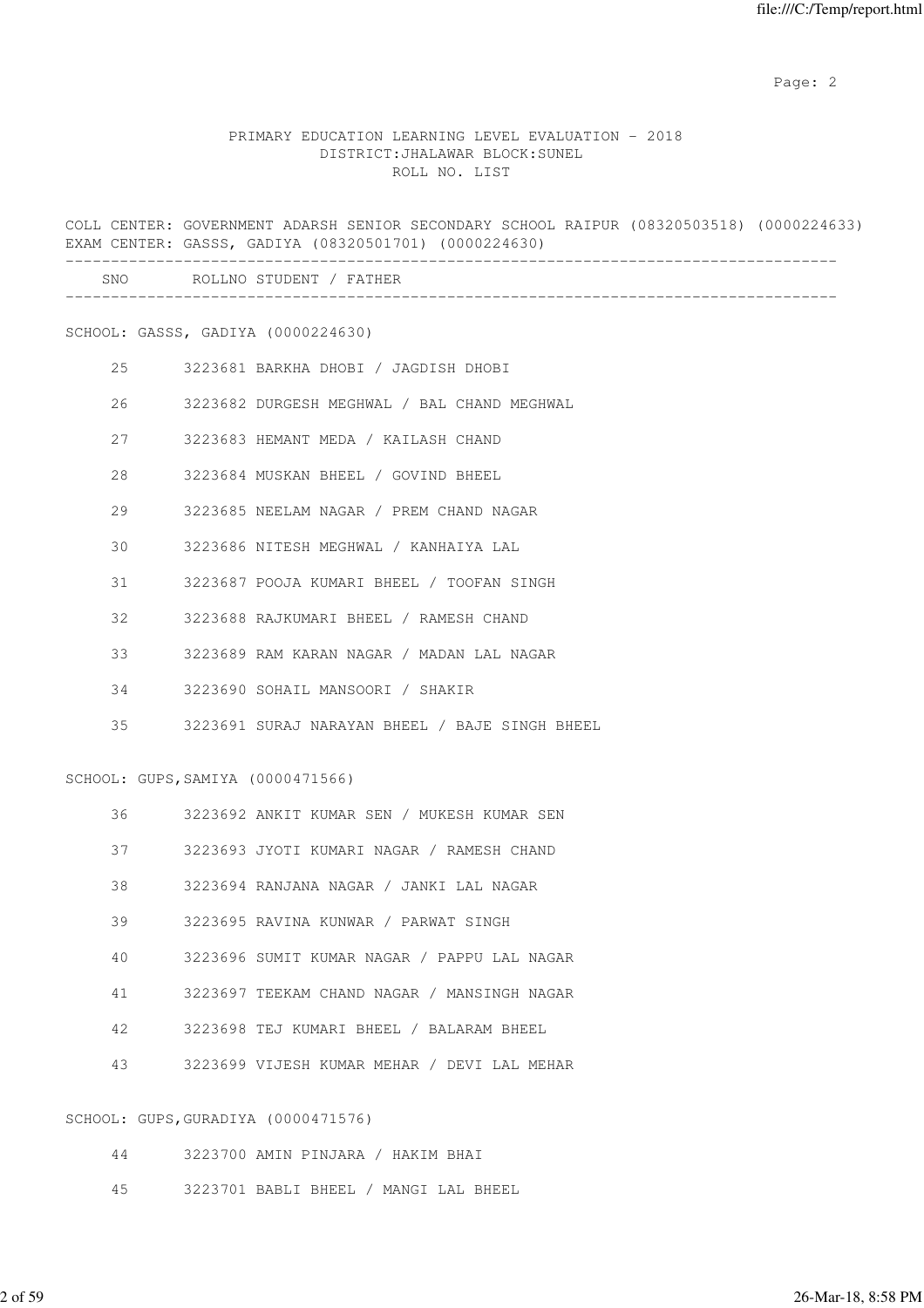# PRIMARY EDUCATION LEARNING LEVEL EVALUATION - 2018 DISTRICT:JHALAWAR BLOCK:SUNEL ROLL NO. LIST

COLL CENTER: GOVERNMENT ADARSH SENIOR SECONDARY SCHOOL RAIPUR (08320503518) (0000224633) EXAM CENTER: GASSS, GADIYA (08320501701) (0000224630)

|                 |                                  | SNO ROLLNO STUDENT / FATHER<br><u> 1989 - Andrea Santa Andrea Andrea Andrea Andrea Andrea Andrea Andrea Andrea Andrea Andrea Andrea Andrea Andr</u> |
|-----------------|----------------------------------|-----------------------------------------------------------------------------------------------------------------------------------------------------|
|                 |                                  | 46 3223702 DURGA LAL BHEEL / CHHITAR LAL                                                                                                            |
| 47              |                                  | 3223703 HEMLATA RATHORE / RAMCHANDRA RATHORE                                                                                                        |
| 48              |                                  | 3223704 KANHAIYA LAL / GOKUL BHEEL                                                                                                                  |
| 49              |                                  | 3223705 KIRAN BHEEL / SHOBHARAM                                                                                                                     |
| 50 <sup>°</sup> |                                  | 3223706 NAGINA / HAKIM BHAI                                                                                                                         |
| 51              |                                  | 3223707 NISHA BHEEL / BIRDHI LAL                                                                                                                    |
| 52              |                                  | 3223708 POOJA BHEEL / DURGALAL                                                                                                                      |
| 53              |                                  | 3223709 REENA GURJAR / PARMA NAD GURJAR                                                                                                             |
| 54              |                                  | 3223710 RUKHSAR BEE / SALIM BHAI                                                                                                                    |
|                 |                                  | SCHOOL: GPS JHIEERNIYA (0000471609)                                                                                                                 |
| 55              |                                  | 3223711 ANIL KUMAR GURJAR / RADHESHYAM GURJAR                                                                                                       |
| 56              |                                  | 3223712 GOVIND KUMAR GURJAR / PURI LAL GURJAR                                                                                                       |
| 57              |                                  | 3223713 HARI OM GURJAR / SANWAR LAL GURJAR                                                                                                          |
|                 | SCHOOL: GPS RAJPURA (0000487069) |                                                                                                                                                     |

58 3223714 KRISHNA KUMARI / DURGA LAL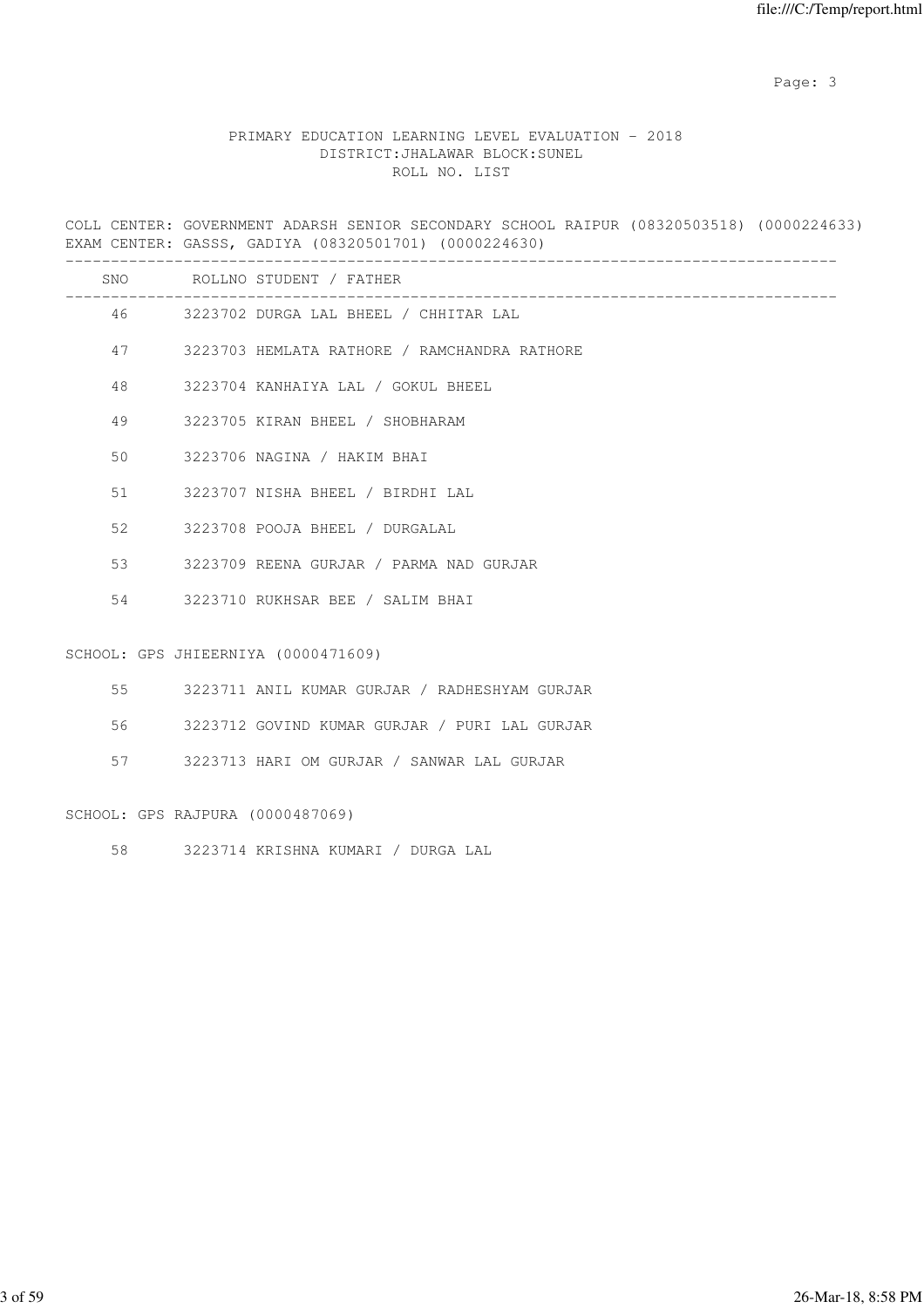example of the state of the state of the state of the state of the state of the state of the state of the state of the state of the state of the state of the state of the state of the state of the state of the state of the

# PRIMARY EDUCATION LEARNING LEVEL EVALUATION - 2018 DISTRICT:JHALAWAR BLOCK:SUNEL ROLL NO. LIST

|              | COLL CENTER: GOVERNMENT ADARSH SENIOR SECONDARY SCHOOL RAIPUR (08320503518) (0000224633)<br>EXAM CENTER: GOVERNMENT ADARSH SENIOR SECONDARY SCHOOL SOYALA (08320502303) (0000224631) |
|--------------|--------------------------------------------------------------------------------------------------------------------------------------------------------------------------------------|
|              | SNO ROLLNO STUDENT / FATHER                                                                                                                                                          |
|              | SCHOOL: GOVERNMENT ADARSH SENIOR SECONDARY SCHOOL SOYALA (0000224631)                                                                                                                |
| $\mathbf{1}$ | 3223715 AJAY PAL SINGH / MEHARBAN SINGH                                                                                                                                              |
| 2            | 3223716 ANIL KUMAR MEGHWAL / VISHNU PRASAD                                                                                                                                           |
| 3            | 3223717 ANITA KUNWAR JHALA / VIJAYRAJ SINGH                                                                                                                                          |
| 4            | 3223718 ARJUN KUMAR EARWAL / NANURAM                                                                                                                                                 |
| 5            | 3223719 ARJUN SINGH JHALA / GORDHAN SINGH                                                                                                                                            |
| 6            | 3223720 BAJRANG KUMAR SEN / SURESH CHAND                                                                                                                                             |
| 7            | 3223721 BANTI KUMAR BHEEL / NANDA BHEEL                                                                                                                                              |
| 8            | 3223722 JASWANT SINGH GURJAR / SHOBHA RAM GURJAR                                                                                                                                     |
| 9            | 3223723 KOMAL KUNWAR JHALA / BHARAT SINGH JHALA                                                                                                                                      |
| 10           | 3223724 KUMKUM SHARMA / MURALI MANOHAR SHARMA                                                                                                                                        |
| 11           | 3223725 LAKHAN KUMAR GURJAR / HARI SINGH GURJAR                                                                                                                                      |
| 12           | 3223726 LALITA KUMARI ERWAL / KARU LAL ERWAL                                                                                                                                         |
| 13           | 3223727 MAMTA KUNWAR CHAUHAN / BAJRANG SINGH                                                                                                                                         |
| 14           | 3223728 NAVIN KUMAR SEN / KAMAL KUMAR SEN                                                                                                                                            |
| 15           | 3223729 RADHA KUMARI DHOBI / DHANRAJ DHOBI                                                                                                                                           |
| 16           | 3223730 RAVIN KUMAR / NAND LAL GURJAR                                                                                                                                                |
| 17           | 3223731 RINKU KUMARI GURJAR / MANGI LAL GURJAR                                                                                                                                       |
| 18           | 3223732 SUNITA BHEEL / NANDA BHEEL                                                                                                                                                   |
| 19           | 3223733 VIRENDRA SINGH / BHARAT SINGH JHALA                                                                                                                                          |
| 20           | 3223734 YOGENDRA SINGH / MEHARBAN SINGH                                                                                                                                              |
|              | SCHOOL: GPS, BAJARANGPURA (0000467895)                                                                                                                                               |
| 21           | 3223735 RADHA KANWAR / NARENDRA SINGH                                                                                                                                                |

22 3223736 SHEELA KANWAR / GOVIND SINGH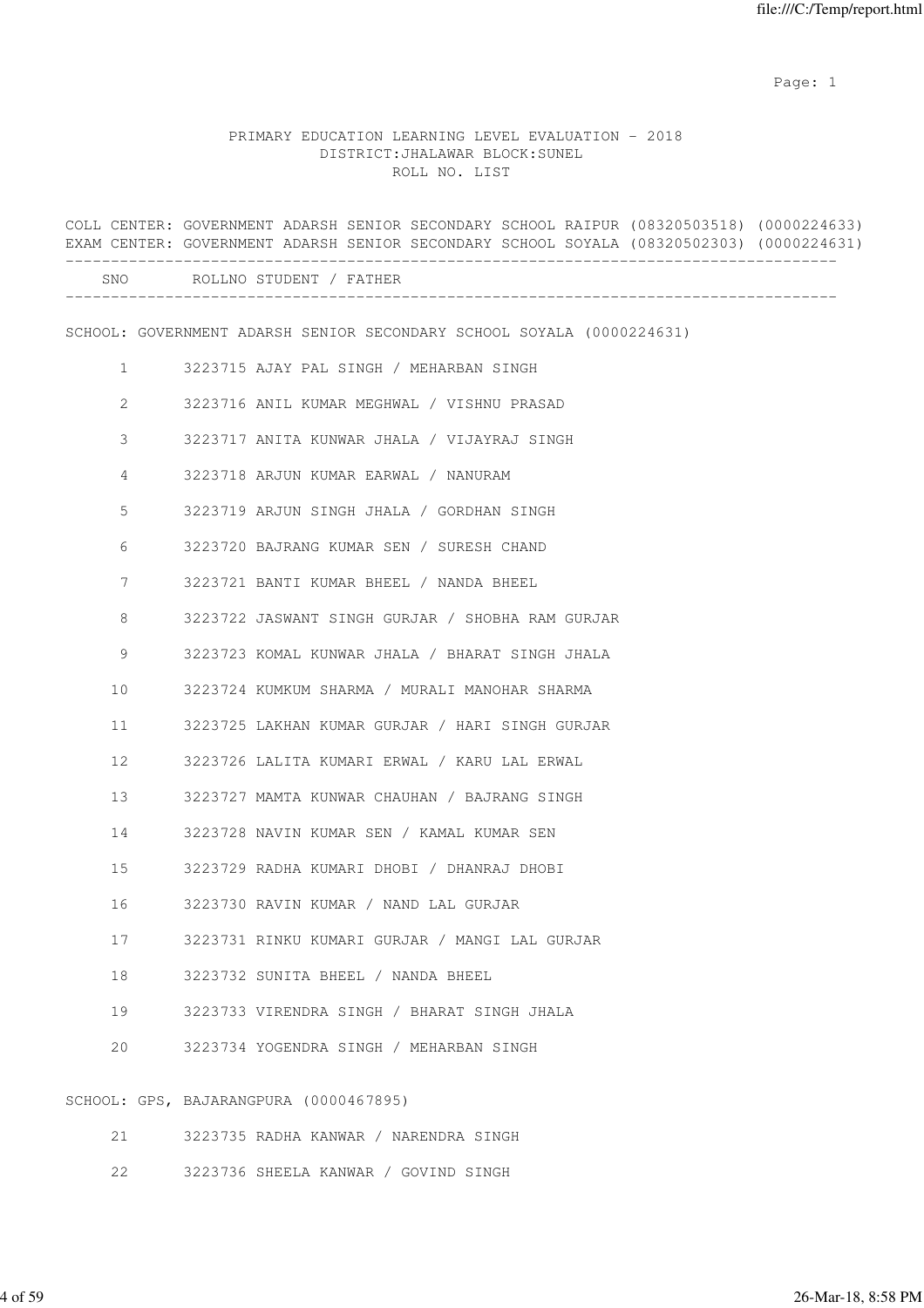## PRIMARY EDUCATION LEARNING LEVEL EVALUATION - 2018 DISTRICT:JHALAWAR BLOCK:SUNEL ROLL NO. LIST

COLL CENTER: GOVERNMENT ADARSH SENIOR SECONDARY SCHOOL RAIPUR (08320503518) (0000224633) EXAM CENTER: GOVERNMENT ADARSH SENIOR SECONDARY SCHOOL SOYALA (08320502303) (0000224631) ------------------------------------------------------------------------------------- SNO ROLLNO STUDENT / FATHER ------------------------------------------------------------------------------------- SCHOOL: GUPS,SOYLI (0000471565) 23 3223737 BHOLASHANKAR / RAM LAL 24 3223738 DEVENDRA GURAJAR / SHOBHARAM 25 3223739 DEVKANYA / CHEETTAR LAL 26 3223740 DEVKARAN / DEVI LAL 27 3223741 DHARMRAJ / RAMCHANDRA 28 3223742 KISHAN LAL / MADAN LAL 29 3223743 NIRANJANA / OMPRAKASH 30 3223744 SHIVRAJ / MANGI LAL SCHOOL: GUPS,PARASLI (0000471602) 31 3223745 BHERU LAL SUTHAR / KAMAL KISHORE SUTHAR 32 3223746 DEEPIKA GURJAR / RADHESHYAM GURJAR 33 3223747 DHEERAJ KUMAR / MOD SINGH 34 3223748 DILKHUSH GURJAR / BAJE SINGH 35 3223749 KANHAIYA LAL / BALCHAND BHEEL 36 3223750 KUNDAN MEHAR / MAHESH KUMAR MEHAR 37 3223751 MANISHA KUMARI SUTHAR / RAM LAL 38 3223752 MONIKA GURJAR / DEVKARAN GURJAR 39 3223753 MUSKAN KANWAR JHALA / JUGRAJ SINGH JHALA 40 3223754 MUSKAN SUTHAR / BAJRANG LAL SUTHAR 41 3223755 RINKU KUMARI / JAGDISH CHAND 42 3223756 RITURAJ SINGH / BHANWAR SINGH 43 3223757 SHANU KUMARI SUMAN / HEERA LAL SUMAN 44 3223758 VARSHA KANWAR JHALA / HATE SINGH JHALA 45 3223759 VEDIKA SHARMA / BHAGWATI PRASAD SHARMA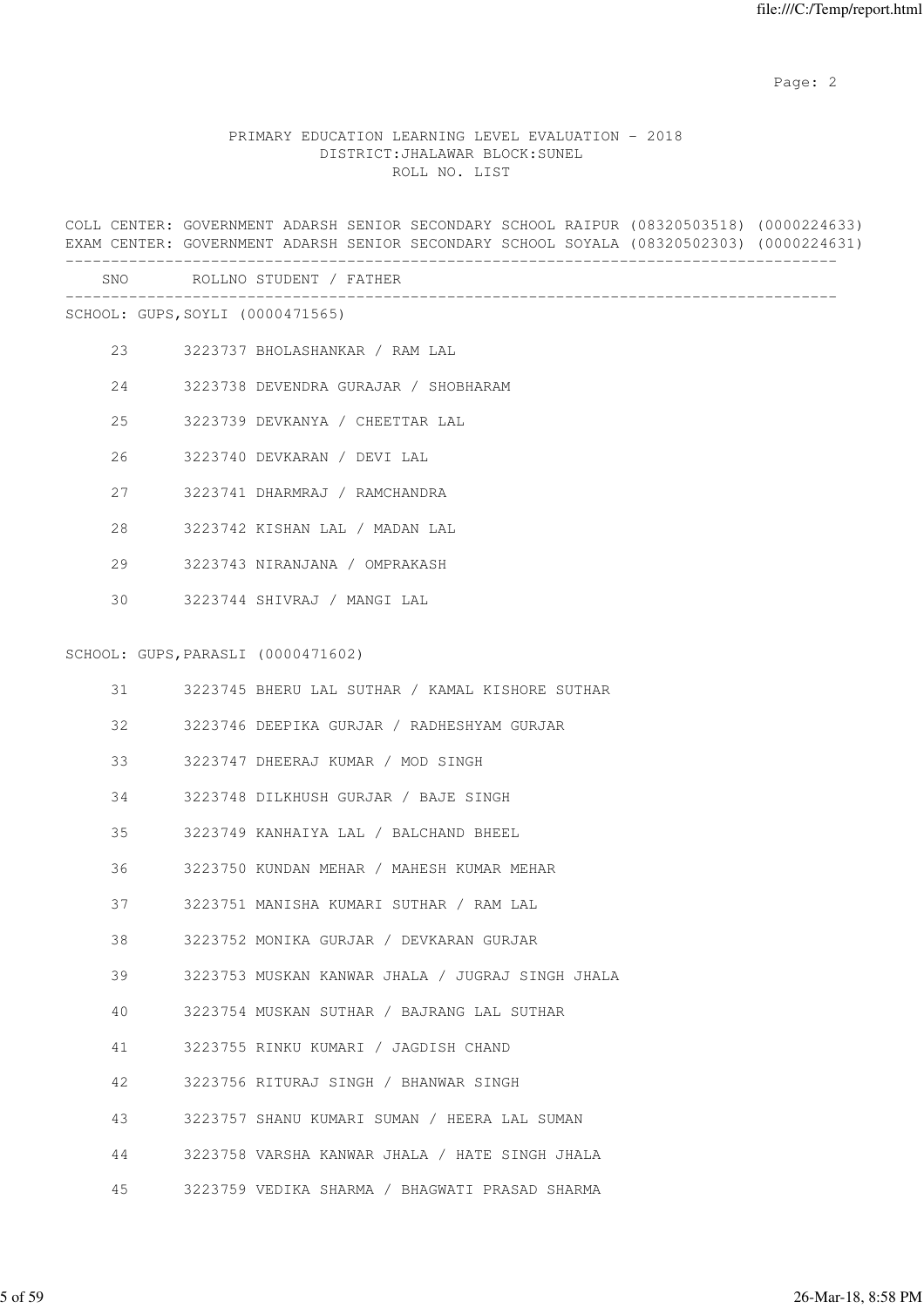# PRIMARY EDUCATION LEARNING LEVEL EVALUATION - 2018 DISTRICT:JHALAWAR BLOCK:SUNEL ROLL NO. LIST

COLL CENTER: GOVERNMENT ADARSH SENIOR SECONDARY SCHOOL RAIPUR (08320503518) (0000224633) EXAM CENTER: GOVERNMENT ADARSH SENIOR SECONDARY SCHOOL SOYALA (08320502303) (0000224631) ------------------------------------------------------------------------------------- SNO ROLLNO STUDENT / FATHER ------------------------------------------------------------------------------------- SCHOOL: GUPS,PALKHANDA (0000471603) 46 3223760 HARIOM / SURAT RAM 47 3223761 HEMANT KUMAR / LAL CHAND 48 3223762 KIRAN KUMARI / BADRI LAL 49 3223763 MANGI BAI / SURAT RAM 50 3223764 MANISHA KUMARI / BALA RAM 51 3223765 NISHA KUMARI / SHESHKARAN 52 3223766 PANKAJ KUMAR / HEERA LAL 53 3223767 POOJA KUMARI / RAM SINGH 54 3223768 RADHA BAI / SHYAM LAL 55 3223769 RAHUL KUMAR / RAMESH CHAND 56 3223770 RAHUL KUMAR / RADHESHYAM 57 3223771 RAMBABU / HARIRAM SCHOOL: GUPS,KUTKI (0000501852) 58 3223772 DHARMENDRA SINGH JHALA / KRISHNAPAL SINGH 59 3223773 MAMTA KUMARI GURJAR / RAMLAL GURJAR 60 3223774 MANBHAR GURJAR / GHANSHYAM GURJAR 61 3223775 MANISHA KUMARI GURJAR / LAL CHAND GURJAR 62 3223776 PAYAL GURJAR / DEVI SINGH GURJAR 63 3223777 PRADEEP KUMAR MEGHWAL / RAMGOPAL MEGHWAL 64 3223778 PRERANA KUNWAR JHALA / NAND SINGH

65 3223779 SONIYA GURJAR / RATTI RAM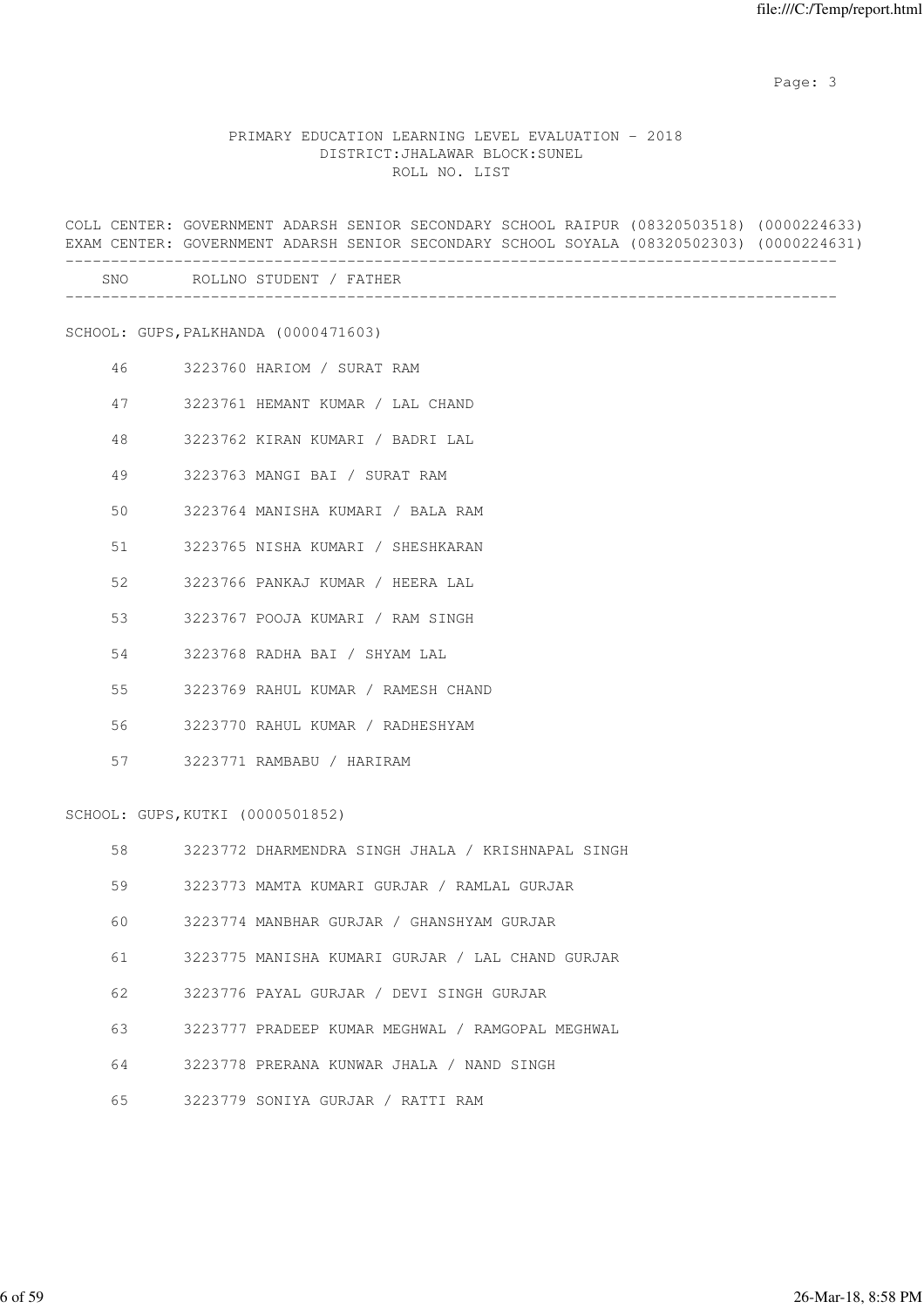example of the state of the state of the state of the state of the state of the state of the state of the state of the state of the state of the state of the state of the state of the state of the state of the state of the

#### PRIMARY EDUCATION LEARNING LEVEL EVALUATION - 2018 DISTRICT:JHALAWAR BLOCK:SUNEL ROLL NO. LIST

COLL CENTER: GOVERNMENT ADARSH SENIOR SECONDARY SCHOOL RAIPUR (08320503518) (0000224633) EXAM CENTER: GOVERNMENT ADARSH SENIOR SECONDARY SCHOOL SALRI (08320503001) (0000224632) ------------------------------------------------------------------------------------- SNO ROLLNO STUDENT / FATHER ------------------------------------------------------------------------------------- SCHOOL: NEW SUNRISE SHIKSHAN SANSTHAN SALARI (0000046005) 1 3223780 ABHISHEK MEENA / PURANMAL 2 3223781 ANKIT MEENA / SHIVLAL 3 3223782 DURGASHANKAR / BHAGIRATH 4 3223783 JITENDRA PRAJAPAT / MUKESH 5 3223784 KANHAIYA LAL BHIL / MOHANLAL 6 3223785 KIRAN MEENA / SURENDRA 7 3223786 LAKHAN SHARMA / UMASHANKAR 8 3223787 NEHA MEENA / BABLU MEENA 9 3223788 NIKITA SOLANKI / NARENDRA SINGH 10 3223789 NILU KANWAR / NARENDRA SINGH 11 3223790 RAHUL PRAJAPAT / KUSHIRAM PRAJAPAT 12 3223791 RAJPAL SINGH / BHUPENDRA SINGH 13 3223792 RAJVEER SINGH / HAMMER SINGH 14 3223793 RANU JHALA / DILIP SINGH 15 3223794 REENA KUMARI / SHOBHARAM GURJAR 16 3223795 YOGESH MEENA / DASRATH MEENA 17 3223796 YUVRAJ PRAJAPAT / RAJARAM PRAJAPAT SCHOOL: GOVERNMENT ADARSH SENIOR SECONDARY SCHOOL SALRI (0000224632) 18 3223797 AJAY MEENA / BALCHAND 19 3223798 ANITA KUAMRI MEENA / POONAMCAHAND MEENA 20 3223799 BHEEMRAJ BHEEL / MANSINGH BHEEL 21 3223800 DILIP KUMAR MEENA / ANOKH LAL MEENA

22 3223801 DIVYA MEENA / SURESH CHAND MEENA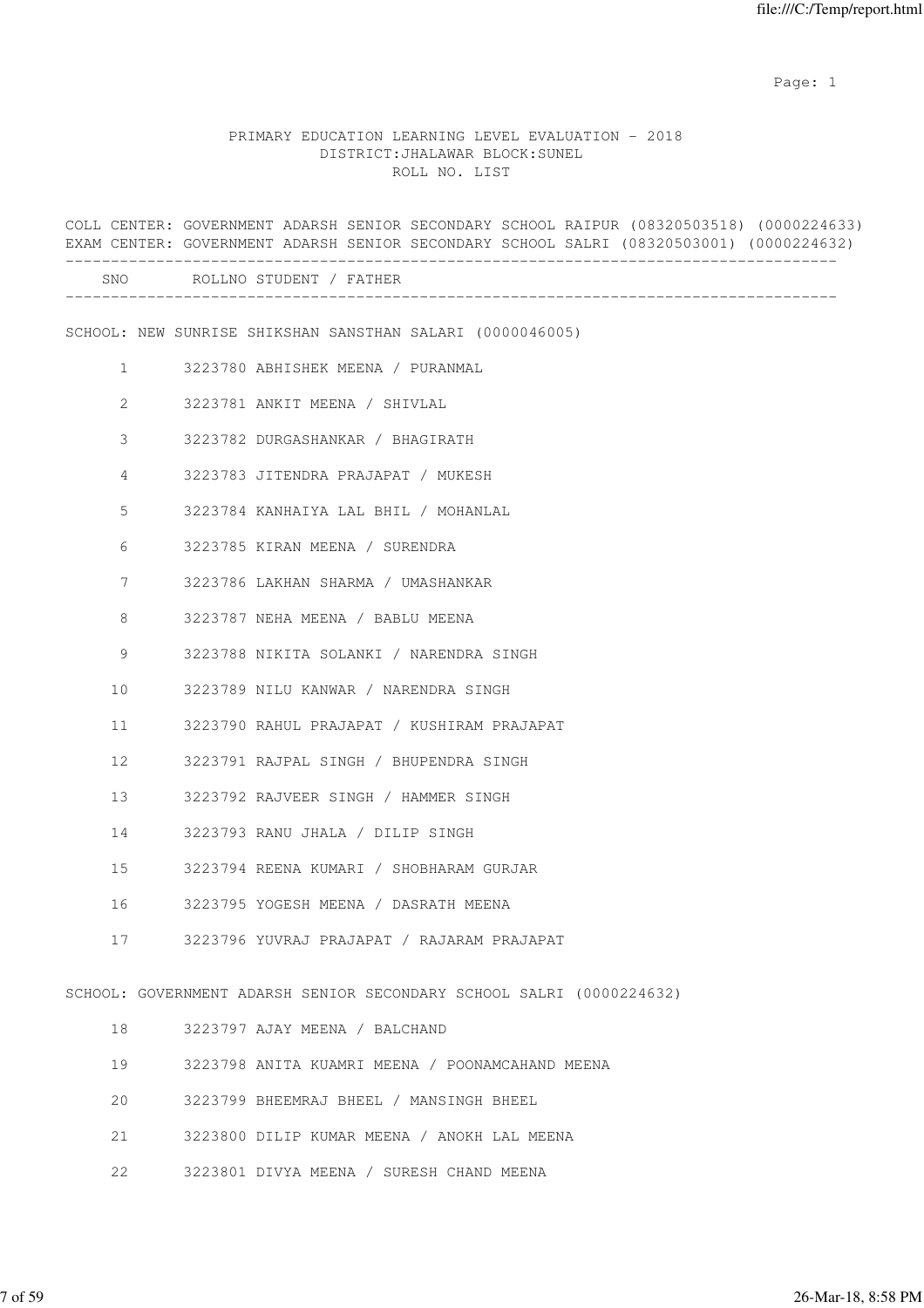# PRIMARY EDUCATION LEARNING LEVEL EVALUATION - 2018 DISTRICT:JHALAWAR BLOCK:SUNEL ROLL NO. LIST

COLL CENTER: GOVERNMENT ADARSH SENIOR SECONDARY SCHOOL RAIPUR (08320503518) (0000224633) EXAM CENTER: GOVERNMENT ADARSH SENIOR SECONDARY SCHOOL SALRI (08320503001) (0000224632) ------------------------------------------------------------------------------------- SNO ROLLNO STUDENT / FATHER ------------------------------------------------------------------------------------- 23 3223802 DURGALAL BHEEL / KAILASH CHAND 24 3223803 GOVARDHAN PRAJAPAT / MOHANLAL 25 3223804 HEMLATA MEENA / RAMBILAS MEENA 26 3223805 KAJAL PRAJAPAT / KAILASH CHAND 27 3223806 KAVITA MEENA / DHANRAJ MEENA 28 3223807 KHUSHBU MEENA / ISHWAR LAL MEENA 29 3223808 LOKENDRA KUMAR / DURGALAL 30 3223809 MANGI KUMARI / RAMRATAN 31 3223810 NARENDRA KUMAR MEENA / JAIPRAKASH MEENA 32 3223811 NEHA MEENA / BALRAM MEENA 33 3223812 NEMICHAND BHEEL / PREMCHAND 34 3223813 NISHA KUMARI / POONAMCHAND 35 3223814 RAHUL KUMAR BAGRI / RAMRATAN BAGRI 36 3223815 RAVI MEENA / ASHOK KUMAR MEENA 37 3223816 RAVINA JHALA / DESHRAJ SINGH 38 3223817 RITESH / RAMESH CHAND PANCHAL 39 3223818 RONAK MEENA / BHARAT RAJ MEENA 40 3223819 SANDEEP BHEEL / RAMESHCHAND BHEEL 41 3223820 SHIVANI KUMARI / RAMLAL MEENA 42 3223821 SURAJ KUMAR SEN / PAPPU SEN 43 3223822 SURESH KUMAR MEENA / RADHESHYAM MEENA 44 3223823 VIJAY RAJ MEGHWAL / MOHAN LAL SCHOOL: GPS BHILON KA MAJRA SALRI (0000409643) 45 3223824 DEEPAK KUMAR BHEEL / KAILASH BABU

46 3223825 KAJAL KUMARI BHEEL / ONKAR LAL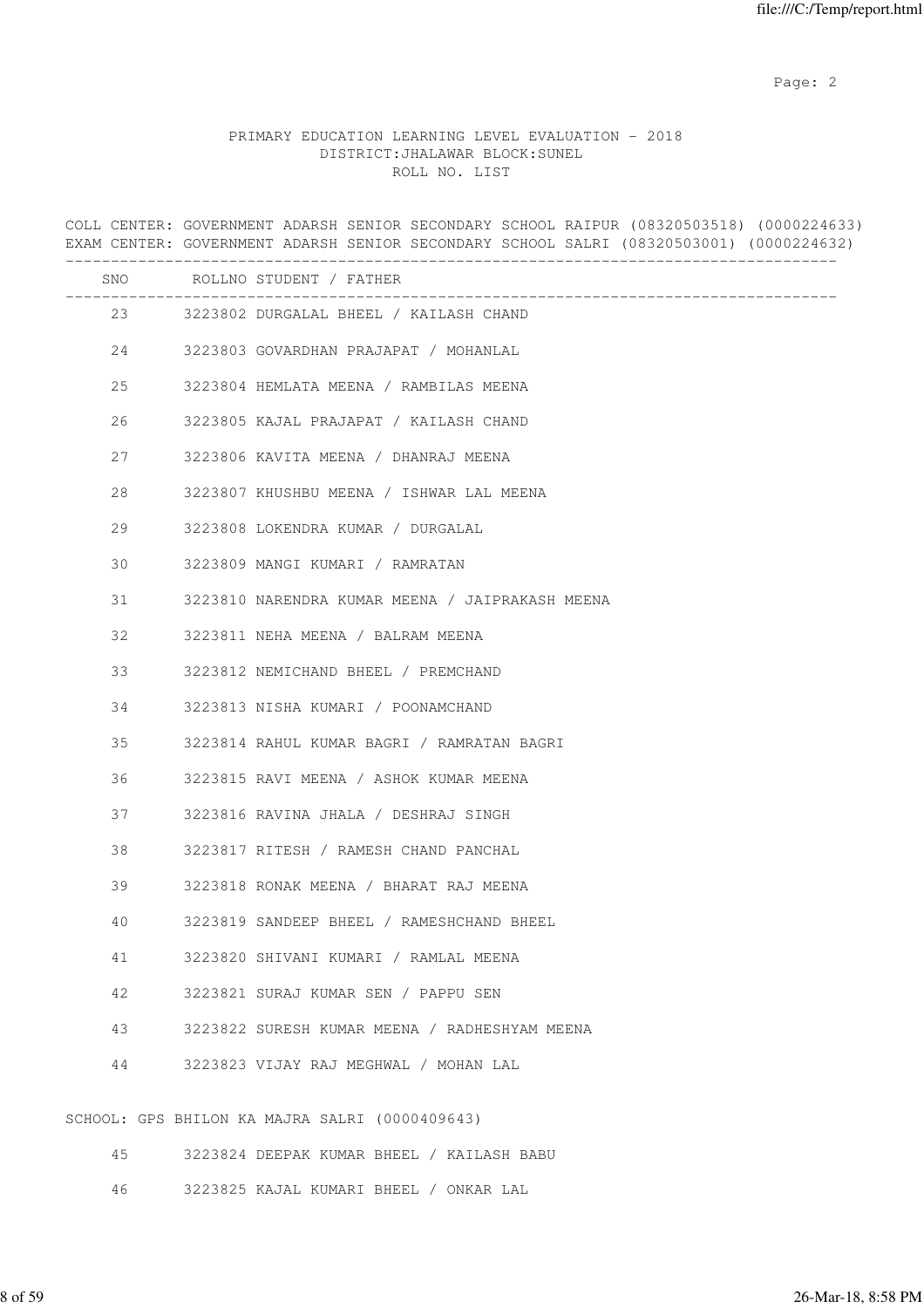# PRIMARY EDUCATION LEARNING LEVEL EVALUATION - 2018 DISTRICT:JHALAWAR BLOCK:SUNEL ROLL NO. LIST

COLL CENTER: GOVERNMENT ADARSH SENIOR SECONDARY SCHOOL RAIPUR (08320503518) (0000224633) EXAM CENTER: GOVERNMENT ADARSH SENIOR SECONDARY SCHOOL SALRI (08320503001) (0000224632)

| SNO | ROLLNO STUDENT / FATHER                        |
|-----|------------------------------------------------|
| 47  | 3223826 KULDEEP SINGH JHALA / HARI SINGH JHALA |
| 48  | 3223827 MOHIT KUMAR BHEEL / RAMDAYAL           |
| 49  | 3223828 RAMBABU BAGRI / JAGDISH CHAND          |
| 50  | 3223829 SUGANA KUMARI BHEEL / RAMBAKSH         |
|     |                                                |

#### SCHOOL: GUPS,RAWAL (0000467901)

| 51 | 3223830 ANJANA DANGI / JITENDRA DANGI   |
|----|-----------------------------------------|
| 52 | 3223831 HIMANSHU DANGI / RAJU LAL DANGI |
| 53 | 3223832 INDARMAL DANGI / KAILASH DANGI  |
| 54 | 3223833 SUHANI DANGI / SUBHASH DANGI    |
| 55 | 3223834 SUMIT DANGI / GOPAL DANGI       |
| 56 | 3223835 SUNIL BAGRI / BALCHAND          |

#### SCHOOL: GUPS,SEMLI KALYAN (0000471601)

| 57 | 3223836 AKSHAT SHARMA / RAJESH KUMAR     |
|----|------------------------------------------|
| 58 | 3223837 BHAVISHYA SHARMA / SANJAY SHARMA |
| 59 | 3223838 DHANRAJ MEHAR / SHIV NARAYAN     |
| 60 | 3223839 GORI KANWER / DEVENDRA SINGH     |
| 61 | 3223840 KOMAL MEHAR / HANS RAJ MEHAR     |
| 62 | 3223841 MAHESH KUMAR SEN / DURGA SHANKAR |
| 63 | 3223842 NATISHA KANWER / KALU SINGH      |
| 64 | 3223843 RAHUL MEGHWAL / DHANNA LAL       |
| 65 | 3223844 RAJESH MEHAR / GOPAL MEHAR       |
| 66 | 3223845 RAKESH MEHAR / KAILASH MEHAR     |
| 67 | 3223846 RAVISH GURJAR / RATTI RAM GURJAR |
| 68 | 3223847 SADHNA MEENA / RAJESH MEENA      |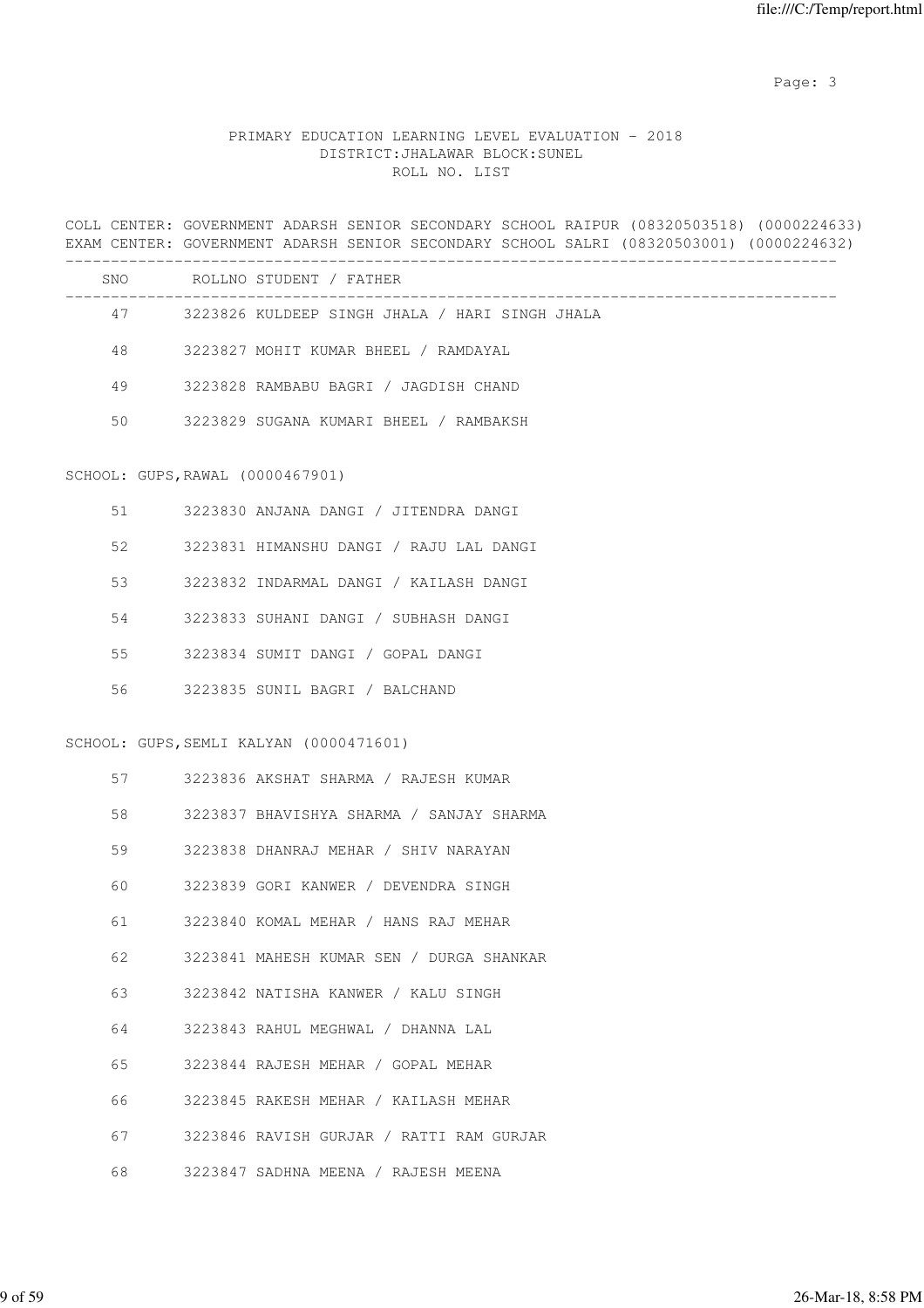Page: 4  $P$ 

# PRIMARY EDUCATION LEARNING LEVEL EVALUATION - 2018 DISTRICT:JHALAWAR BLOCK:SUNEL ROLL NO. LIST

COLL CENTER: GOVERNMENT ADARSH SENIOR SECONDARY SCHOOL RAIPUR (08320503518) (0000224633) EXAM CENTER: GOVERNMENT ADARSH SENIOR SECONDARY SCHOOL SALRI (08320503001) (0000224632)

| SNO | ROLLNO STUDENT / FATHER           |
|-----|-----------------------------------|
| 69  | 3223848 SUNITA MEGHWAL / PRAHALAD |

#### SCHOOL: GUPS,RAMPURIYA ll (0000471608)

- 70 3223849 DURGESH BHEEL / DEVI LAL
- 71 3223850 GOVIND PATIDAER / SANTOSH PATIDAER
- 72 3223851 KRISHNA MEGHWAL / BAPU LAL
- 73 3223852 MUSKAN MEHAR / SIYA RAM
- 74 3223853 SONU PATIDAR / KANHEYA LAL

#### SCHOOL: GUUPS,DAWAL (0000501907)

| 75 | 3223854 AJAY MEGHWAL / SHOBHARAM            |
|----|---------------------------------------------|
| 76 | 3223855 BHAVANA MEHAR / PRAKASH CHAND       |
|    | 77 3223856 BHOLA RAM BHEEL / DEVI LAL       |
| 78 | 3223857 BRIJESH KANWAR / BALU SINGH         |
| 79 | 3223858 BRIJRAJ SINGH / GOPAL SINGH         |
| 80 | 3223859 GIRIRAJ MEGHWAL / PARMANAND MEGHWAL |
| 81 | 3223860 HARIOM BHEEL / CHUNNI LAL           |
|    | 82 3223861 KAJAL BHEEL / RAMESH CHAND       |
| 83 | 3223862 KIRAN BHEEL / RADHESHYAM            |
| 84 | 3223863 LAV JHALA / ISHWAR SINGH            |
|    | 85 3223864 PAYAL MEHAR / RAMGOPAL           |
| 86 | 3223865 RADHA ERWAL / GANPAT                |
| 87 | 3223866 RADHIKA BHEEL / KALYAN SINGH        |
| 88 | 3223867 RAJKUMARI SEN / PRAKASH CHAND       |
| 89 | 3223868 VANDANA SEN / RAJENDRA KUMAR SEN    |
| 90 | 3223869 VARSHA MEGHWAL / LAL CHAND          |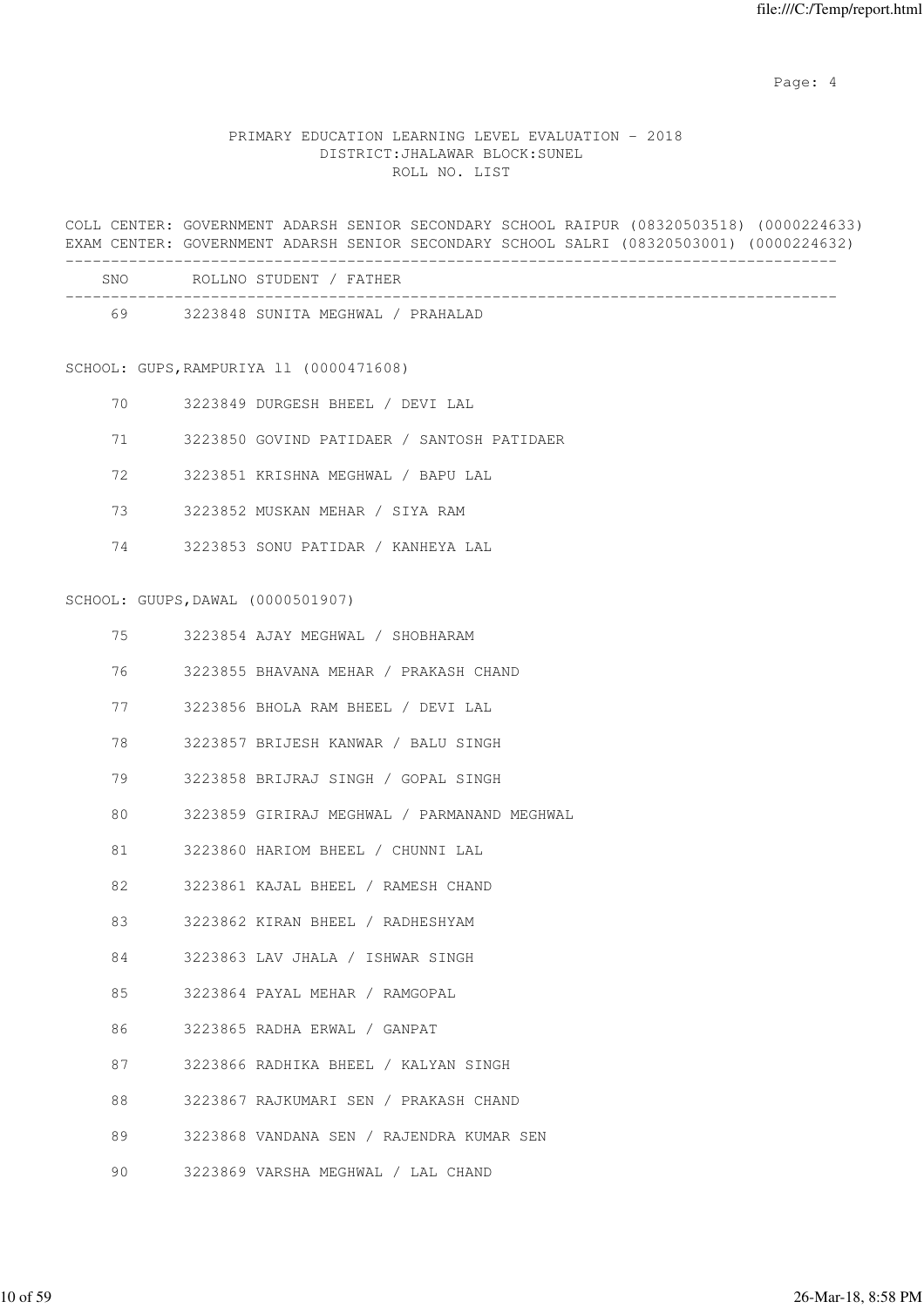Page: 5  $P$  and  $P$  and  $P$  and  $P$  and  $P$  and  $P$  and  $P$  and  $P$  and  $P$  and  $P$  and  $P$  and  $P$  and  $P$  and  $P$  and  $P$  and  $P$  and  $P$  and  $P$  and  $P$  and  $P$  and  $P$  and  $P$  and  $P$  and  $P$  and  $P$  and  $P$  and  $P$  an

# PRIMARY EDUCATION LEARNING LEVEL EVALUATION - 2018 DISTRICT:JHALAWAR BLOCK:SUNEL ROLL NO. LIST

COLL CENTER: GOVERNMENT ADARSH SENIOR SECONDARY SCHOOL RAIPUR (08320503518) (0000224633) EXAM CENTER: GOVERNMENT ADARSH SENIOR SECONDARY SCHOOL SALRI (08320503001) (0000224632)

| SNO | ROLLNO STUDENT / FATHER                |
|-----|----------------------------------------|
| 91  | 3223870 VIJAY DASHLANIYA / BAJRANG LAL |
| 92  | 3223871 VINOD MEGHWAL / PREM CHAND     |
| 93  | 3223872 YUVRAJ PRAJAPATI / RAMNARAYAN  |

# SCHOOL: GUPSS RAWAL (0000540028)

| 94 | 3223873 ANURADHA DANGI / RAMBABU DANGI            |
|----|---------------------------------------------------|
| 95 | 3223874 ARJUN SINGH / SHOBHARAM DANGI             |
| 96 | 3223875 BHOLARAM DANGI / SHOBHARAM DANGI          |
| 97 | 3223876 JITENDRA KUMAR DANGI / SURESH KUMAR DANGI |
| 98 | 3223877 RAHUL DANGI / DINESH KUMAR DANGI          |
| 99 | 3223878 TEJ KANWAR / BALSINGH                     |
|    |                                                   |

100 3223879 VIJAY SINGH / VIKRAM SINGH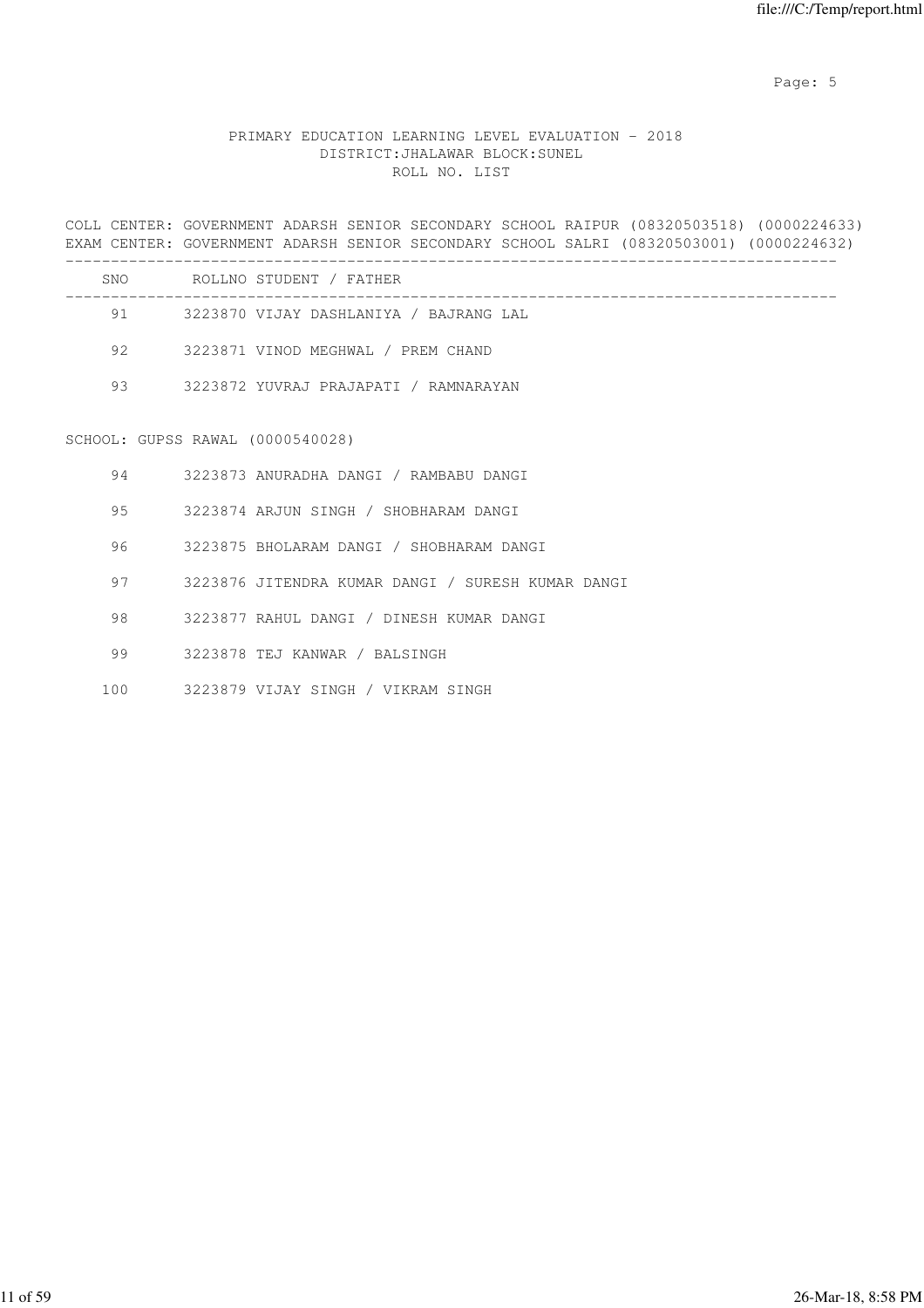example of the state of the state of the state of the state of the state of the state of the state of the state of the state of the state of the state of the state of the state of the state of the state of the state of the

#### PRIMARY EDUCATION LEARNING LEVEL EVALUATION - 2018 DISTRICT:JHALAWAR BLOCK:SUNEL ROLL NO. LIST

COLL CENTER: GOVERNMENT ADARSH SENIOR SECONDARY SCHOOL RAIPUR (08320503518) (0000224633) EXAM CENTER: GOVERNMENT ADARSH SENIOR SECONDARY SCHOOL RAIPUR (08320503518) (0000224633) -------------------------------------------------------------------------------------

-------------------------------------------------------------------------------------

| STUDENT<br>?N∩<br>ROLLNO<br>Д<br>. н<br>__<br>$\sim$ |  |
|------------------------------------------------------|--|
|------------------------------------------------------|--|

SCHOOL: GOVERNMENT ADARSH SENIOR SECONDARY SCHOOL RAIPUR (0000224633)

- 1 3223880 MAHAK BEE / SHAHJAD KHAN
- 2 3223881 NAFIS MOHAMMAD / HUSAIN MOAMMAD
- 3 3223882 POOJA KUMARI / RAMESH CHAND
- 4 3223883 REENA KUMARI / KARAN SINGH
- 5 3223884 RIHAN KHAN / ABID HUSAIN
- 6 3223885 RUBINA BEE / KAYYUM KHAN
- 7 3223886 SADIYA / SHERU MOHMMAD
- 8 3223887 SANOVAR BEE / MUBARIK HUSEN

#### SCHOOL: GUPS,RAGHUNATHPURA (0000471656)

- 9 3223888 ANKIT KUMAR BHEEL / NANDLAL
- 10 3223889 BHOLA DANGI / BAJRANG LAL DANGI
- 11 3223890 DEEPAK KUMAR DANGI / SURESH CHAND DANGI
- 12 3223891 KALU LAL BHEEL / GORDHAN LAL BHEEL
- 13 3223892 PAYAL MEGHWAL / HEERA LAL MEGHWAL
- 14 3223893 RADHA KUMARI DANGI / SHRI LAL DANGI
- 15 3223894 RAMDAYAL DANGI / SHIV LAL DANGI

#### SCHOOL: GUPS,RAYPUR (0000471660)

- 16 3223895 ANIL / RAKESH
- 17 3223896 BADAL / BHOLURAM
- 18 3223897 BALCHAND / JANKILAL
- 19 3223898 BANWARI LAL / RAMESH CHAND
- 20 3223899 CHANCHAL / HARISH
- 21 3223900 DALI BAI BHEEL / LATE BANWARI LAL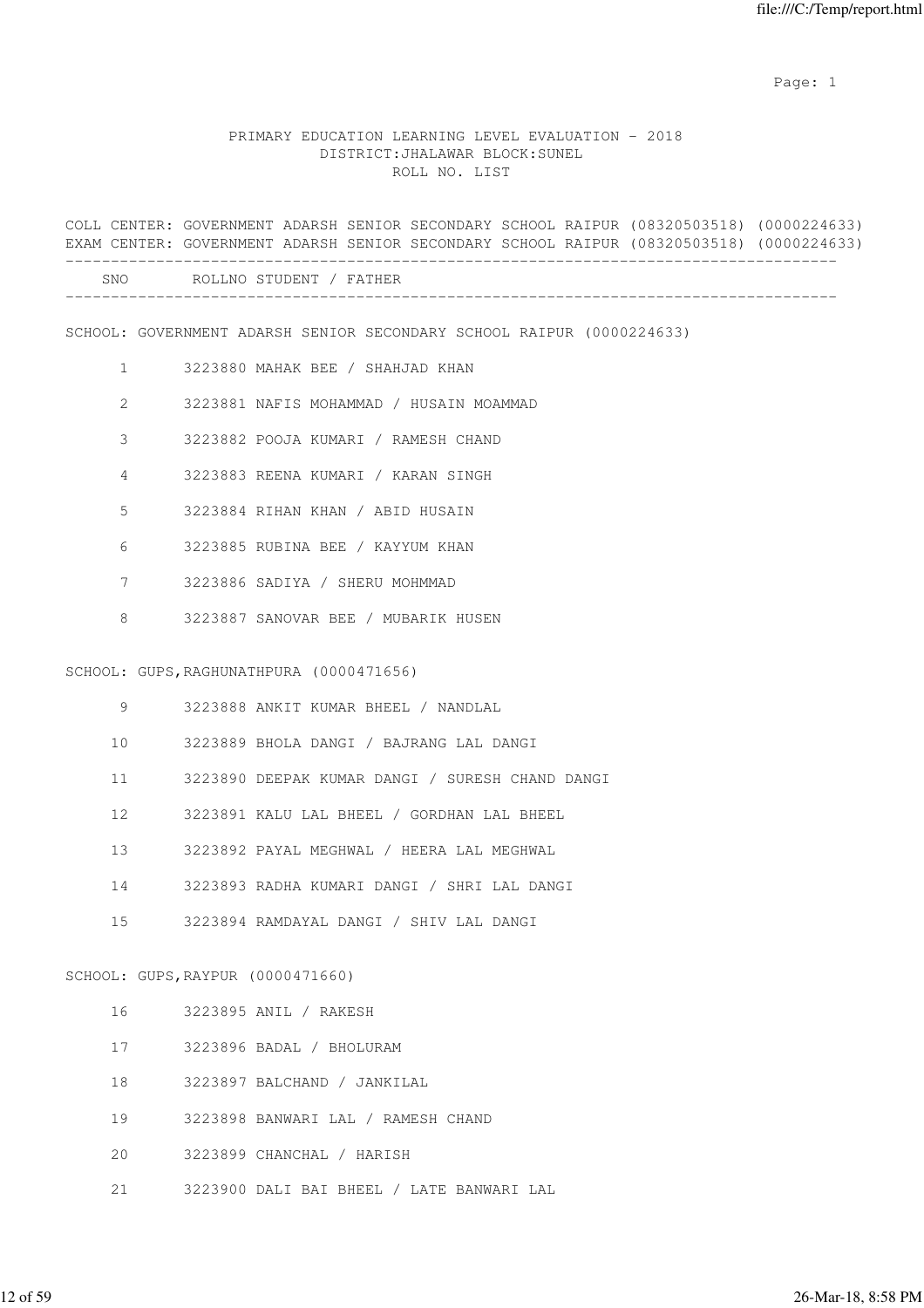# PRIMARY EDUCATION LEARNING LEVEL EVALUATION - 2018 DISTRICT:JHALAWAR BLOCK:SUNEL ROLL NO. LIST

COLL CENTER: GOVERNMENT ADARSH SENIOR SECONDARY SCHOOL RAIPUR (08320503518) (0000224633) EXAM CENTER: GOVERNMENT ADARSH SENIOR SECONDARY SCHOOL RAIPUR (08320503518) (0000224633) ------------------------------------------------------------------------------------- SNO ROLLNO STUDENT / FATHER ------------------------------------------------------------------------------------- 22 3223901 DEEPAK RAV / MUKESH RAV 23 3223902 DEVENDRA SUMAN / RAMESH SUMAN 24 3223903 DURGA LAL BHEEL / BAL CHAND BHEEL 25 3223904 GOVIND MALI / BABLU MALI 26 3223905 HEMA KUMARI RAV / RAKESH KUMAR RAV 27 3223906 INDRA PANCHAL / SATYANARAYAN 28 3223907 JITENDRA MALI / KANHAIYA LAL 29 3223908 KUSUM MALI / SHOBHARAM MALI 30 3223909 LOKESH MEHAR / BALCHAND MEHAR 31 3223910 MAYA BHEEL / JAGDISH BHEEL 32 3223911 MOHMMAD AAFTAB / SABIR HUSAIN 33 3223912 NISHA GURJAR / POONAM CHAND GURJAR 34 3223913 NITESH NAT / RAKESH NAT 35 3223914 PINTU NAT / SUNIL NAT 36 3223915 POOJA LUHAR / LATE RAKESH LUHAR 37 3223916 POOJA MALI / KANHAIYA LAL MALI 38 3223917 POOJA PRAJAPATI / KALU LAL 39 3223918 PRADIP SUMAN / HEERA LAL 40 3223919 RAJARAM KUMAR GURJAR / KARU LAL GURJAR 41 3223920 REKHA KUMARI BHEEL / AKHLESH BHEEL 42 3223921 SANGAM NAYAK / SURESH NAYAK 43 3223922 SUMIT CHOUDHARY / HARISH CHOUDHARY 44 3223923 SURESH KUMAR MEGHWAL / DURGA LAL 45 3223924 TANU GURJAR / HARIRAM GURJAR 46 3223925 VICKY VERMA / AMRIT VERMA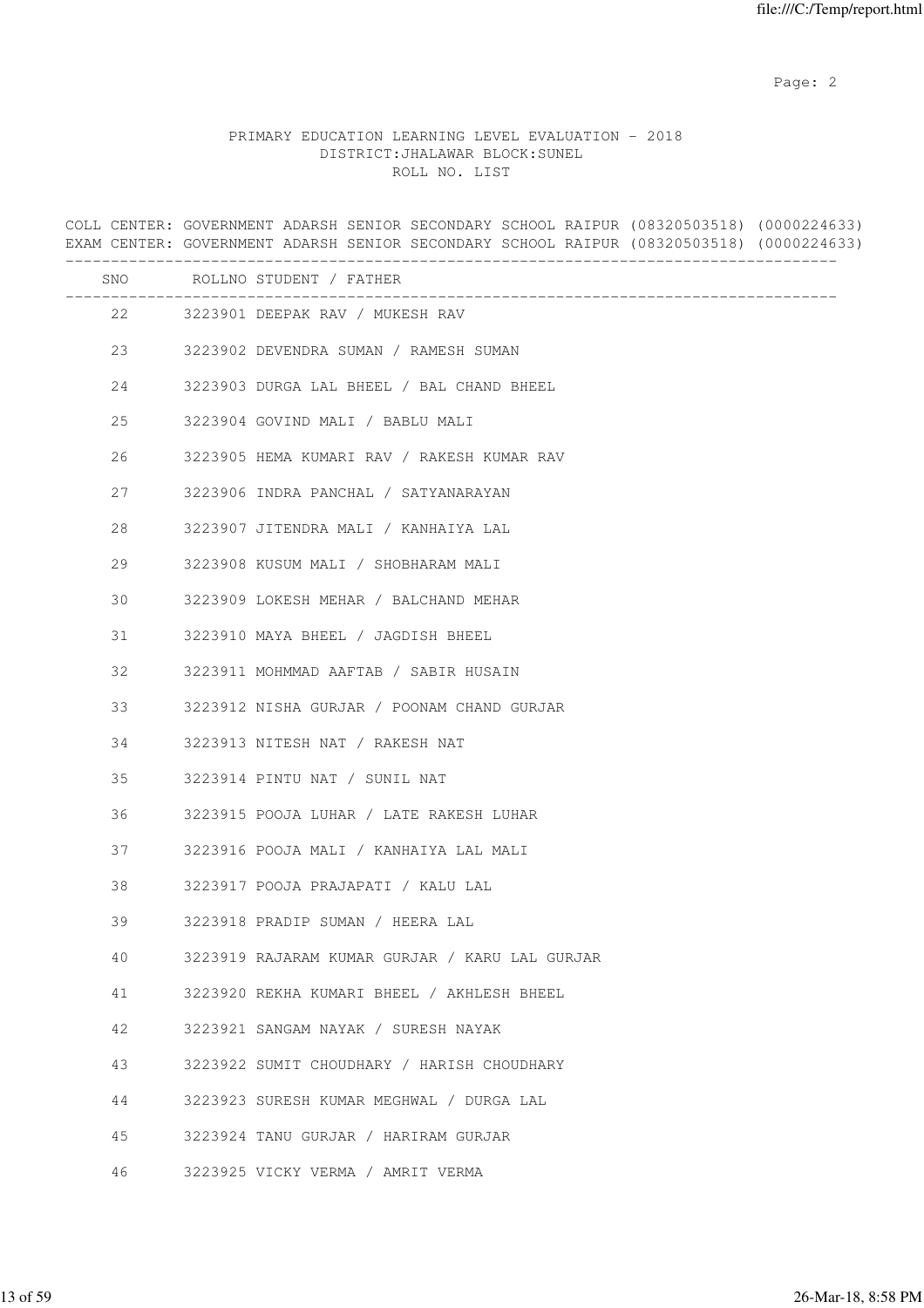# PRIMARY EDUCATION LEARNING LEVEL EVALUATION - 2018 DISTRICT:JHALAWAR BLOCK:SUNEL ROLL NO. LIST

COLL CENTER: GOVERNMENT ADARSH SENIOR SECONDARY SCHOOL RAIPUR (08320503518) (0000224633) EXAM CENTER: GOVERNMENT ADARSH SENIOR SECONDARY SCHOOL RAIPUR (08320503518) (0000224633)

| SNO | ROLLNO STUDENT / FATHER               |
|-----|---------------------------------------|
| 47  | 3223926 VIKRAM MALI / KANHAIYA MEWADA |

SCHOOL: UPS SANS RAIPUR (0000540027)

- 48 3223927 DHEERAJ MALI / MOHAN LAL
- 49 3223928 NISHA MALI / GHANSHYAM
- 50 3223929 POOJA GURJAR / PRABHU LAL GURJAR
- 51 3223930 RAVINA / RAMKISHAN MEGHWAL
- 52 3223931 SHIVANI KUSHWAH / RAMKESH
- 53 3223932 VISHAL GURJAR / KAILASH CHAND GURJAR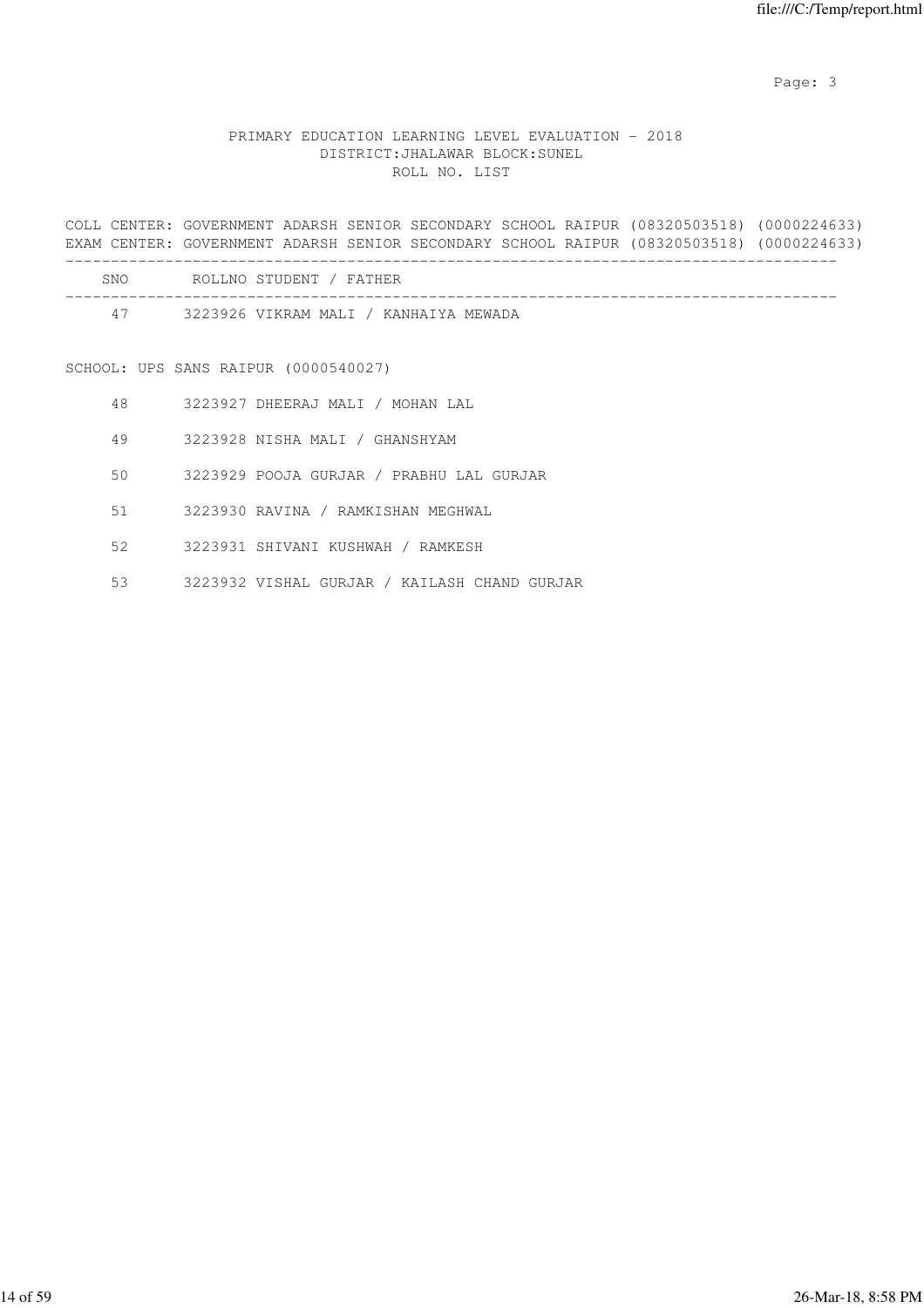example of the state of the state of the state of the state of the state of the state of the state of the state of the state of the state of the state of the state of the state of the state of the state of the state of the

#### PRIMARY EDUCATION LEARNING LEVEL EVALUATION - 2018 DISTRICT:JHALAWAR BLOCK:SUNEL ROLL NO. LIST

|              | COLL CENTER: GOVERNMENT ADARSH SENIOR SECONDARY SCHOOL RAIPUR (08320503518) (0000224633)<br>EXAM CENTER: GGSSS, BHANWAR BAI DUPIYA RAIPUR (08320503519) (0000224634) |
|--------------|----------------------------------------------------------------------------------------------------------------------------------------------------------------------|
|              | SNO ROLLNO STUDENT / FATHER                                                                                                                                          |
|              | SCHOOL: LAL BAHADDUR SHIKSHA SADAN SEC. SCH. RAIPUR (0000020708)                                                                                                     |
| $\mathbf{1}$ | 3223933 ABHISHEK PRAJAPATI / RAMESHCHAND                                                                                                                             |
| 2            | 3223934 AMAN SUMAN / OMPRAKASH SUMAN                                                                                                                                 |
| 3            | 3223935 ANURAG MEENA / RAMLAL MEENA                                                                                                                                  |
| 4            | 3223936 ANUSHKA SHARMA / RAMESH CHAND SHARMA                                                                                                                         |
| 5            | 3223937 BHARAT SUMAN / HARISH SUMAN                                                                                                                                  |
| 6            | 3223938 BITTU SINGH BHATI / CHANDRASINGH                                                                                                                             |
| 7            | 3223939 DHANRAJ MALI / GYARSEERAM MALI                                                                                                                               |
| 8            | 3223940 DIVYA SUMAN / MUKESH SUMAN                                                                                                                                   |
| 9            | 3223941 DIYA PATIDAR / OMPRAKASH PATIDAR                                                                                                                             |
| 10           | 3223942 FAREEN BEE / AAJAD KHAN                                                                                                                                      |
| 11           | 3223943 GORAV SINGH / CHANDRAASINGH                                                                                                                                  |
| 12           | 3223944 HARIOM KARPENTAR / SHIVNARAYAN                                                                                                                               |
| 13           | 3223945 HEMANT SUMAN / MUKESH SUMAN                                                                                                                                  |
| 14           | 3223946 KHUSBHU SHARMA / SHIVCHARAN SHARMA                                                                                                                           |
| 15           | 3223947 KIRAN MALI / RADHESHYAM MALI                                                                                                                                 |
| 16           | 3223948 KIRAN NAYAK / SHRIRAM NAYAK                                                                                                                                  |
| 17           | 3223949 KOMAL BHEEL / BANESINGH BHEEL                                                                                                                                |
| 18           | 3223950 LALIT KUMAR / PAPPU LAL                                                                                                                                      |
| 19           | 3223951 MANISHA DANGI / BHERULAL DANGI                                                                                                                               |
| 20           | 3223952 MOHIT TIWARI / DINESH TIWARI                                                                                                                                 |
| 21           | 3223953 PURILAL BAGRI / RADHESHYAM BAGRI                                                                                                                             |
| 22           | 3223954 RAJPAL SINGH JHALA / TANVAR SINGH                                                                                                                            |
| 23           | 3223955 ROHIT NAMDEV / RAMDAYAL NAMDEV                                                                                                                               |
| 24           | 3223956 SUMAN DANGI / SANVARLAL DANGI                                                                                                                                |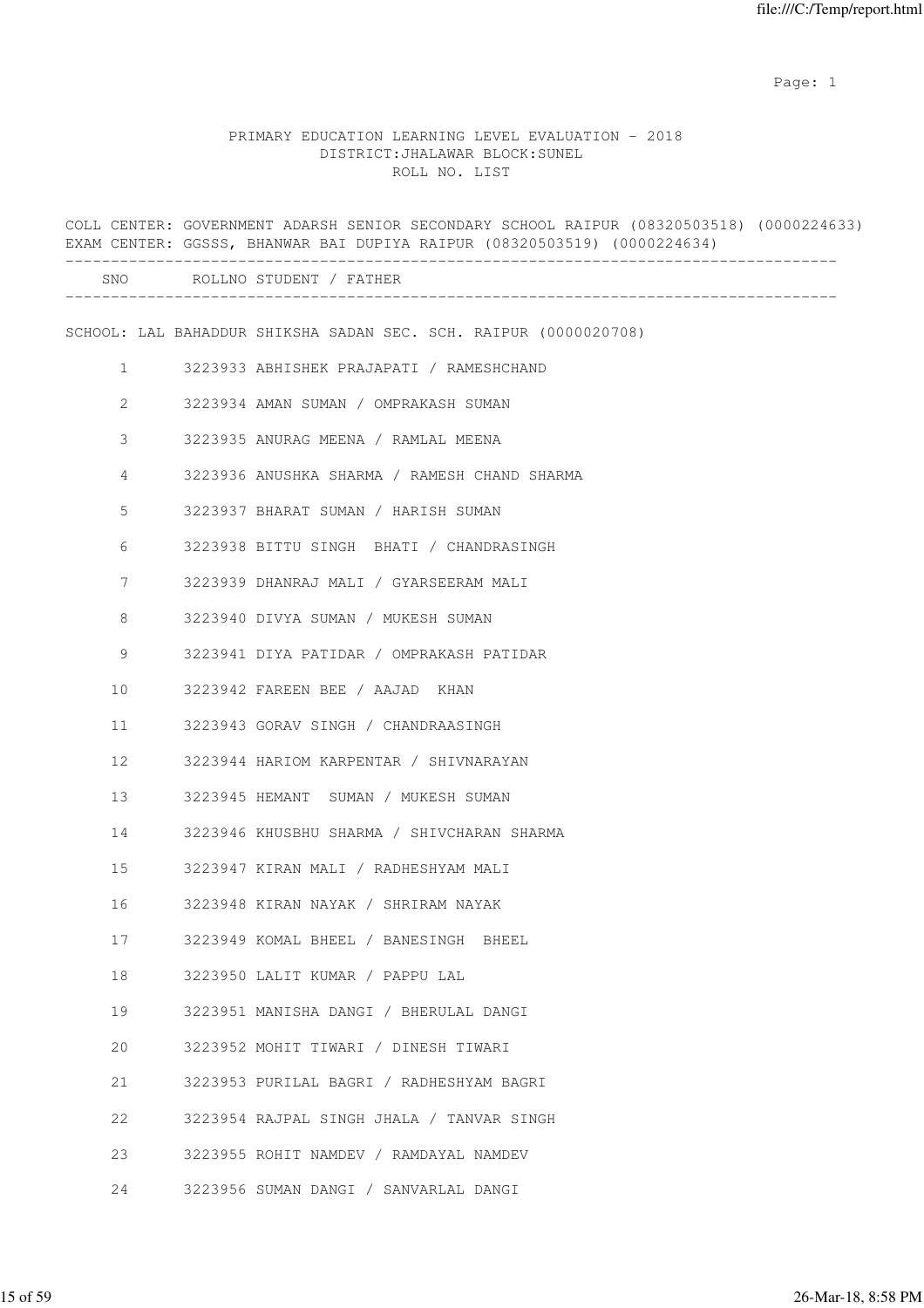### PRIMARY EDUCATION LEARNING LEVEL EVALUATION - 2018 DISTRICT:JHALAWAR BLOCK:SUNEL ROLL NO. LIST

COLL CENTER: GOVERNMENT ADARSH SENIOR SECONDARY SCHOOL RAIPUR (08320503518) (0000224633) EXAM CENTER: GGSSS, BHANWAR BAI DUPIYA RAIPUR (08320503519) (0000224634) ------------------------------------------------------------------------------------- SNO ROLLNO STUDENT / FATHER ------------------------------------------------------------------------------------- 25 3223957 SUMIT SHARMA / VINOD SHARMA SCHOOL: JYOTI CHILDREN SCHOOL RAIPUR (0000020920) 26 3223958 ALFIYA BEE / SADIK KHAN 27 3223959 AMIT NAYAK / KOMAL 28 3223960 ANJALI NAYAK / JASWANT 29 3223961 ANU KANWAR / VISHAL SINGH 30 3223962 BHANUPRATAP / KALU SINGH JHALA 31 3223963 JOGENDAR SINGH / MEHARBAN SINGH NAYAK 32 3223964 KASHISH RATHOR / VIPIN RATHOR 33 3223965 KHUSHI NAYAK / KAILASH 34 3223966 MANOJ GURJAR / NANURAM 35 3223967 MUSKAN NAYAK / GUDDU LAL 36 3223968 NEETU NAYAK / SHYAM LAL 37 3223969 NILESH KUMAR / RAJU MALI 38 3223970 NISHA MEWADA / SITARAM 39 3223971 PAWAN KUMAR NAYAK / RADHE SHYAM NAYAK 40 3223972 PRERNA RATHOR / BHUPENDRA 41 3223973 RANU KANWAR / KALU SINGH JHALA 42 3223974 RAVISH MEWADA / SITARAM 43 3223975 RENUKA SUMAN / BAJRANG 44 3223976 SANJAY SUMAN / RAMKISHAN 45 3223977 SHUBHAM SINGH / VISHAL SINGH 46 3223978 SHUBHAM SUMAN / ISHWAR CHAND 47 3223979 SOFIYA BEE / SABIR 48 3223980 SUNITA SUMAN / KESAR I LAL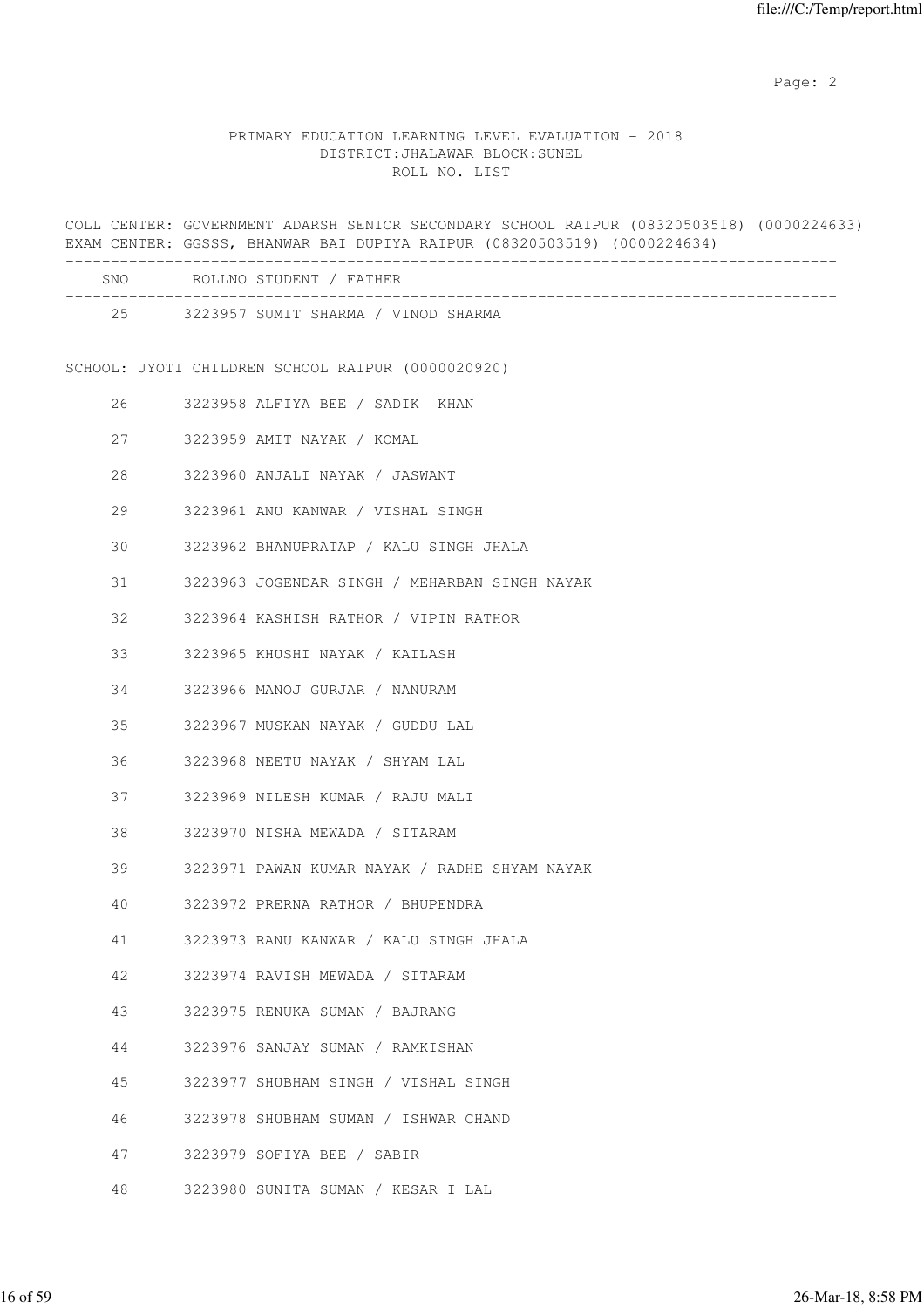# PRIMARY EDUCATION LEARNING LEVEL EVALUATION - 2018 DISTRICT:JHALAWAR BLOCK:SUNEL ROLL NO. LIST

COLL CENTER: GOVERNMENT ADARSH SENIOR SECONDARY SCHOOL RAIPUR (08320503518) (0000224633) EXAM CENTER: GGSSS, BHANWAR BAI DUPIYA RAIPUR (08320503519) (0000224634)

| ROLLNO STUDENT / FATHER         |
|---------------------------------|
| 3223981 TANIYA RAV / OM PRAKASH |
| 3223982 VIKAS MEROTHA / SURESH  |
| 3223983 VISHAKHA SEN / RAKESH   |
|                                 |

SCHOOL: SMART KIDS PUBLIC SCHOOL RAIPUR (0000021406)

| 52      | 3223984 ALSHIFA BEE / AJAD HUSSEIN               |
|---------|--------------------------------------------------|
| 53      | 3223985 AMAN KHAN / SHAHAJAD KHAN                |
| 54      | 3223986 AMRIN BEE / SIRAJ KHAN                   |
| 55      | 3223987 ASHVINI SHARMA / SHIVLAL SHARMA          |
| 56      | 3223988 AYAN KHAN / SHAKIR KHAN                  |
| 57      | 3223989 BHAGWAN BAIRAGI / VISHNU BAIRAGI         |
| 58      | 3223990 BHAVYA JAIN / HANSRAJ JAIN               |
| 59      | 3223991 DEEPAK DANGI / SITARAM DANGI             |
| 60      | 3223992 DHRUV PATIDAR / KAILASH CHAND PATIDAR    |
| 61      | 3223993 GIRIRAJ CARPENTER / MANOJ CARPENTER      |
| 62 — 10 | 3223994 HARIOM DANGI / RAMESH DANGI              |
| 63      | 3223995 HARIOM PATIDAR / RAMBABU PATIDAR         |
| 64      | 3223996 HARSH PATIDAR / MURALI MANOHAR           |
| 65      | 3223997 HITESH GOYAL / RAJNISH GOYAL             |
| 66      | 3223998 ISHWAR SINGH / NARAYAN LAL               |
| 67 — 10 | 3223999 JAY PRAKASH PATIDAR / PREM CHAND PATIDAR |
| 68      | 3224000 JIYA BEE / FIROJ KHAN                    |
| 69      | 3224001 KANISHK JAIN / KULDEEP JAIN              |
| 70      | 3224002 KANWAR CHAND DANGI / RAMGOPAL DANGI      |
| 71      | 3224003 KRISHANA PATIDAR / SANWALIYA PATIDAR     |
|         | 72 3224004 KUSHAL PATIDAR / JAGDISH PATIDAR      |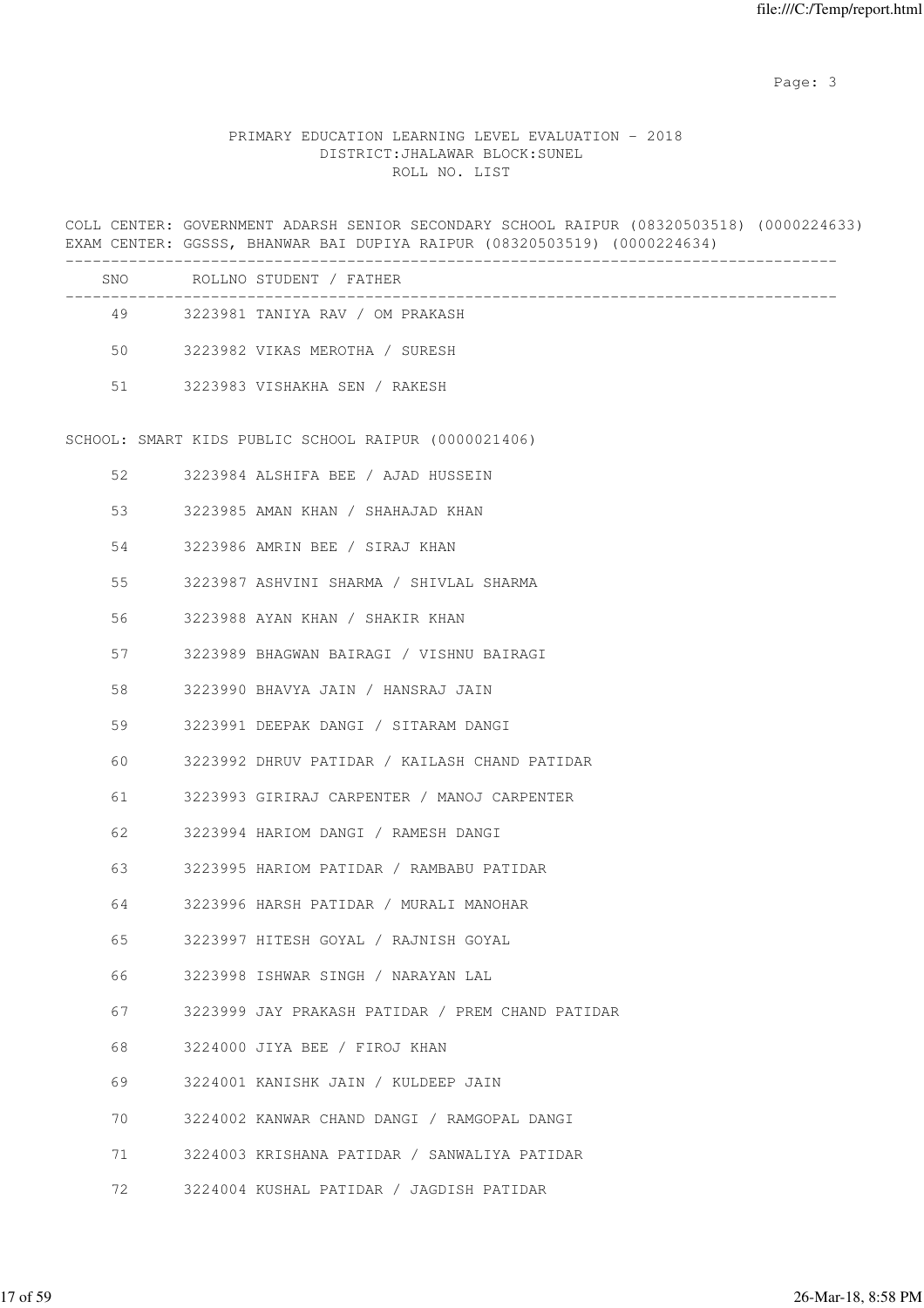Page: 4  $P$ 

# PRIMARY EDUCATION LEARNING LEVEL EVALUATION - 2018 DISTRICT:JHALAWAR BLOCK:SUNEL ROLL NO. LIST

COLL CENTER: GOVERNMENT ADARSH SENIOR SECONDARY SCHOOL RAIPUR (08320503518) (0000224633) EXAM CENTER: GGSSS, BHANWAR BAI DUPIYA RAIPUR (08320503519) (0000224634) ------------------------------------------------------------------------------------- SNO ROLLNO STUDENT / FATHER ------------------------------------------------------------------------------------- 73 3224005 NAJIYA BEE / NIJAMUDDIN 74 3224006 NAMAN GUPTA / AKLESH GUPTA 75 3224007 PAWAN KUMAR PATIDAR / RAJESH KUMAR PATIDAR 76 3224008 POOJA KUMARI BHEEL / LAL CHAND BHEEL 77 3224009 PRAKASH SEN / PURILAL SEN 78 3224010 PRAMILA DANGI / RAMGOPAL DANGI 79 3224011 PREEVAN PATIDAR / SILP PATIDAR 80 3224012 RAHUL DANGI / SHYAM LAL 81 3224013 RAVEENA DANGI / AKLESH DANGI 82 3224014 SAKSHAM PATIDAR / SUNIL PATIDAR 83 3224015 SHAHID KHAN / SABIR KHAN 84 3224016 SWARIT JAIN / PRADEEP JAIN 85 3224017 VASUDEV PATIDAR / GHANSHAYAM PATIDAR 86 3224018 VIKASH PRAJAPAT / RAMCHANDRA PRAJAPAT 87 3224019 VINAY KUMAR PATIDAR / GIRIRAJ PATIDAR 88 3224020 VISHAL PATIDAR / KHEMSHANKAR PATIDAR 89 3224021 VISHAL SUTHAR / MUKAND LAL SUTHAR SCHOOL: GYAN DEEP SEC.SCHOOL RAIPUR (0000030038) 90 3224022 AKSHYA MEHAR / RAMESHWAR MEHAR 91 3224023 ANNURADHA TELI / SURESH CHAND TELI 92 3224024 BULBUL CHANDRAVAT / DEVENDRA SINGH 93 3224025 DEVENDRA PRAJAPATI / DILIP KUMAR 94 3224026 DILIP GURJAR / MATHURA LAL

- 95 3224027 DIVYA DANGI / GIRIRAJ DANGI
- 96 3224028 DURGESH DANGI / RAJESH DANGI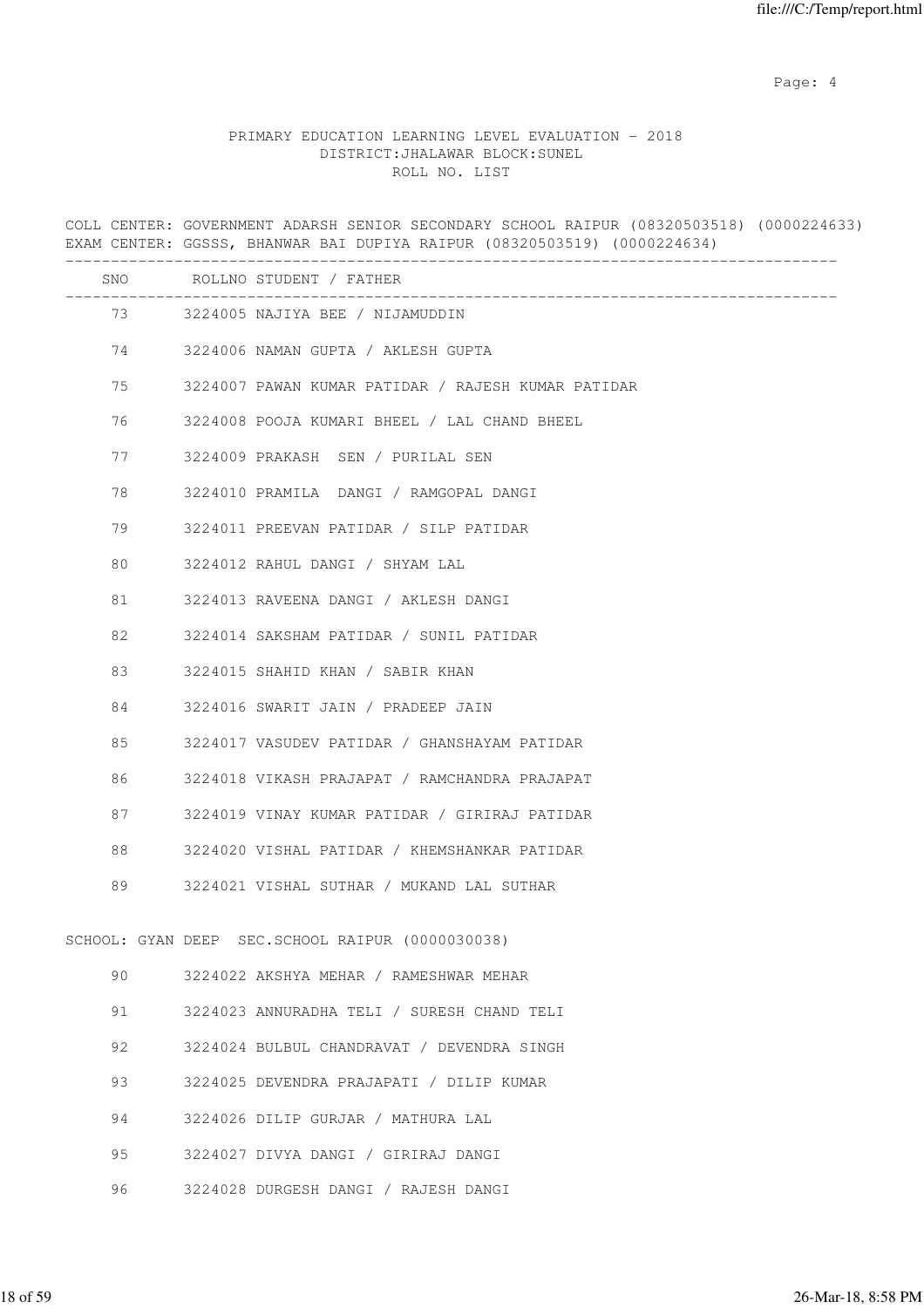Page: 5  $P$  and  $P$  and  $P$  and  $P$  and  $P$  and  $P$  and  $P$  and  $P$  and  $P$  and  $P$  and  $P$  and  $P$  and  $P$  and  $P$  and  $P$  and  $P$  and  $P$  and  $P$  and  $P$  and  $P$  and  $P$  and  $P$  and  $P$  and  $P$  and  $P$  and  $P$  and  $P$  an

#### PRIMARY EDUCATION LEARNING LEVEL EVALUATION - 2018 DISTRICT:JHALAWAR BLOCK:SUNEL ROLL NO. LIST

COLL CENTER: GOVERNMENT ADARSH SENIOR SECONDARY SCHOOL RAIPUR (08320503518) (0000224633) EXAM CENTER: GGSSS, BHANWAR BAI DUPIYA RAIPUR (08320503519) (0000224634) ------------------------------------------------------------------------------------- SNO ROLLNO STUDENT / FATHER ------------------------------------------------------------------------------------- 97 3224029 HARSHIT SUMAN / PRAHLAD SUMAN 98 3224030 JAY SINGH / BHANU PRATAP SINGH 99 3224031 KASHISH PATIDAR / DHARMENDRA PATIDAR 100 3224032 KHUSHBU PATIDAR / SANJAY PATIDAR 101 3224033 MAHIJEET SINGH JHALA / DILIP SINGH JHALA 102 3224034 MUSKAN MEWARA / PRAKASH CHAND 103 3224035 PAWAN BHEEL / KALURAM 104 3224036 POOJA DANGI / BAJARANG LAL DANGI 105 3224037 PREET BAIRAGI / RAJENDRAKUMAR BAIRAGI 106 3224038 PRIYANKA BHEEL / RATTIRAM BHEEL 107 3224039 PRIYANSHU NAYAK / RADHESHYAM NAYAK 108 3224040 RADHIKA SHARMA / PRAMOD KUMAR SHARMA 109 3224041 RAJVEER SINGH / BRIJRAJ SINGH JHALA 110 3224042 RANU MEHAR / BALCHAND MEHAR 111 3224043 RISHABH PRAJAPATI / RAJKUMAR 112 3224044 RITURAJ SINGH / TANWAR SINGH 113 3224045 SHIVPRAKASH / RAJENDRA KUMAR VAISHNAV 114 3224046 SOMYA MEGHWAL / KRISHN KUMAR 115 3224047 SUHANI NAYAK / PREM SINGH 116 3224048 VAIBHAV VYAS / ARVIND VYAS 117 3224049 VARSHA MEENA / ROOP CHAND 118 3224050 YASH PRAJAPATI / KAMLESH PRAJAPATI 119 3224051 YASHPAL SINGH / PRATAP SINGH JHALA

SCHOOL: CO-ADD PUBLIC SCHOOL (0000032095)

120 3224052 ABHISHEK KUMAR MEGHWAL / JAGDISH CHAND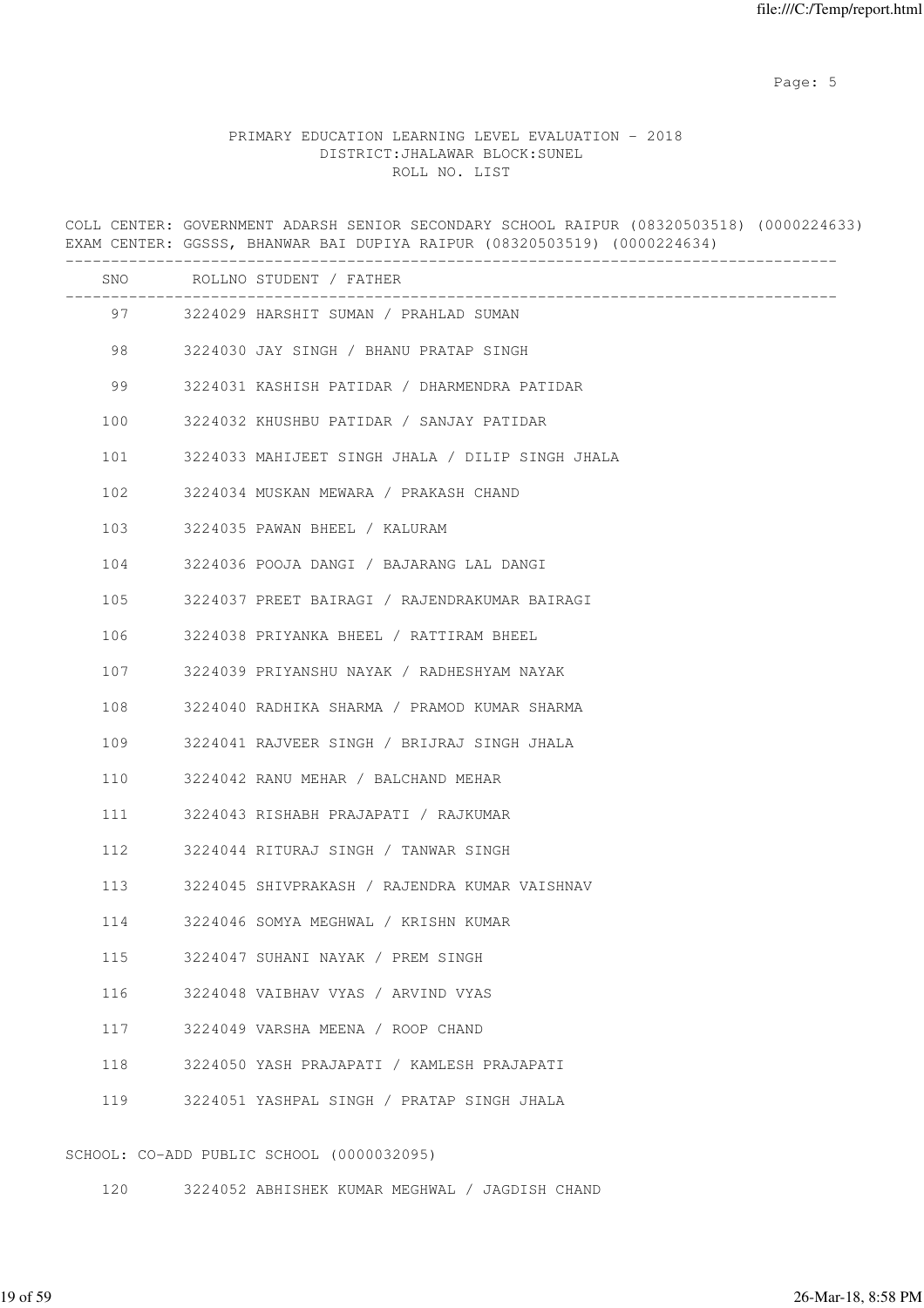Page: 6  $P$  and  $P$  and  $P$  and  $P$  and  $P$  and  $P$  and  $P$  and  $P$  and  $P$  and  $P$  and  $P$  and  $P$  and  $P$  and  $P$  and  $P$  and  $P$  and  $P$  and  $P$  and  $P$  and  $P$  and  $P$  and  $P$  and  $P$  and  $P$  and  $P$  and  $P$  and  $P$  an

# PRIMARY EDUCATION LEARNING LEVEL EVALUATION - 2018 DISTRICT:JHALAWAR BLOCK:SUNEL ROLL NO. LIST

COLL CENTER: GOVERNMENT ADARSH SENIOR SECONDARY SCHOOL RAIPUR (08320503518) (0000224633) EXAM CENTER: GGSSS, BHANWAR BAI DUPIYA RAIPUR (08320503519) (0000224634) ------------------------------------------------------------------------------------- SNO ROLLNO STUDENT / FATHER ------------------------------------------------------------------------------------- 121 3224053 ANAND GUPTA / RAMBABU GUPTA 122 3224054 ANAS KHAN / FIROZ KHAN 123 3224055 ANKIT YADAV / PRAHLAD YADAV 124 3224056 ARPIT KUMAR MEENA / BHAWANI SHANKAR 125 3224057 AYASHA / ABDUL SALAM 126 3224058 AYUSH SANGAT / VIJAY SANGAT 127 3224059 BHAWANA KANWAR / LAXMAN SINGH 128 3224060 DARSHIL GUPTA / DILIP GUPTA 129 3224061 DEEPIKA MEENA / MANOJ MEENA 130 3224062 FAYYUM KHAN / BABBU KHAN 131 3224063 HARSH SHARMA / DILIP SHARMA 132 3224064 HARSHIT TAILOR / DINESH TAILOR 133 3224065 HARSHITA KUMARI / SURESH KUMAR 134 3224066 KAJAL NAYAK / VISHNU PRASAD 135 3224067 KUSHAL SINGH GURJAR / SHOBHARAM GURJAR 136 3224068 LAKHAN PATIDAR / SURESH CHAND PATIDAR 137 3224069 MAHAVEER DANGI / BAJRANG 138 3224070 MAHI SHARMA / PARAS SHARMA 139 3224071 MAHIMA SHARMA / ANIL SHARMA 140 3224072 MOH. ARSHID ANSARI / MOH RASHID 141 3224073 MOH. FARHAN KHAN / FARID KHAN 142 3224074 NIKITA JATAV / HANSRAJ 143 3224075 PANKAJ DANGI / BALCHAND DANGI 144 3224076 RAMAN PATIDAR / MAHESH PATIDAR 145 3224077 REHAN KHAN / NIJAMUDDIN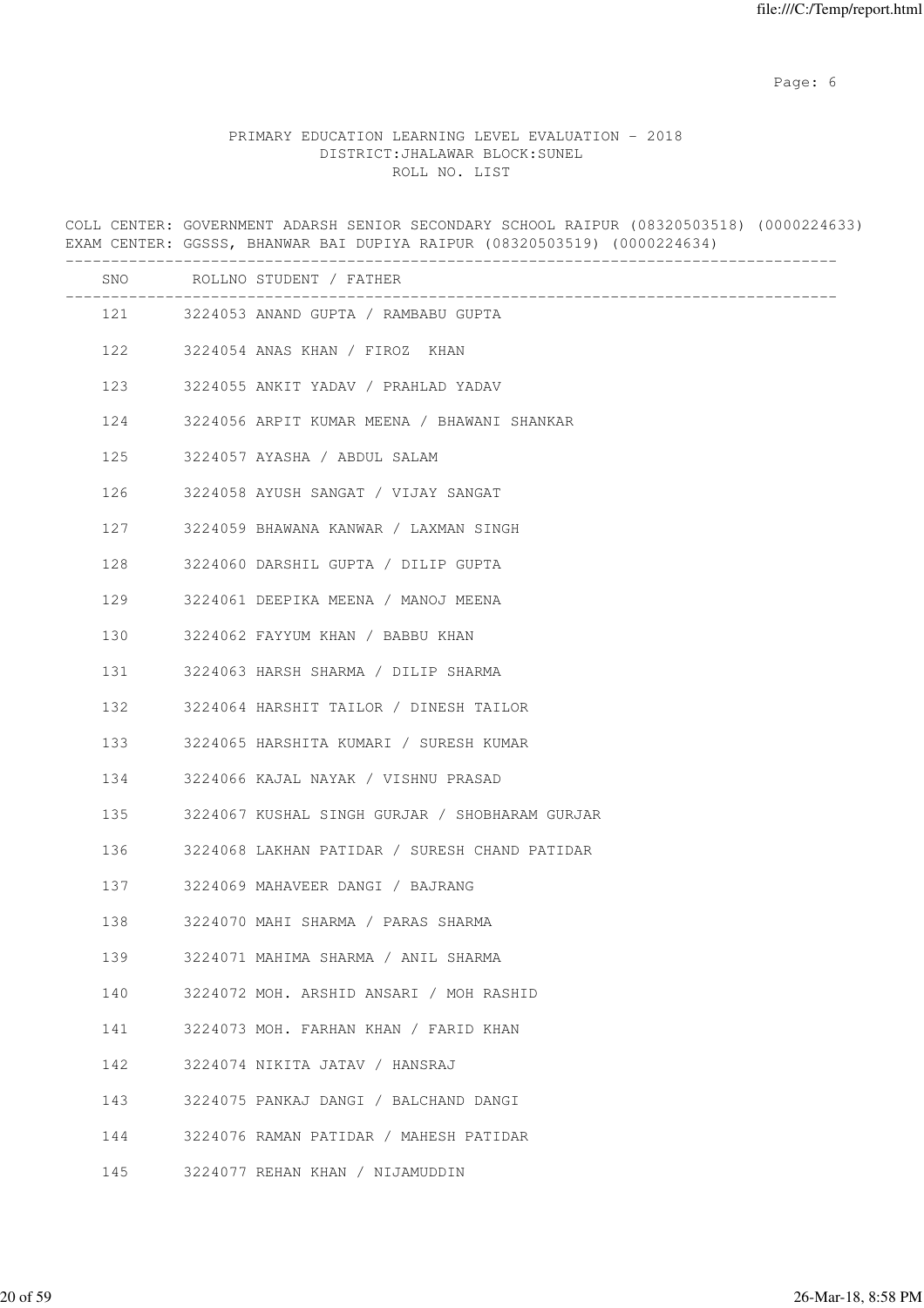Page: 7  $P$  and  $P$  and  $P$  and  $P$  and  $P$  and  $P$  and  $P$  and  $P$  and  $P$  and  $P$  and  $P$  and  $P$  and  $P$  and  $P$  and  $P$  and  $P$  and  $P$  and  $P$  and  $P$  and  $P$  and  $P$  and  $P$  and  $P$  and  $P$  and  $P$  and  $P$  and  $P$  an

# PRIMARY EDUCATION LEARNING LEVEL EVALUATION - 2018 DISTRICT:JHALAWAR BLOCK:SUNEL ROLL NO. LIST

COLL CENTER: GOVERNMENT ADARSH SENIOR SECONDARY SCHOOL RAIPUR (08320503518) (0000224633) EXAM CENTER: GGSSS, BHANWAR BAI DUPIYA RAIPUR (08320503519) (0000224634)

|     | SNO ROLLNO STUDENT / FATHER                            |
|-----|--------------------------------------------------------|
|     | 146 3224078 SAUMYA PALIWAL / RAJESH PALIWAL            |
|     | 147 3224079 SHUBHAM DANGI / PRAMOD DANGI               |
|     | 148 3224080 TAMMA SANHITA PATIDAR / NANDKISHOR PATIDAR |
|     | 149 3224081 TANISHK ACHARYA / DASHRATH                 |
|     | 150 3224082 VINAYAK TIWARI / AJAY KUMAR TIWARI         |
|     |                                                        |
|     | SCHOOL: ADARSH VIDYA MANDIR RAIPUR (0000032541)        |
|     | 151 3224083 ABHAYA SHARMA / DEVENDRA SHARMA            |
|     | 152 3224084 ALFEJ KHAN / ABRAR KHAN                    |
|     | 153 3224085 ALFEJ KHAN / KUDRAT KHAN                   |
|     | 154 3224086 ALFIYA / AMJAD KHAN                        |
|     | 155 3224087 ALSHIFA BEE / IRFHAN KHAN                  |
|     | 156 3224088 AMAN KHAN / MUBARIK KHAN                   |
|     | 157 3224089 ANNAD MEGHWAL / DILIP MEGHWAL              |
|     | 158 3224090 CHOTHMAL MEGHWAL / VISHNU MEGHWAL          |
|     | 159 3224091 DIVYA CHOUDHARY / SURESH KUMAR             |
|     | 160 3224092 FAIJAN KHAN / NISAR ALI                    |
|     | 161 3224093 HARIOM MEHAR / DURGA LAL MEHAR             |
| 162 | 3224094 IRFAN / AMINUDDIN                              |
| 163 | 3224095 KALPNA BAIRAGI / SHAYAM BAIRAGI                |
| 164 | 3224096 KHUSHI BEE / FIROJ KHAN                        |
| 165 | 3224097 KHUVAISH BEE / SERAJ KHAN                      |
| 166 | 3224098 MAHENDRA MEENA / DEEP CHAND MEENA              |
| 167 | 3224099 MAYANK SUMAN / RAMESH CHAD                     |
| 168 | 3224100 NAJIYA BEE / BABU KHAN                         |
| 169 | 3224101 NARENDRA MEHAR / JAGNNATH MEHAR                |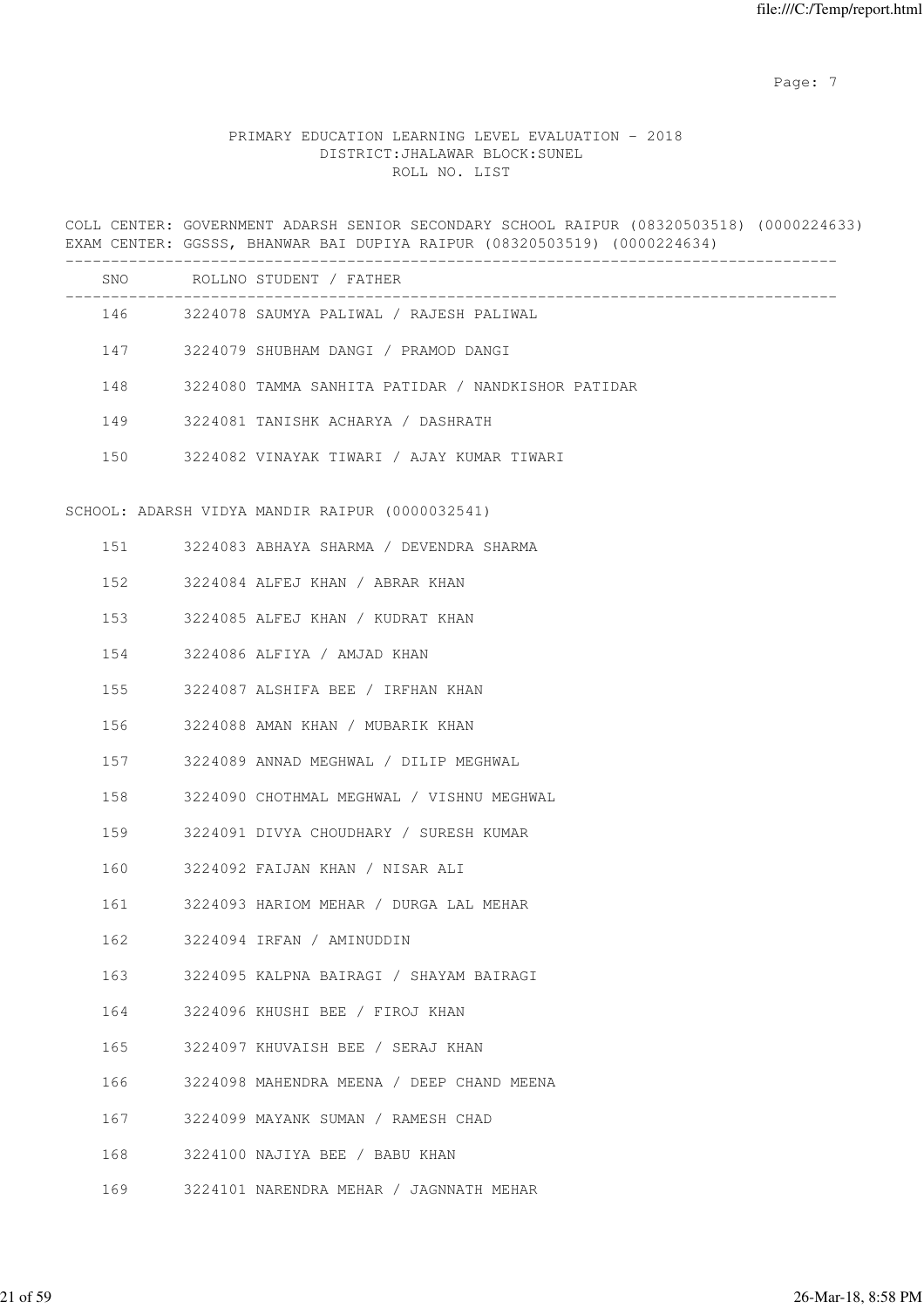Page: 8 and 20 and 20 and 20 and 20 and 20 and 20 and 20 and 20 and 20 and 20 and 20 and 20 and 20 and 20 and

# PRIMARY EDUCATION LEARNING LEVEL EVALUATION - 2018 DISTRICT:JHALAWAR BLOCK:SUNEL ROLL NO. LIST

COLL CENTER: GOVERNMENT ADARSH SENIOR SECONDARY SCHOOL RAIPUR (08320503518) (0000224633) EXAM CENTER: GGSSS, BHANWAR BAI DUPIYA RAIPUR (08320503519) (0000224634)

|     | SNO ROLLNO STUDENT / FATHER<br>-----------------------                   |
|-----|--------------------------------------------------------------------------|
|     | 170 3224102 NAVAJISHA KHAN / RAIS KHAN                                   |
|     | 171 3224103 RAJU BHEEL / MOHAN LAL                                       |
|     | 172 3224104 RAVINDRA MEGHWAL / GHISALAL                                  |
|     | 173 3224105 SAPANA GUPTA / DINESH GUPTA                                  |
|     | 174 3224106 SHOYB NUR / SADIK KHAN                                       |
|     | 175 3224107 SIMRAN BEE / NASRUDIN KHAN                                   |
|     | 176 3224108 VIJAY PAL SINGH / KRISHNA PAL                                |
|     | SCHOOL: AARUNI BAL NIKETAN RAYPUR (0000032542)                           |
|     |                                                                          |
|     | 177 3224109 AAKIB KHAN / ASHFAQ KHAN                                     |
| 178 | 3224110 AASIF KHAN / AJAJ KHAN                                           |
| 179 | 3224111 AAYSHA KHANAM / AKIL MOHAMMED                                    |
| 180 | 3224112 BHARAT SONI / RAMKISHAN SONI                                     |
| 181 | 3224113 DEEPANSHI NATH / GOVARDHAN NATH                                  |
| 182 | 3224114 DHRUV SONI / CHANDRBADAN SONI                                    |
| 183 | 3224115 JUNED KHAN / ALTAF KHAN                                          |
| 184 | 3224116 KRISH KAHAR / GURUPRASAD                                         |
| 185 | 3224117 KUNDAN RATHORE / PAPPULAL RATHORE                                |
| 186 | 3224118 VARSHA LUHAR / ISHAWAR LAL LUHAR                                 |
|     |                                                                          |
|     | SCHOOL: CREATIVE PUBLIC ENGLISH MEDIUM UPPER PRIMARY SCHOOL (0000046002) |
| 187 | 3224119 GOPAL SHARMA / DINESH KUMAR SHRAMA                               |
| 188 | 3224120 NIHAL SHARMA / HARISH SHARMA                                     |
| 189 | 3224121 PARMESHWAR GURJAR / SUJAN SINGH                                  |
| 190 | 3224122 RADHIKA CARPENTER / VIMAL KUMAR                                  |

191 3224123 RADHIKA GUPTA / MAHENDRA GUPTA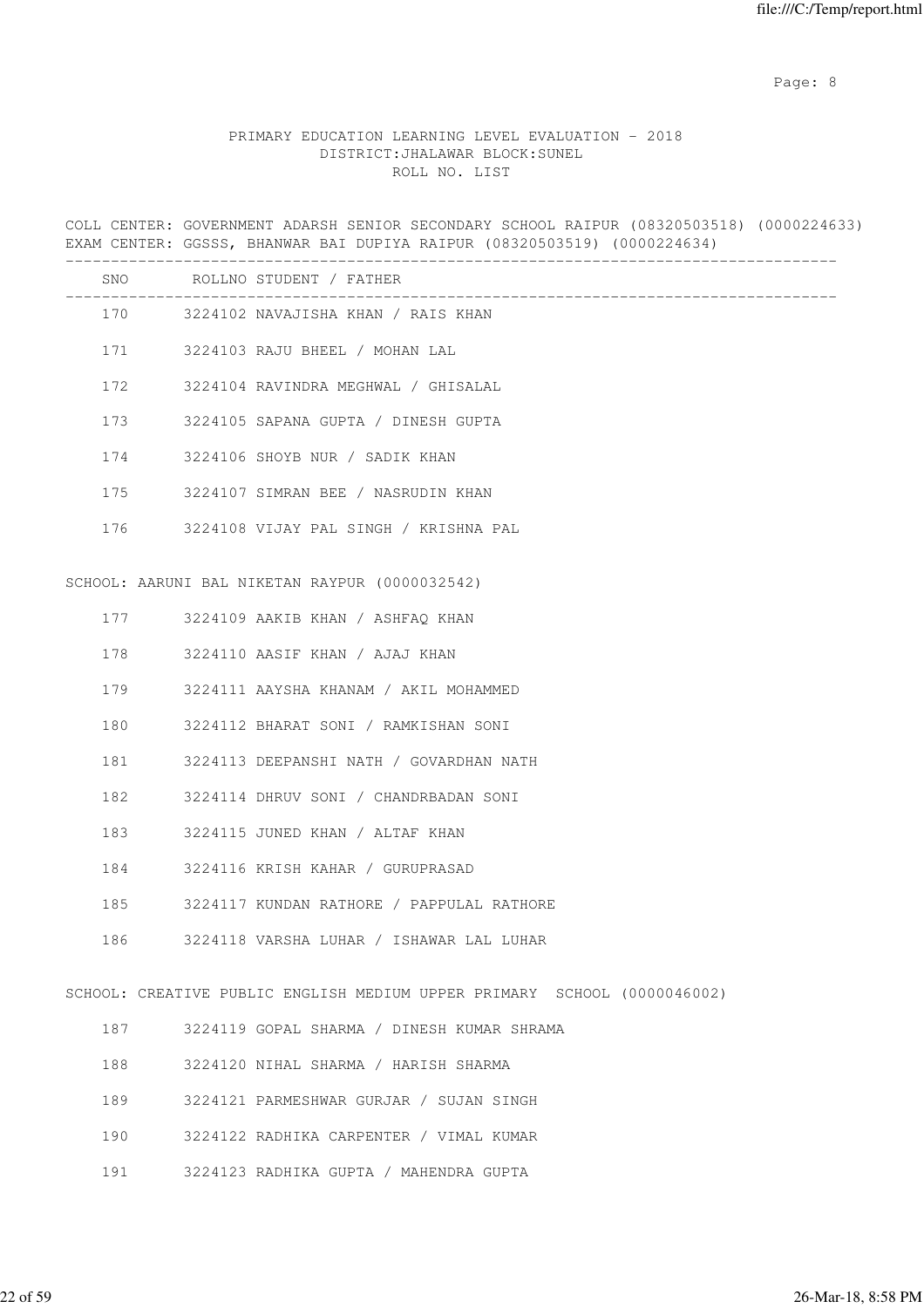en de la provincia de la provincia de la provincia de la provincia de la provincia de la provincia de la provi

### PRIMARY EDUCATION LEARNING LEVEL EVALUATION - 2018 DISTRICT:JHALAWAR BLOCK:SUNEL ROLL NO. LIST

COLL CENTER: GOVERNMENT ADARSH SENIOR SECONDARY SCHOOL RAIPUR (08320503518) (0000224633) EXAM CENTER: GGSSS, BHANWAR BAI DUPIYA RAIPUR (08320503519) (0000224634) ------------------------------------------------------------------------------------- SNO ROLLNO STUDENT / FATHER ------------------------------------------------------------------------------------- 192 3224124 TANVI SONI / SANJAY SONI SCHOOL: GGSSS, BHANWAR BAI DUPIYA RAIPUR (0000224634) 193 3224125 AASHA MALI / NANDLAL MALI 194 3224126 ARSHI / NIYAJ MOHAMMAD 195 3224127 BULBUL GOUR / SATYANARAYAN GOUR 196 3224128 CHETANA MEHAR / RAMCHANDRA 197 3224129 DEEPIKA MEROTHA / RAJENDRA KUMAR MEROTHA 198 3224130 DEEPMALA VERMA / PRAKASH VERMA 199 3224131 HEENA NAT / SURESH NAT 200 3224132 LAKSHMI NAYAK / BABLU NAYAK 201 3224133 MADHURI NAT / ARVIND NAT 202 3224134 MAMTA SUMAN / PRABHULAL SUMAN 203 3224135 MANBHAR MEHAR / DEVI LAL MEHAR 204 3224136 NANDINI NAT / GAURI SHANKAR 205 3224137 NARENDRA BHEEL / JAGDISH BHEEL 206 3224138 NEHA SUMAN / RAJU SUMAN 207 3224139 NIRMALA MALI / BALCHAND MALI 208 3224140 NISHA KUMARI / BAJRANG LAL 209 3224141 NISHA SUMAN / VINOD SUMAN 210 3224142 PREETI GOUR / VINOD GOUR 211 3224143 PRIYANKA NAT / RAKESH NAT 212 3224144 PRIYANKA NAT / RAHUL NAT 213 3224145 RAMGOPAL / JAGDISH MALI 214 3224146 RAVEENA NAYAK / JAGDEESH NAYAK 215 3224147 RUBEENA BEE / ASHIQ KHAN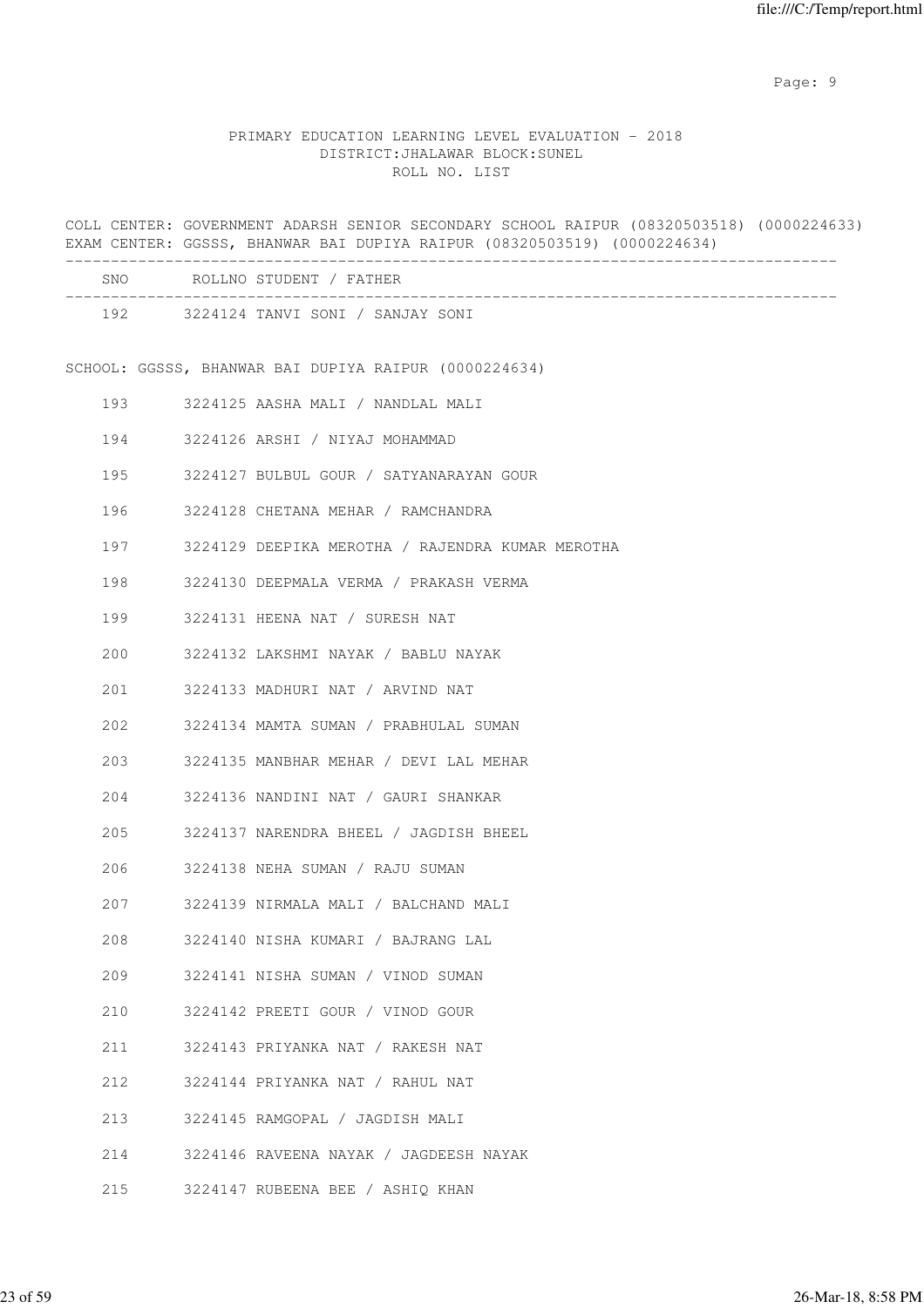# PRIMARY EDUCATION LEARNING LEVEL EVALUATION - 2018 DISTRICT:JHALAWAR BLOCK:SUNEL ROLL NO. LIST

COLL CENTER: GOVERNMENT ADARSH SENIOR SECONDARY SCHOOL RAIPUR (08320503518) (0000224633) EXAM CENTER: GGSSS, BHANWAR BAI DUPIYA RAIPUR (08320503519) (0000224634)

|       | SNO ROLLNO STUDENT / FATHER                |  |
|-------|--------------------------------------------|--|
|       | 216 3224148 SANGEETA MEHAR / ARVIND MEHAR  |  |
|       | 217 3224149 SANIYA / SHERU BHAI            |  |
|       | 218 3224150 SANIYA BEE / IOBAL HUSSAIN     |  |
|       | 219 3224151 SHEETAL MEGHWAL / RADHEY SHYAM |  |
|       | 220 3224152 SONIYA SONI / RAJU SONI        |  |
|       | 221 3224153 SUMAN NAYAK / JAGDISH NAYAK    |  |
|       | 222 3224154 SUNITA / BAJE SINGH NAYAK      |  |
|       | 223 3224155 TAMANNA BEE / ABRAR KHAN       |  |
| 2.2.4 | 3224156 TEENA NAMDEV / RAMVILAS NAMDEV     |  |
|       |                                            |  |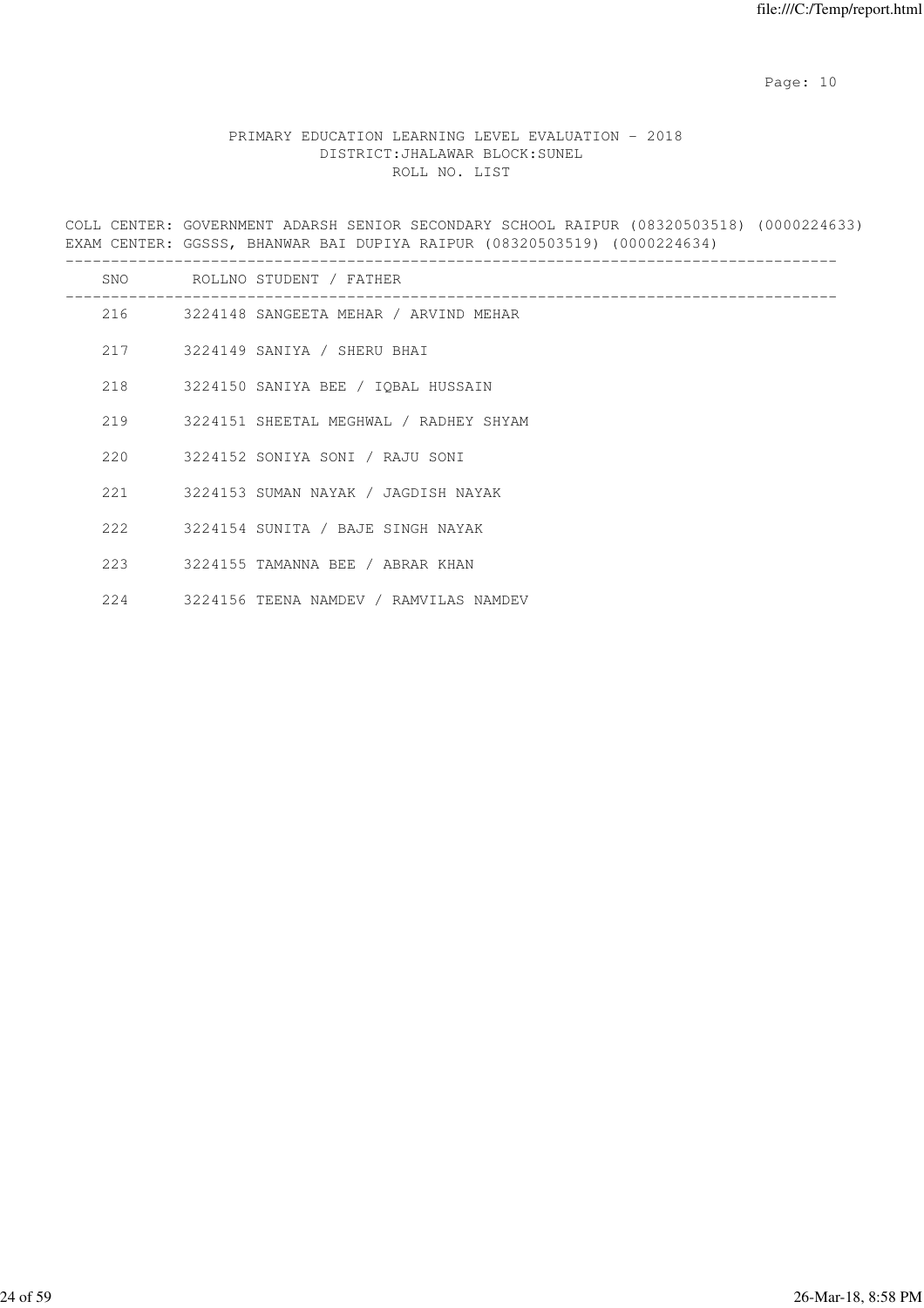example of the state of the state of the state of the state of the state of the state of the state of the state of the state of the state of the state of the state of the state of the state of the state of the state of the

#### PRIMARY EDUCATION LEARNING LEVEL EVALUATION - 2018 DISTRICT:JHALAWAR BLOCK:SUNEL ROLL NO. LIST

COLL CENTER: GOVERNMENT ADARSH SENIOR SECONDARY SCHOOL RAIPUR (08320503518) (0000224633) EXAM CENTER: GSSS DUBLIYA (08320503704) (0000224635) -------------------------------------------------------------------------------------

| SNC<br>_____ |  |
|--------------|--|
|              |  |

SCHOOL: AADRSH VIDYA MANDIR SHIKSHAN SANSTHAN UPS DUBLIYA (0000018940)

- 1 3224157 ASHUTOSH GUPTA / GIRIRAJ GUPTA
- 2 3224158 KIRAN BHATKARIYA / NANDLAL
- 3 3224159 NISHA KUMARI MEGHWAL / RADHESHYAM
- 4 3224160 PRITAM GURJAR / PREMCHAND
- 5 3224161 TRILOK GURJAR / RAMESHCHAND

SCHOOL: Saraswati Shishu Mandir (0000020014)

- 6 3224162 BHAGWAN LAL SEN / MOHAN LAL SEN
- 7 3224163 BHANU PRATAP SINGH / RAJENDRA SINGH JHALA
- 8 3224164 KAMAL SINGH / BHAGWAN SINGH
- 9 3224165 KRISHNPAL SINGH SISODIYA / MEHARBAN SINGH
- 10 3224166 LOKESH KUMAR DANGI / DURGAL LAL DANGI
- 11 3224167 RAMBABU / PRAKASH CHAND
- 12 3224168 TEENA KUMARI SEN / RADHESHYAM

SCHOOL: GSSS DUBLIYA (0000224635)

- 13 3224169 BHARAT BAIRAGI / BAJRANG LAL BAIRAGI
- 14 3224170 DEVENDRAKUMAR GURJAR / RADHE SHYAM
- 15 3224171 GOVIND GURJAR / PHOOL CHAND GURJAR
- 16 3224172 LAKHAN LAL / KAILASH CHAND
- 17 3224173 NILESH KUMAR SHARMA / KANHAIYA LAL
- 18 3224174 PAYAL KUMARI / DINESH KUMAR

#### SCHOOL: GUPS,AAJAMPUR (0000409756)

19 3224175 BAJRANG LAL DANGI / BAL CHAND DANGI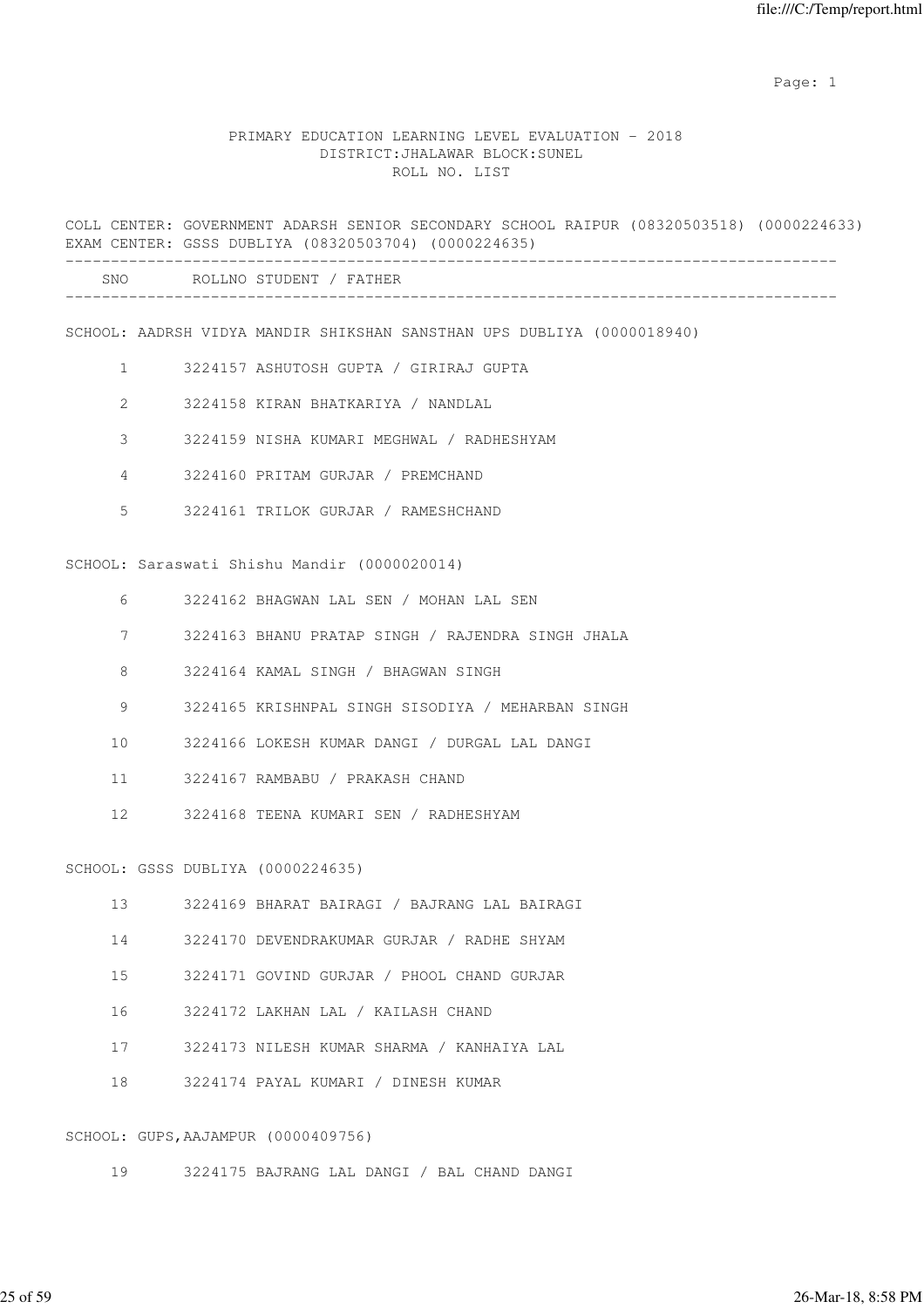# PRIMARY EDUCATION LEARNING LEVEL EVALUATION - 2018 DISTRICT:JHALAWAR BLOCK:SUNEL ROLL NO. LIST

COLL CENTER: GOVERNMENT ADARSH SENIOR SECONDARY SCHOOL RAIPUR (08320503518) (0000224633) EXAM CENTER: GSSS DUBLIYA (08320503704) (0000224635)

|    | SNO ROLLNO STUDENT / FATHER |                                                   |
|----|-----------------------------|---------------------------------------------------|
|    |                             | 20 3224176 BULBUL KUMARI BHEEL / NAND LAL BHEEL   |
| 21 |                             | 3224177 DEEPAK KUMAR DANGI / BAJRANG LAL DANGI    |
| 22 |                             | 3224178 DILIP KUMAR MEGHWAL / MADAN LAL MEGHWAL   |
| 23 |                             | 3224179 DURGA LAL BAIRAGI / KANHEIYA LAL BAIRAGI  |
| 24 |                             | 3224180 DWARIKA LAL DANGI / PRAKASH CHANDRA       |
| 25 |                             | 3224181 LAKHAN SINGH / DINESH BHEEL               |
| 26 |                             | 3224182 MANISH KUMAR PRAJAPAT / MOTI LAL PRAJAPAT |
| 27 |                             | 3224183 NEHA KANWAR JHALA / KALU SINGH            |
| 28 |                             | 3224184 PREETIKA PATIDAR / RAMGOPAL PATIDAR       |
| 29 |                             | 3224185 ROHIT KUMAR MEGHWAL / RADHESHYAM MEGHWAL  |
| 30 |                             | 3224186 SANGEETA KUMARI DANGI / MOTI LAL DANGI    |
| 31 |                             | 3224187 TRILOK PATIDAR / MANOHAR LAL PATIDAR      |
| 32 |                             | 3224188 URMILA KUMARI DANGI / PREM CHAND DANGI    |
|    |                             | SCHOOL: GUPS, GIRLS, DUBLIYA (0000467891)         |
| 33 |                             | 3224189 ANIRUDDH PANCHAL / HARIRAM                |
| 34 |                             | 3224190 DIVYA KANWAR / BANE SINGH                 |
| 35 |                             | 3224191 HARIOM BHEEL / LAKSHMAN BHEEL             |
| 36 |                             | 3224192 JYOTI HARIJAN / RAEES                     |
| 37 |                             | 3224193 KANHAIYA LAL / BHERU LAL                  |
| 38 |                             | 3224194 NARENDRA KUMAR / PREM CHAND               |
| 39 |                             | 3224195 PANKAJ HARIJAN / RAJESH HARIJAN           |
| 40 |                             | 3224196 PAYAL KUMARI / SANWARA LAL                |
| 41 |                             | 3224197 PRIYA PRAJAPAT / DEVENDRA                 |
| 42 |                             | 3224198 RAKESH KUMAR DHOLI / AMAR LAL             |

43 3224199 SANGEETA KUMARI BHEEL / RAM BABU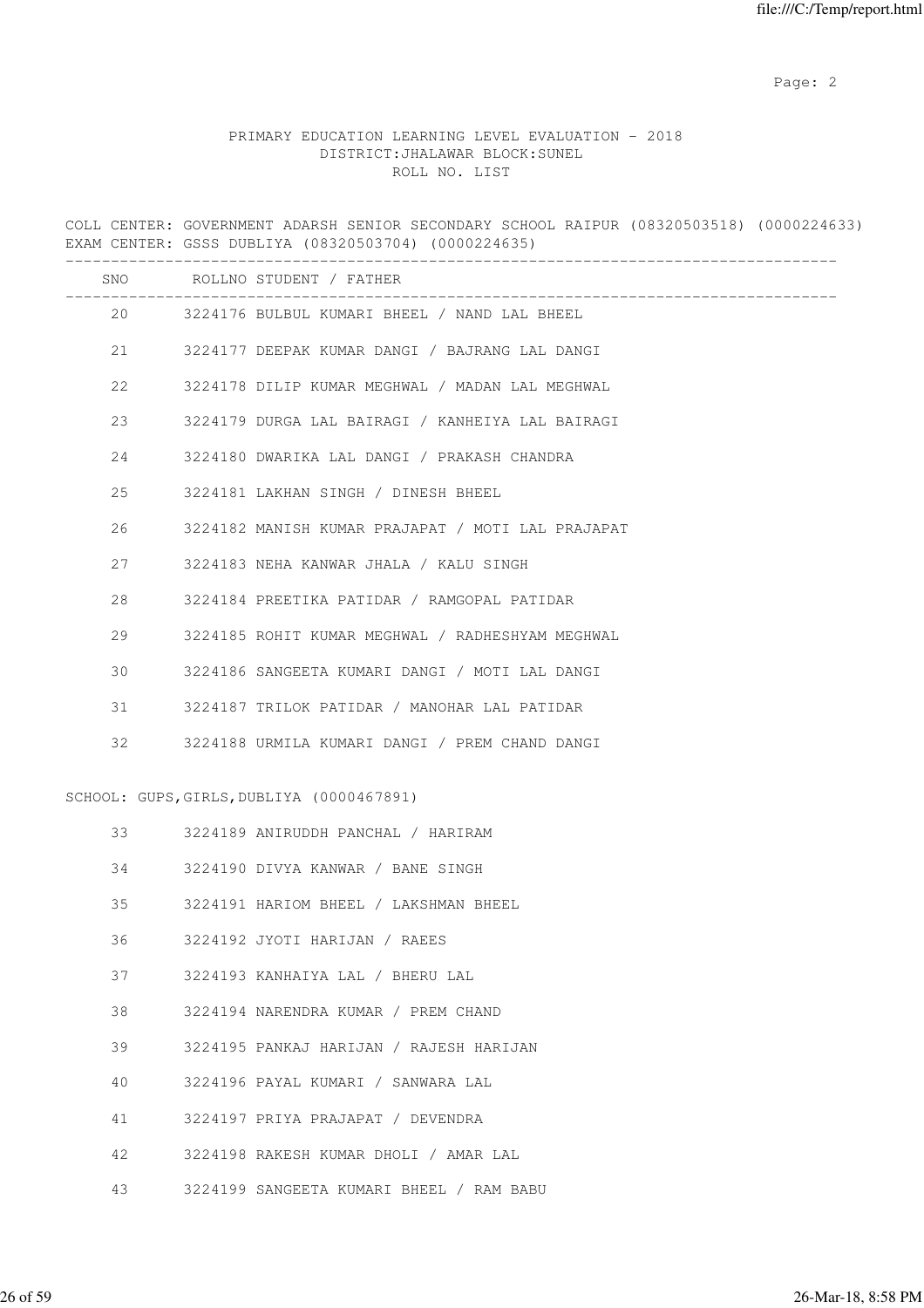## PRIMARY EDUCATION LEARNING LEVEL EVALUATION - 2018 DISTRICT:JHALAWAR BLOCK:SUNEL ROLL NO. LIST

COLL CENTER: GOVERNMENT ADARSH SENIOR SECONDARY SCHOOL RAIPUR (08320503518) (0000224633) EXAM CENTER: GSSS DUBLIYA (08320503704) (0000224635)

| SNC | וחס<br>.NC<br>דדם<br>'NE<br>ロハ |  |
|-----|--------------------------------|--|
|     |                                |  |

SCHOOL: GUPS,HANOTYA DUBLIYA (0000471646)

- 44 3224200 ANIRUDHA KUMAR / RATAN LAL
- 45 3224201 POOJA KUMARI / RAMESH CHAND
- 46 3224202 SATYAVEER SINGH / TANWAR SINGH JHALA

SCHOOL: GPS MAROOM KHERI (0000501492)

47 3224203 GOVIND GURJAR / BHAGWAN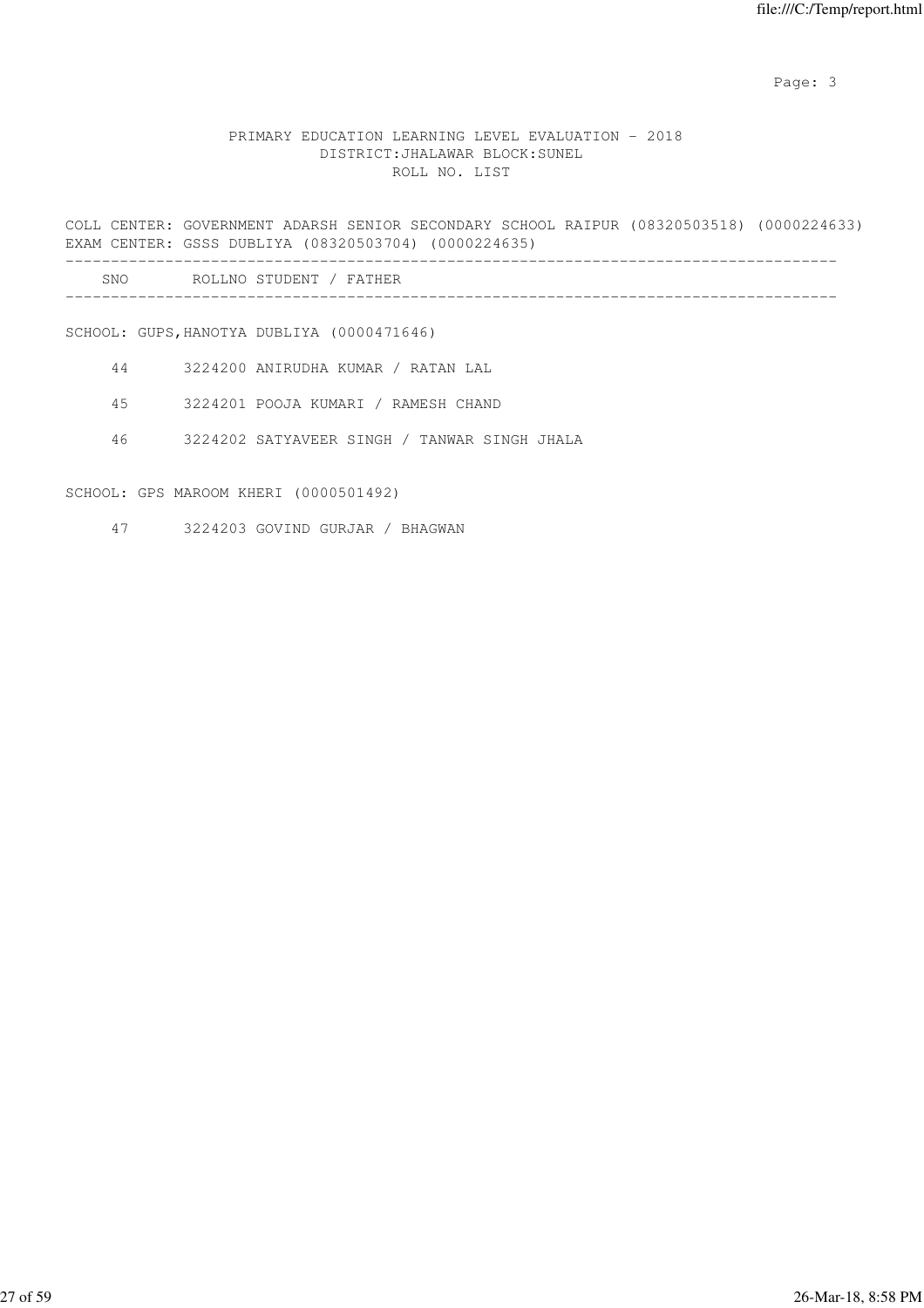example of the state of the state of the state of the state of the state of the state of the state of the state of the state of the state of the state of the state of the state of the state of the state of the state of the

#### PRIMARY EDUCATION LEARNING LEVEL EVALUATION - 2018 DISTRICT:JHALAWAR BLOCK:SUNEL ROLL NO. LIST

COLL CENTER: GOVERNMENT ADARSH SENIOR SECONDARY SCHOOL RAIPUR (08320503518) (0000224633) EXAM CENTER: GOVERNMENT ADARSH SENIOR SECONDARY SCHOOL DIWALKHERA (08320505303) (0000224) -------------------------------------------------------------------------------------

-------------------------------------------------------------------------------------

| SNC<br>ROLLNO | STUDENT<br>. TUUD<br>묘잡 |
|---------------|-------------------------|
|               |                         |

SCHOOL: ADARSH VIDHYA MANDIR UPS DEEWALKHERA (0000020921)

- 1 3224204 ADARASH GURJAR / BHAGWAN SINGH
- 2 3224205 ADITI GURJAR / BHAGWAN SINGH
- 3 3224206 ARJUN MEGHWAL / OM PARKASH
- 4 3224207 GOVIND KUMAR / GORDHAN LAL
- 5 3224208 PRIYANKA / SHAM LAL
- 6 3224209 VISHAL PRJAPATI / KARU LAL

SCHOOL: GOVERNMENT ADARSH SENIOR SECONDARY SCHOOL DIWALKHERA (0000224639)

- 7 3224210 ANUSUIYA MEGHWAL / MOHAN LAL
- 8 3224211 ARUN KUMAR / VIKRAM
- 9 3224212 DEVKARAN MEGHWAL / DAYARAM
- 10 3224213 MENA KUMARI / BIRAM LAL
- 11 3224214 POOJA MEGHWAL / RADHEYSHAYAM
- 12 3224215 RANI MEGHWAL / DURGI LAL
- 13 3224216 ROHIT KUMAR / LALCHAND

SCHOOL: GUPS,MOONDLA (0000406196)

- 14 3224217 CHOTHMAL / CHANDAR LAL
- 15 3224218 KAVITA KUMARI / RAMCHANDRA
- 16 3224219 KAVITA KUMARI / MOHANLAL
- 17 3224220 KIRAN KUMARI / ANTIM KUMAR
- 18 3224221 LAKHAN RAV / KAILASHCHAND
- 19 3224222 MAHAVEER / BALMUKAND
- 20 3224223 MANISHA KUMARI / RAMESHWAR GURJAR
- 21 3224224 MONIKA KUMARI / AMAR SINGH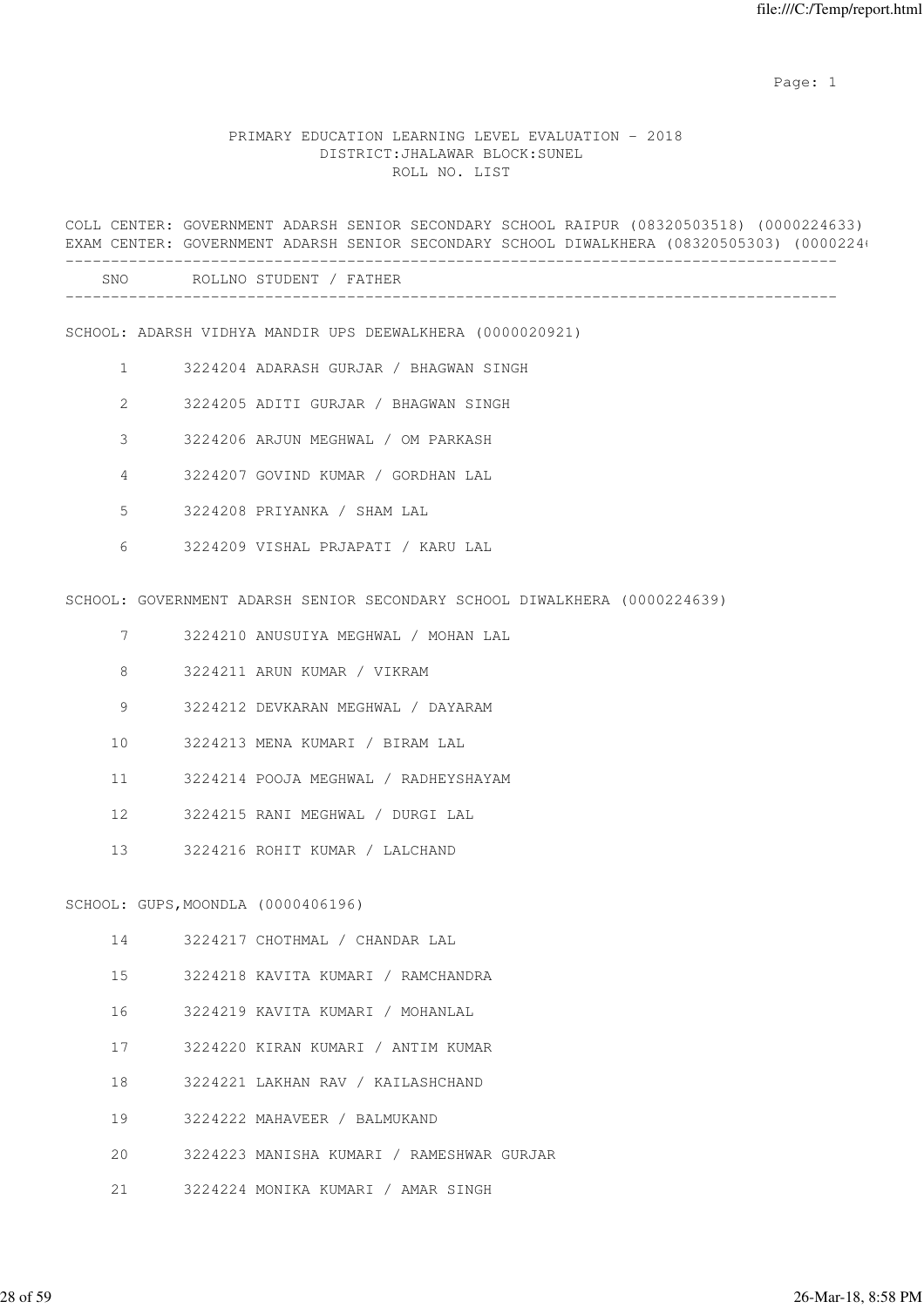# PRIMARY EDUCATION LEARNING LEVEL EVALUATION - 2018 DISTRICT:JHALAWAR BLOCK:SUNEL ROLL NO. LIST

COLL CENTER: GOVERNMENT ADARSH SENIOR SECONDARY SCHOOL RAIPUR (08320503518) (0000224633) EXAM CENTER: GOVERNMENT ADARSH SENIOR SECONDARY SCHOOL DIWALKHERA (08320505303) (0000224) ------------------------------------------------------------------------------------- SNO ROLLNO STUDENT / FATHER ------------------------------------------------------------------------------------- 22 3224225 NARENDRA KUMAR / MANOHAR LAL 23 3224226 NARMADA KUMARI / HARISINGH 24 3224227 PAVAN KUMAR / KAILASH CHAND 25 3224228 POOJA KUMARI / MOTILAL

26 3224229 PRAKASH CHAND BHEEL / NANURAM

27 3224230 SUMITRA KUMARI / RAMESHWAR

28 3224231 SURAJ KUMAR GURJAR / RAMESH CHAND

29 3224232 SURAJ KUMAR SEN / RAMESHCHAND

30 3224233 USHA KUMARI / RAKESH KUMAR

31 3224234 VISHAL KUMAR / BALCHAND

32 3224235 YASHODA KUMARI / TUFAN SINGH

SCHOOL: GUPS, GIRLS, DEEVALKHERA (0000467897)

| 3224236 CHETAN KUMAR GURJAR / SUJAN SINGH |  |  |  |  |  |  |
|-------------------------------------------|--|--|--|--|--|--|
|-------------------------------------------|--|--|--|--|--|--|

34 3224237 DIKSHA PATIDAR / RAJENDRA KUMAR

35 3224238 GARIMA PATIDAR / RAM BABU PATIDAR

36 3224239 KASHISH PATIDAR / SHANTI LAL

37 3224240 LAKHAN MEROTHA / NARAYAN

38 3224241 MADHURI NAYAK / RAMSWROOP

39 3224242 MAHIMA PATIDAR / RAKESH PATIDAR

40 3224243 MITALI PATIDAR / HUKAM PATIDAR

41 3224244 MUKESH BHEEL / DURGA LAL

42 3224245 NAINA BHEEL / VINAY KUMAR

43 3224246 PAYAL KUMARI PATIDAR / MUKESH KUMAR

44 3224247 POOJA BHEEL / KAILASH CHAND

45 3224248 POOJA PATIDAR / ISHWAR CHAND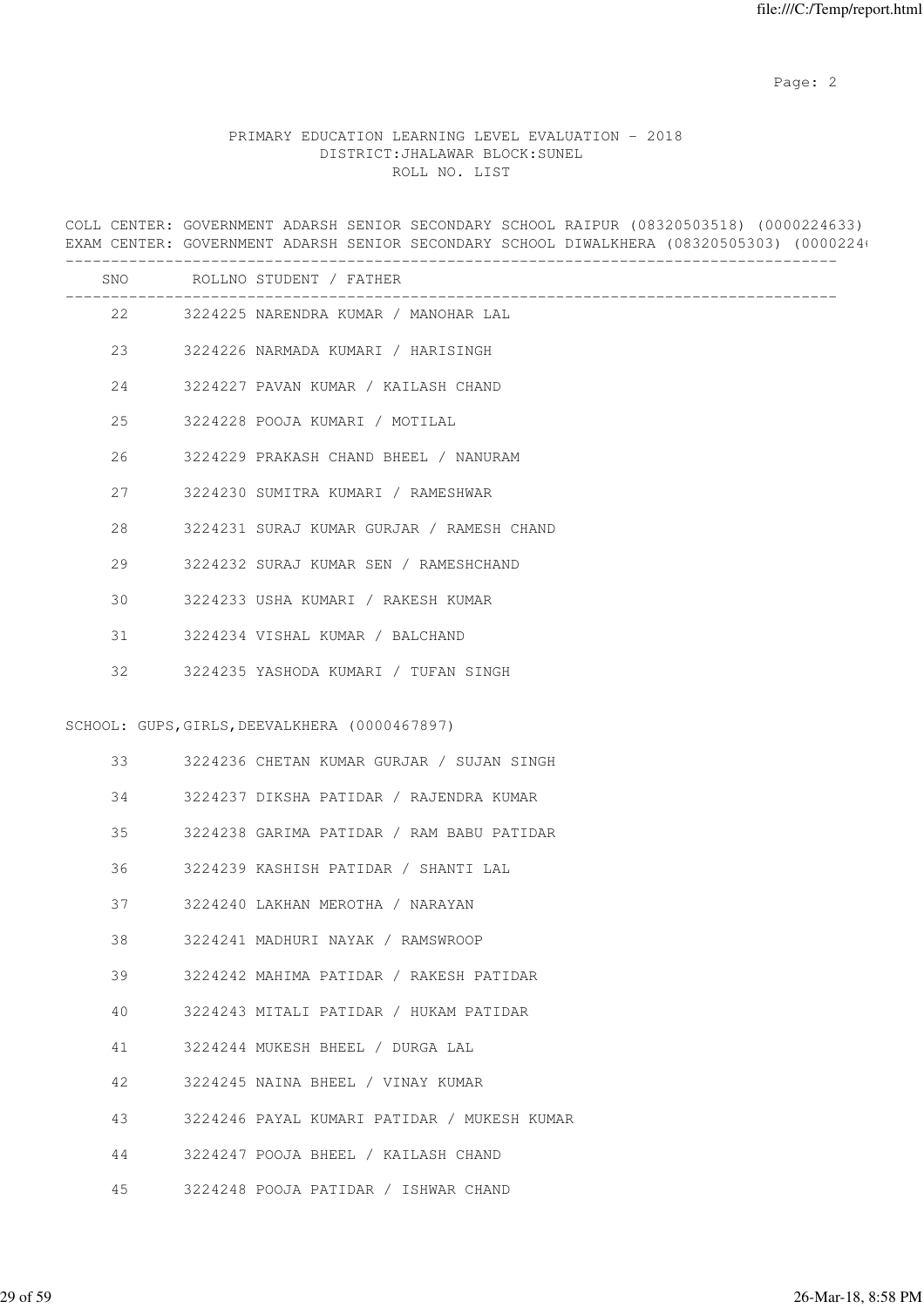# PRIMARY EDUCATION LEARNING LEVEL EVALUATION - 2018 DISTRICT:JHALAWAR BLOCK:SUNEL ROLL NO. LIST

COLL CENTER: GOVERNMENT ADARSH SENIOR SECONDARY SCHOOL RAIPUR (08320503518) (0000224633) EXAM CENTER: GOVERNMENT ADARSH SENIOR SECONDARY SCHOOL DIWALKHERA (08320505303) (0000224)

| <b>SNO</b> | ROLLNO STUDENT / FATHER                  |
|------------|------------------------------------------|
| 46         | 3224249 SAKSHI PATIDAR / JAGDISH PATIDAR |
| 47         | 3224250 SALONI PATIDAR / DURGA LAL       |
| 48         | 3224251 VIJAY BHEEL / SHYAM LAL BHEEL    |

SCHOOL: GPS,RUPAKHERI (0000471890)

|  | 3224252 BHOJRAJ GURJAR / PARMANAND GURJAR |  |  |  |
|--|-------------------------------------------|--|--|--|
|--|-------------------------------------------|--|--|--|

50 3224253 MAYA KUMARI / BADARI LAL GURJAR

#### SCHOOL: GPS SC BASTI MOONDLA (0000502105)

| 51 | 3224254 ANJALI KUMARI / GOPAL LAL     |
|----|---------------------------------------|
| 52 | 3224255 BABITA KUMARI / MANOHAR LAL   |
| 53 | 3224256 MANISHA KUMARI / BANWARI LAL  |
| 54 | 3224257 PINKI KUMARI / KAILASH CHAND  |
| 55 | 3224258 RANJEET KUMAR / SHYAM LAL     |
| 56 | 3224259 RANU KUMARI / PAPPU LAL       |
| 57 | 3224260 SAPNA KUMARI / DURGA LAL      |
| 58 | 3224261 SHIVANI PATIDAR / MOHAN LAL   |
| 59 | 3224262 TANISHA KUMARI / SURESH CHAND |
| 60 | 3224263 VISHAL KUMAR / KALU LAL       |
|    |                                       |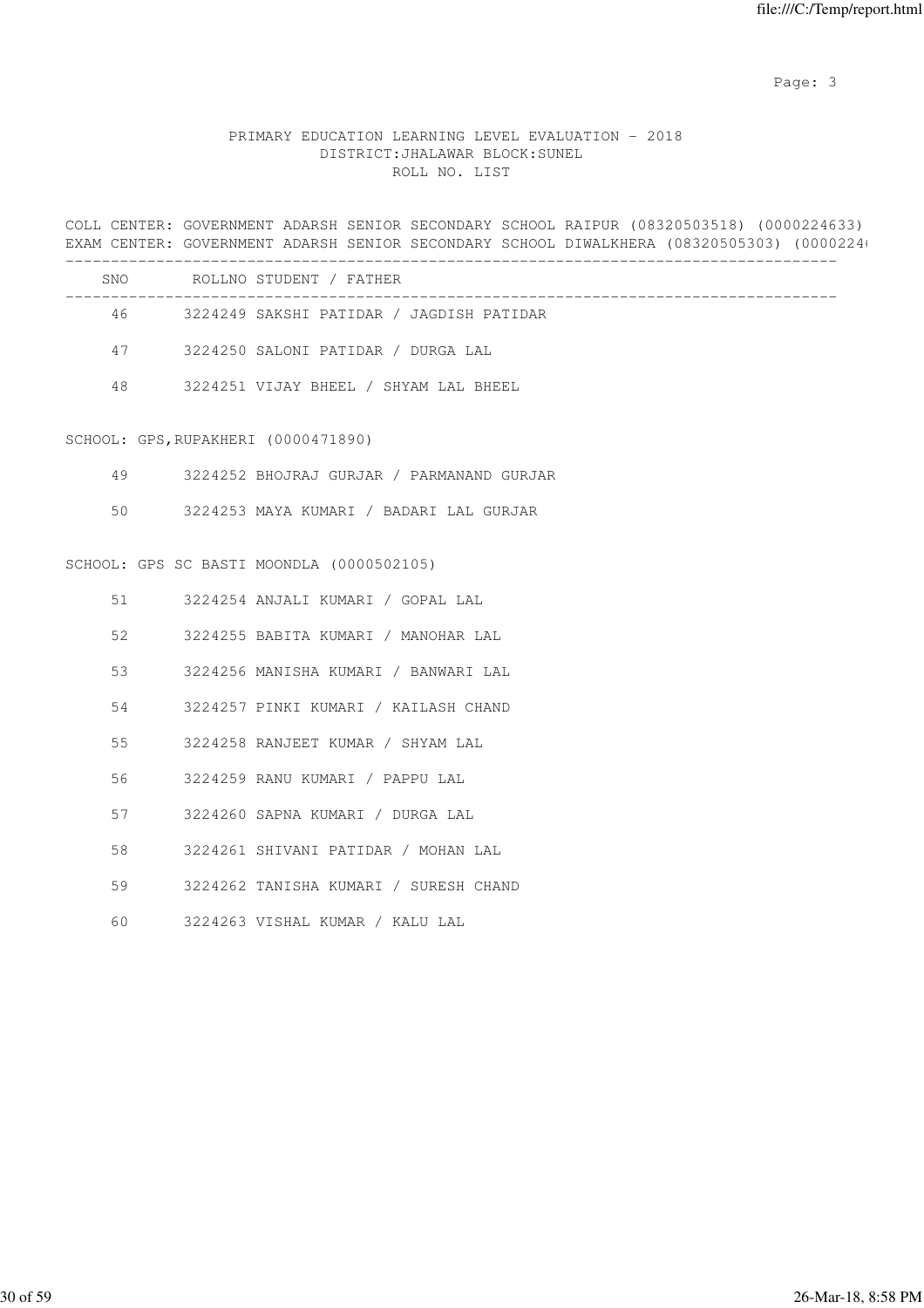example of the state of the state of the state of the state of the state of the state of the state of the state of the state of the state of the state of the state of the state of the state of the state of the state of the

### PRIMARY EDUCATION LEARNING LEVEL EVALUATION - 2018 DISTRICT:JHALAWAR BLOCK:SUNEL ROLL NO. LIST

COLL CENTER: GOVERNMENT ADARSH SENIOR SECONDARY SCHOOL RAIPUR (08320503518) (0000224633) EXAM CENTER: GSSS SUWANS (08320505602) (0000224640) ------------------------------------------------------------------------------------- SNO ROLLNO STUDENT / FATHER ------------------------------------------------------------------------------------- SCHOOL: RANA PRATAP SHISHU VIDYA NIKET (0000020858) 1 3224264 ANJALI PATIDAR / MURLIDHAR 2 3224265 DEVANSH SHARMA / MANOJ SHARMA 3 3224266 KULDEEP CHOUDHARY / MUKESH CHOUDHARY 4 3224267 MITHLESH PATIDAR / RAMBABU 5 3224268 NITIN PARMAR / VIKRAM SINGH 6 3224269 RADHA RATHOR / SOHAN LAL 7 3224270 RAJVEER SINGH / SANGEET SINGH 8 3224271 TARUN LUHAR / DINESH LUHAR 9 3224272 TARUN PRAJAPAT / NAND KISHOR SCHOOL: GSSS SUWANS (0000224640) 10 3224273 ANITA DANGI / BALCHAND DANGI 11 3224274 ANKIT DANGI / DURGA LAL DANGI 12 3224275 ANSHIKA DANGI / KARU LAL 13 3224276 ARJUN DANGI / RAM BABU 14 3224277 BAJRANG LAL / BABU LAL 15 3224278 BHUPENDRA SINGH JHALA / KANCHAN SINGH JHALA 16 3224279 CHANDA DANGI / PAPPU DANGI 17 3224280 DILKHUSH GURJAR / PRAHLAD GURJAR 18 3224281 KARINA MEGHWAL / MOHAN LAL 19 3224282 KOMAL KUMARI SUTAR / BABU LAL 20 3224283 KUMKUM DANGI / RAJESH KUMAR 21 3224284 LAKHAN DANGI / PRAKASH CHAND 22 3224285 MANISHA DANGI / PHOOL CHAND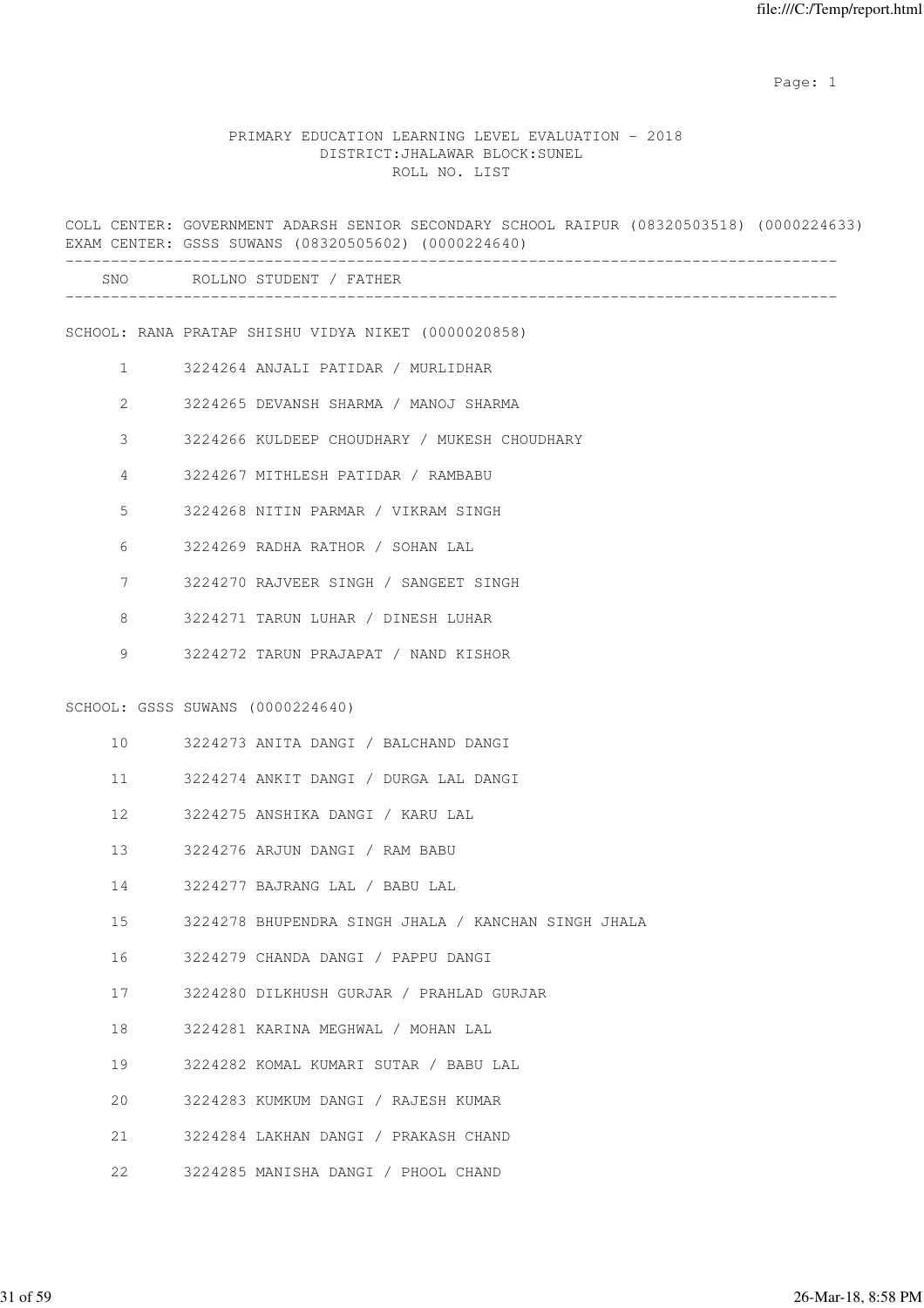# PRIMARY EDUCATION LEARNING LEVEL EVALUATION - 2018 DISTRICT:JHALAWAR BLOCK:SUNEL ROLL NO. LIST

COLL CENTER: GOVERNMENT ADARSH SENIOR SECONDARY SCHOOL RAIPUR (08320503518) (0000224633) EXAM CENTER: GSSS SUWANS (08320505602) (0000224640)

|    | SNO ROLLNO STUDENT / FATHER                          |
|----|------------------------------------------------------|
|    | ------------<br>23 3224286 NAINA BAIRAGI / PREMCHAND |
| 24 | 3224287 NISHA DANGI / PURI LAL                       |
| 25 | 3224288 PAYAL MEGHWAL / KARU LAL                     |
| 26 | 3224289 RADHA KUMARI DANGI / RAM DAYAL               |
| 27 | 3224290 RAJESH KUMAR DANGI / RAMESHWAR               |
| 28 | 3224291 REENA KUMARI GURJAR / PRAKASH CHAND          |
| 29 | 3224292 RINKU KUMARI DANGI / BHERU LAL               |
| 30 | 3224293 SNEHA SEN / BAJRANG LAL                      |
| 31 | 3224294 SUMAN LUHAR / LAL CHAND                      |
| 32 | 3224295 SUNIL KUMAR / GAJANAND                       |
| 33 | 3224296 SURAJ DANGI / SITARAM                        |
| 34 | 3224297 SURESH KUMAR GURJAR / BADRI LAL              |
|    | SCHOOL: GUPS, SEMLI BHAWANI (0000467904)             |
| 35 | 3224298 ANSHUMAN MEHAR / GIRIRAJ MEHAR               |
| 36 | 3224299 ARJUN BAGARI / JAGDISH CHAND                 |
| 37 | 3224300 DURGA LAL BAIRWA / MANGI LAL BAIRWA          |
| 38 | 3224301 HARIOM SHARMA / NIRMAL KUMAR SHARMA          |
| 39 | 3224302 KANAK PATIDAR / BAL MUKAND PATIDAR           |
| 40 | 3224303 LAKSHMI PARMAR / MADAN LAL                   |
| 41 | 3224304 LALITA KANWAR / PREM SINGH                   |
| 42 | 3224305 NAVEEN MEHAR / SHYAM LAL                     |
| 43 | 3224306 NIKIL SEN / PRAKASH CHAND SEN                |
|    | SCHOOL: GUPS, NANDPURA (0000471876)                  |

44 3224307 ANAS KHAN / ABDUL HAFIJ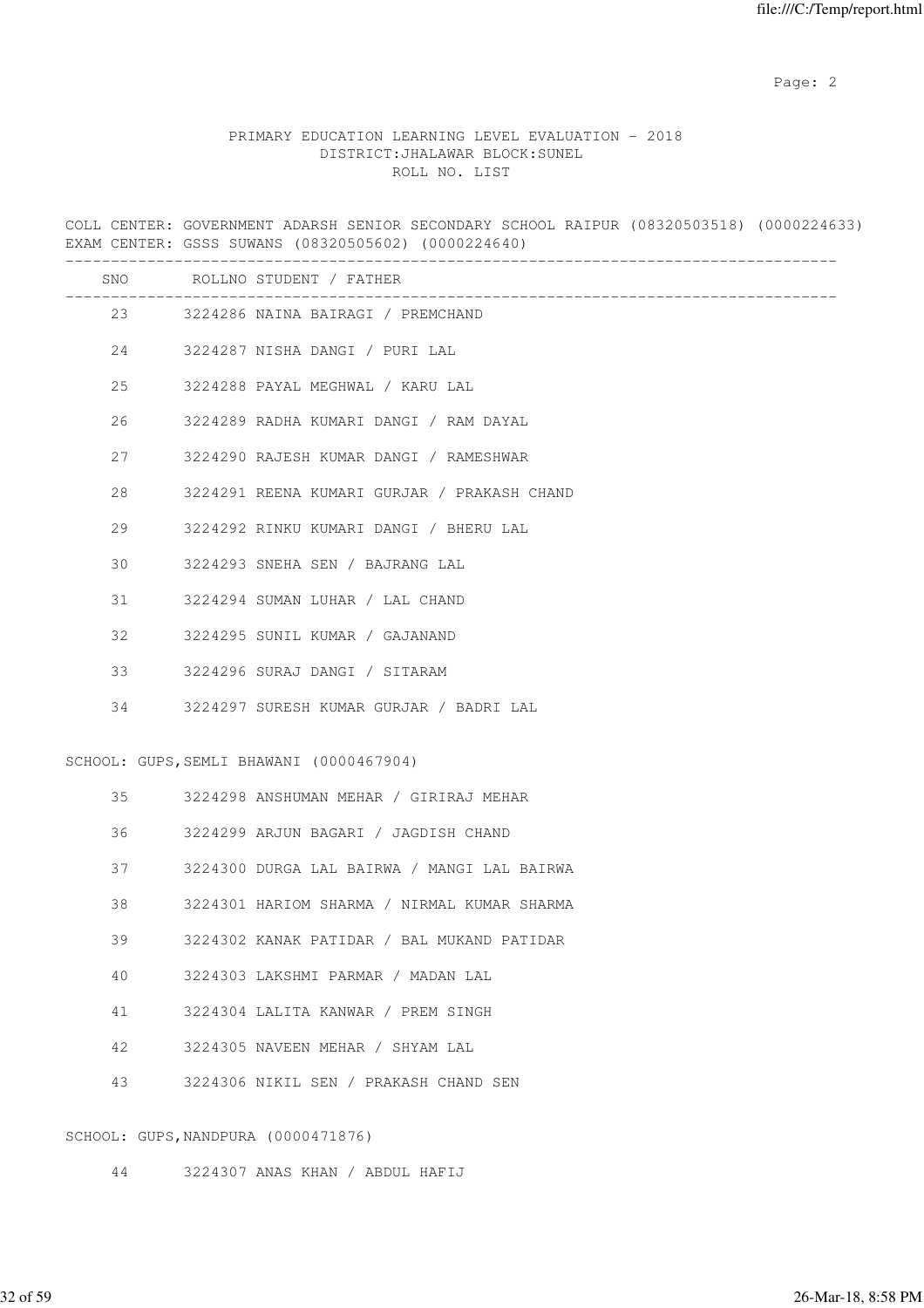# PRIMARY EDUCATION LEARNING LEVEL EVALUATION - 2018 DISTRICT:JHALAWAR BLOCK:SUNEL ROLL NO. LIST

COLL CENTER: GOVERNMENT ADARSH SENIOR SECONDARY SCHOOL RAIPUR (08320503518) (0000224633) EXAM CENTER: GSSS SUWANS (08320505602) (0000224640)

|    | SNO ROLLNO STUDENT / FATHER                 |
|----|---------------------------------------------|
|    | 45 3224308 ARSHI BEE / SHAKIR KHAN          |
|    | 46 3224309 BILAL KHAN / RAFIK KHAN          |
| 47 | 3224310 FAIZAN KHAN / FARIYAD KHAN          |
| 48 | 3224311 FARHEEN BEE / FAIMUDDIN             |
| 49 | 3224312 GULFATMA BEE / SHAFIK MOHAMMAD      |
| 50 | 3224313 KHUSHI BEE / FARUKH KHAN            |
| 51 | 3224314 NISHA BEE / KAMRUDDIN               |
| 52 | 3224315 SANA BEE / KAMRUDDIN                |
| 53 | 3224316 SANIYA BEE / SHAFIK MOHAMMAD        |
| 54 | 3224317 SANIYA BEE / SHARIF KHAN            |
| 55 | 3224318 SHERIN BEE / KAMRUDDIN              |
|    | SCHOOL: GUPS, BORBAND (SUWANS) (0000471877) |
|    |                                             |
| 56 | 3224319 BHOJRAJ / KAILASH CHAND             |
| 57 | 3224320 BHOJRAJ / LALCHAND                  |
| 58 | 3224321 CHETAN KUMAR / MANGILAL             |
| 59 | 3224322 DALI BAI / SHOBHARAM                |
| 60 | 3224323 DURGI BAI / SUJAN SINGH             |
| 61 | 3224324 GOVIND SINGH / RAM RATAN            |
| 62 | 3224325 KANWAR LAL / PHOOL CHAND            |
| 63 | 3224326 LOKESH KUMAR / SHOBHARAM            |
| 64 | 3224327 MANISHA KUMARI / LALCHAND           |
| 65 | 3224328 RADHA KUMARI / BHAGWAN SINGH        |
| 66 | 3224329 SAKSHI SUTHAR / PRAVEEN KUMAR       |
| 67 | 3224330 SURAJ / PAPPU LAL                   |
| 68 | 3224331 TIKAM CHAND / KAILASH CHAND         |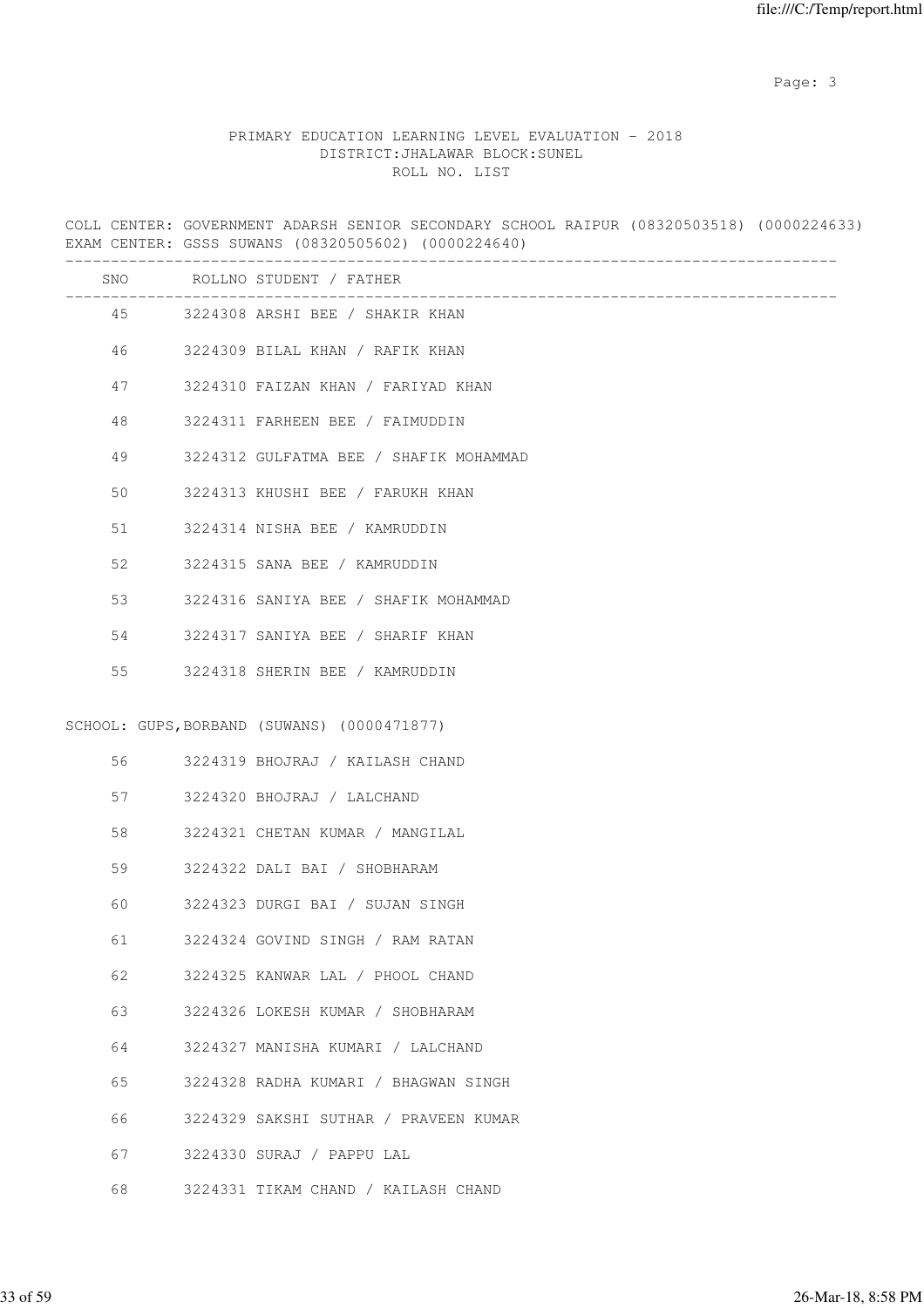Page: 4  $P$ 

# PRIMARY EDUCATION LEARNING LEVEL EVALUATION - 2018 DISTRICT:JHALAWAR BLOCK:SUNEL ROLL NO. LIST

COLL CENTER: GOVERNMENT ADARSH SENIOR SECONDARY SCHOOL RAIPUR (08320503518) (0000224633) EXAM CENTER: GSSS SUWANS (08320505602) (0000224640)

| SNO | ROLLNO STUDENT / FATHER         |
|-----|---------------------------------|
| 69  | 3224332 TUFAN SINGH / DURGA LAL |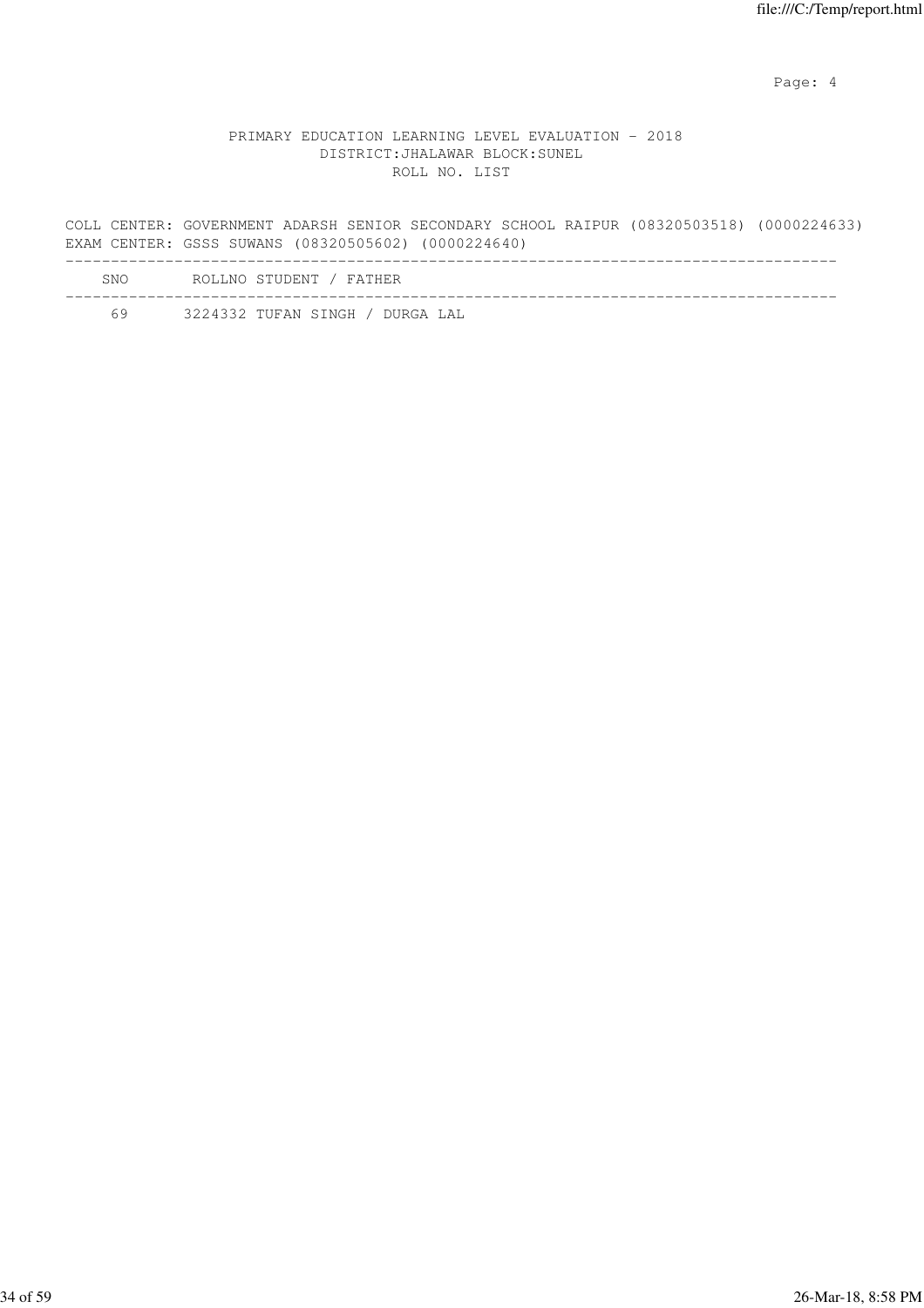example of the state of the state of the state of the state of the state of the state of the state of the state of the state of the state of the state of the state of the state of the state of the state of the state of the

# PRIMARY EDUCATION LEARNING LEVEL EVALUATION - 2018 DISTRICT:JHALAWAR BLOCK:SUNEL ROLL NO. LIST

|              |  | COLL CENTER: GOVERNMENT ADARSH SENIOR SECONDARY SCHOOL RAIPUR (08320503518) (0000224633)<br>EXAM CENTER: GOVERNMENT ADARSH SENIOR SECONDARY SCHOOL KALITALAI (08320506001) (00002246 |
|--------------|--|--------------------------------------------------------------------------------------------------------------------------------------------------------------------------------------|
|              |  | SNO ROLLNO STUDENT / FATHER                                                                                                                                                          |
|              |  | SCHOOL: MAA SARSWATI SHISHU MANDIR UPS (0000019827)                                                                                                                                  |
| $\mathbf{1}$ |  | 3224333 AKASH MEGHWAL / BAJRANG LAL                                                                                                                                                  |
| 2            |  | 3224334 ALFAZ KHAN / SHAHID KHAN                                                                                                                                                     |
| 3            |  | 3224335 ANKUSH DANGI / PRABHU LAL                                                                                                                                                    |
| 4            |  | 3224336 BALRAM DANGI / SIYA RAM DANGI                                                                                                                                                |
| 5            |  | 3224337 DURGA KUMARI DANGI / SUBHASH CHAND DANGI                                                                                                                                     |
| 6            |  | 3224338 DURGA SHANKAR / BHAGIRATH DANGI                                                                                                                                              |
| 7            |  | 3224339 HEERA LAL DANGI / MANGI LAL                                                                                                                                                  |
| 8            |  | 3224340 LAKSHMAN SINGH / BRIJRAJ SINGH                                                                                                                                               |
| 9            |  | 3224341 PAWAN KUMAR MEGHWAL / SHANTA RAM MEGHWAL                                                                                                                                     |
| 10           |  | 3224342 RINKU DANGI / VISHNU PRASAD DANGI                                                                                                                                            |
| 11           |  | 3224343 SUMAN DANGI / BARDHI LAL                                                                                                                                                     |
| 12           |  | 3224344 SUMAN DANGI / JAGDISH CHAND DANGI                                                                                                                                            |
| 13           |  | 3224345 VARSHA MEGHWAL / GORDHAN MEGHWAL A                                                                                                                                           |
| 14           |  | 3224346 VARSHA PRAJAPAT / BAL CHAND PRAJAPAT                                                                                                                                         |
|              |  | SCHOOL: Maa Sarswati UPS Vidhya Mandir (0000032585)                                                                                                                                  |
| 15           |  | 3224347 SUMAN DANGI / RAMBABU                                                                                                                                                        |
|              |  | SCHOOL: GOVERNMENT ADARSH SENIOR SECONDARY SCHOOL KALITALAI (0000224641)                                                                                                             |
| 16           |  | 3224348 ARJUN BHEEL / DEVI LAL                                                                                                                                                       |
| 17           |  | 3224349 BARJESH SEN / RADHEYSHYAM SEN                                                                                                                                                |
| 18           |  | 3224350 BARKHA KUMARI / RAMBABU LUHAR                                                                                                                                                |
| 19           |  | 3224351 KARU LAL / SHRI LAL                                                                                                                                                          |
| 20           |  | 3224352 KULDEEP / RAMLAL                                                                                                                                                             |
| 21           |  | 3224353 LALIT KUMAR / NAND KISHOR                                                                                                                                                    |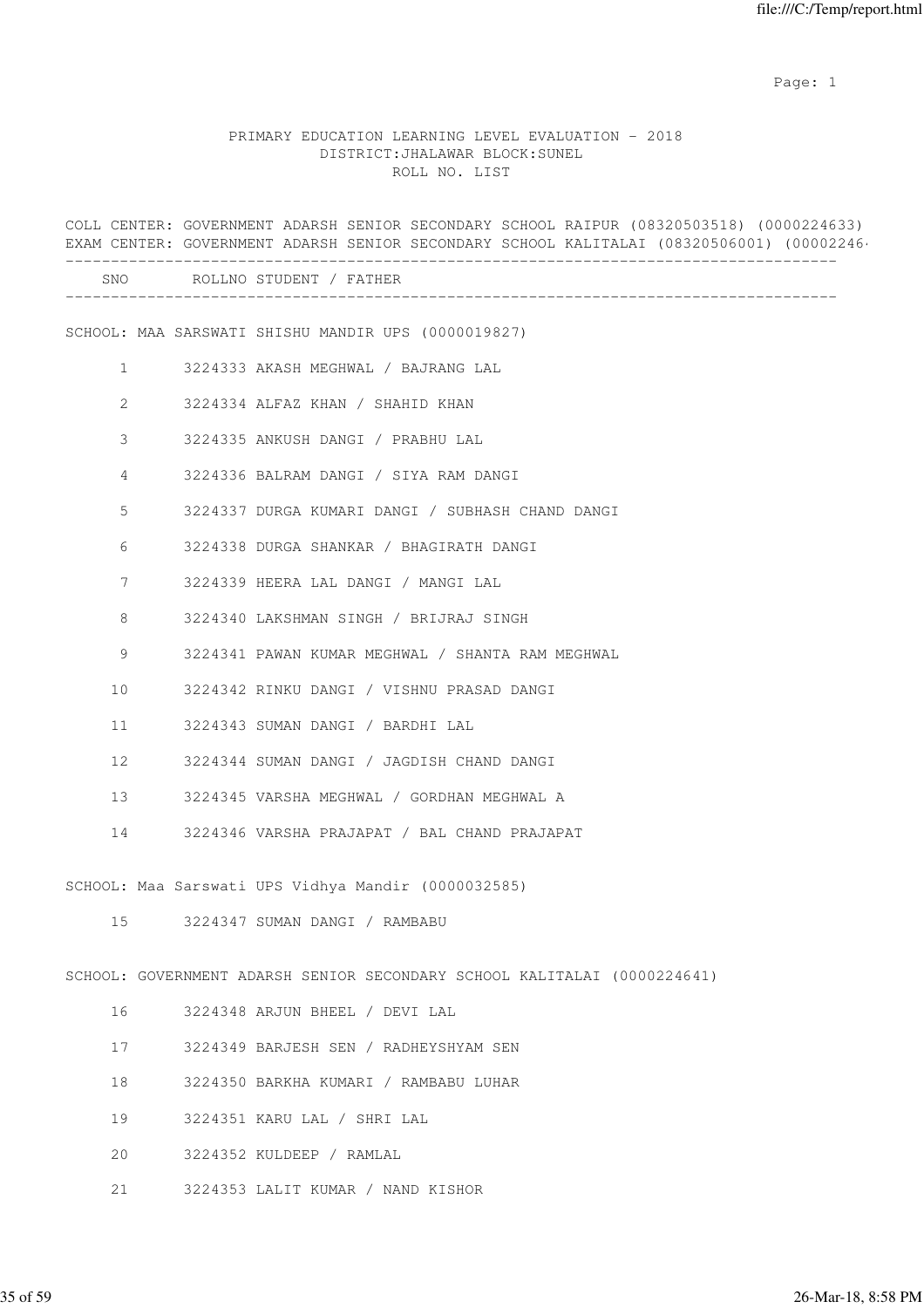# PRIMARY EDUCATION LEARNING LEVEL EVALUATION - 2018 DISTRICT:JHALAWAR BLOCK:SUNEL ROLL NO. LIST

COLL CENTER: GOVERNMENT ADARSH SENIOR SECONDARY SCHOOL RAIPUR (08320503518) (0000224633) EXAM CENTER: GOVERNMENT ADARSH SENIOR SECONDARY SCHOOL KALITALAI (08320506001) (00002246

|    |    | SNO ROLLNO STUDENT / FATHER                    |
|----|----|------------------------------------------------|
|    |    | 22 3224354 MANISHA DANGI / VISHNU PRASAD DANGI |
|    |    | 23 3224355 NILU BHEEL / RAJU LAL BHEEL         |
|    |    | 24 3224356 NIRMLA BHEEL / POONAM CHAND         |
| 25 |    | 3224357 NISHA KUMARI BHEEL / PHOOL CHAND       |
| 26 |    | 3224358 PAYAL BHEEL / NANDLAL                  |
| 27 |    | 3224359 RAMKARAN DANGI / RAMGOPAL              |
| 28 |    | 3224360 RAVINA DANGI / SITARAM DANGI           |
| 29 |    | 3224361 REKHA DANGI / SURESH CHAND             |
| 30 |    | 3224362 SAJNA KUMARI / PRAKASH CHAND BHEEL     |
| 31 |    | 3224363 SALOCHANA / KANWAR LAL                 |
| 32 |    | 3224364 SHIVRAJ / RAMDAYAL BHEEL               |
| 33 |    | 3224365 SURAJ MEGHWAL / GHANSHYAM              |
| 34 |    | 3224366 VIJAY KUMAR / RADHEY SHYAM DANGI       |
|    |    | SCHOOL: GUPS, JHEEKDIYA (0000471881)           |
|    | 35 | 3224367 BULBUL BEE / VAHID KHAN                |
| 36 |    | 3224368 DEEPAK SINGH / BAJRANG SINGH           |
| 37 |    | 3224369 JYOTI KUMARI / BALWANT SINGH           |
| 38 |    | 3224370 MANISHA KUMARI / GOPAL SINGH           |
| 39 |    | 3224371 MURARI MEGHWAL / MUKAND LAL            |
| 40 |    | 3224372 NISHA KANWAR / JOR SINGH               |
| 41 |    | 3224373 RAHIL KHAN / RAIS KHAN                 |
| 42 |    | 3224374 REENA KUMARI / RAMESH CHAND            |
| 43 |    | 3224375 SANIYA BEE / SHAHAJAD KHAN             |

SCHOOL: GUPS,BHANDAR (0000471882)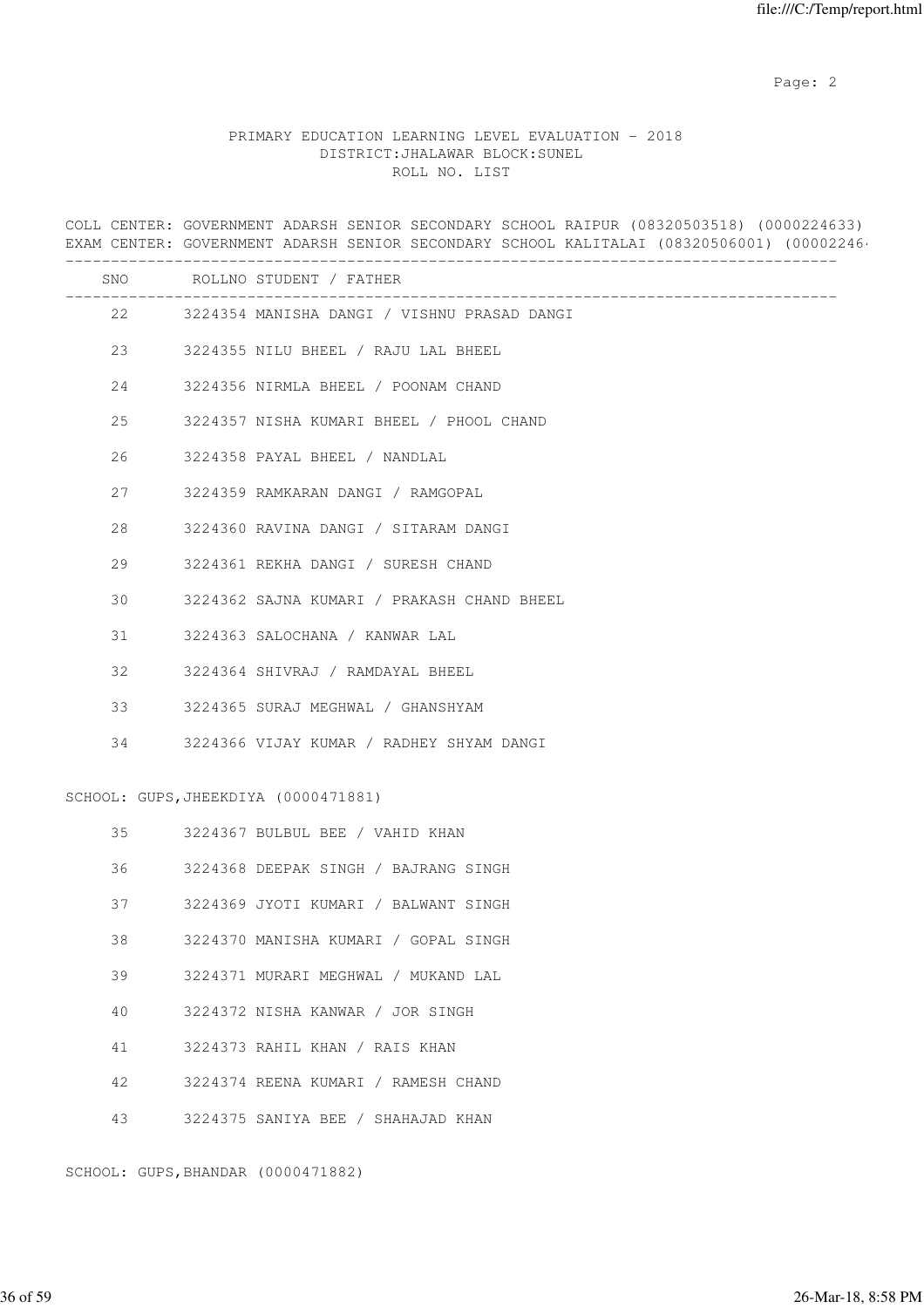# PRIMARY EDUCATION LEARNING LEVEL EVALUATION - 2018 DISTRICT:JHALAWAR BLOCK:SUNEL ROLL NO. LIST

COLL CENTER: GOVERNMENT ADARSH SENIOR SECONDARY SCHOOL RAIPUR (08320503518) (0000224633) EXAM CENTER: GOVERNMENT ADARSH SENIOR SECONDARY SCHOOL KALITALAI (08320506001) (00002246

|    |                                    | SNO ROLLNO STUDENT / FATHER<br>___________________ |
|----|------------------------------------|----------------------------------------------------|
|    |                                    | 44 3224376 ANURADHA MEGHWAL / BALCHAND             |
|    |                                    | 45 3224377 KAMLESH BAGRI / BALCHAND BAGRI          |
| 46 |                                    | 3224378 KIRAN DANGI / BHARAT DANGI                 |
| 47 |                                    | 3224379 KOMAL KUMARI MEGHWAL / GOPAL LAL           |
| 48 |                                    | 3224380 LAKHAN MEGHWAL / KANHEYA LAL MEGHWAL       |
| 49 |                                    | 3224381 MAMTA DANGI / MOHAN LAL DANGI              |
| 50 |                                    | 3224382 MANISHA KUMARI MEGHWAL / SATYANARAYAN      |
| 51 |                                    | 3224383 NISHA DANGI / SITARAM                      |
| 52 |                                    | 3224384 RADHA KUMARI BAGRI / AMAR LAL BAGRI        |
|    |                                    |                                                    |
|    |                                    | SCHOOL: GUPS, KOTRI KHURD (0000471883)             |
| 53 |                                    | 3224385 FARHA BEE / FAKIR KHAN                     |
| 54 |                                    | 3224386 SANIYA BEE MEV / MO MUSTAKIM               |
| 55 |                                    | 3224387 SHABA BEE / ARIF KHAN                      |
| 56 |                                    | 3224388 SHAFIN KHAN / HABIB KHAN                   |
|    |                                    |                                                    |
|    | SCHOOL: GUPS, JHEEKDI (0000473446) |                                                    |
|    |                                    | 57 3224389 BABU SINGH / RAMNARAYAN                 |
| 58 |                                    | 3224390 BAJRANG LAL / PRAHLAD DANGI                |
| 59 |                                    | 3224391 MANISHA KUMARI MEGHWAL / SHANTARAM MEGHWAL |
|    |                                    |                                                    |
|    | SCHOOL: GPS, DHAMNIYA (0000473447) |                                                    |
| 60 |                                    | 3224392 DIPEEKA GURJAR / MOHAN LAL                 |
| 61 |                                    | 3224393 KIRAN / SHANTA RAM                         |
| 62 |                                    | 3224394 MANISHA KUMARI / HARI SINGH                |
|    |                                    |                                                    |

SCHOOL: GUPS CHANVALI (0000487063)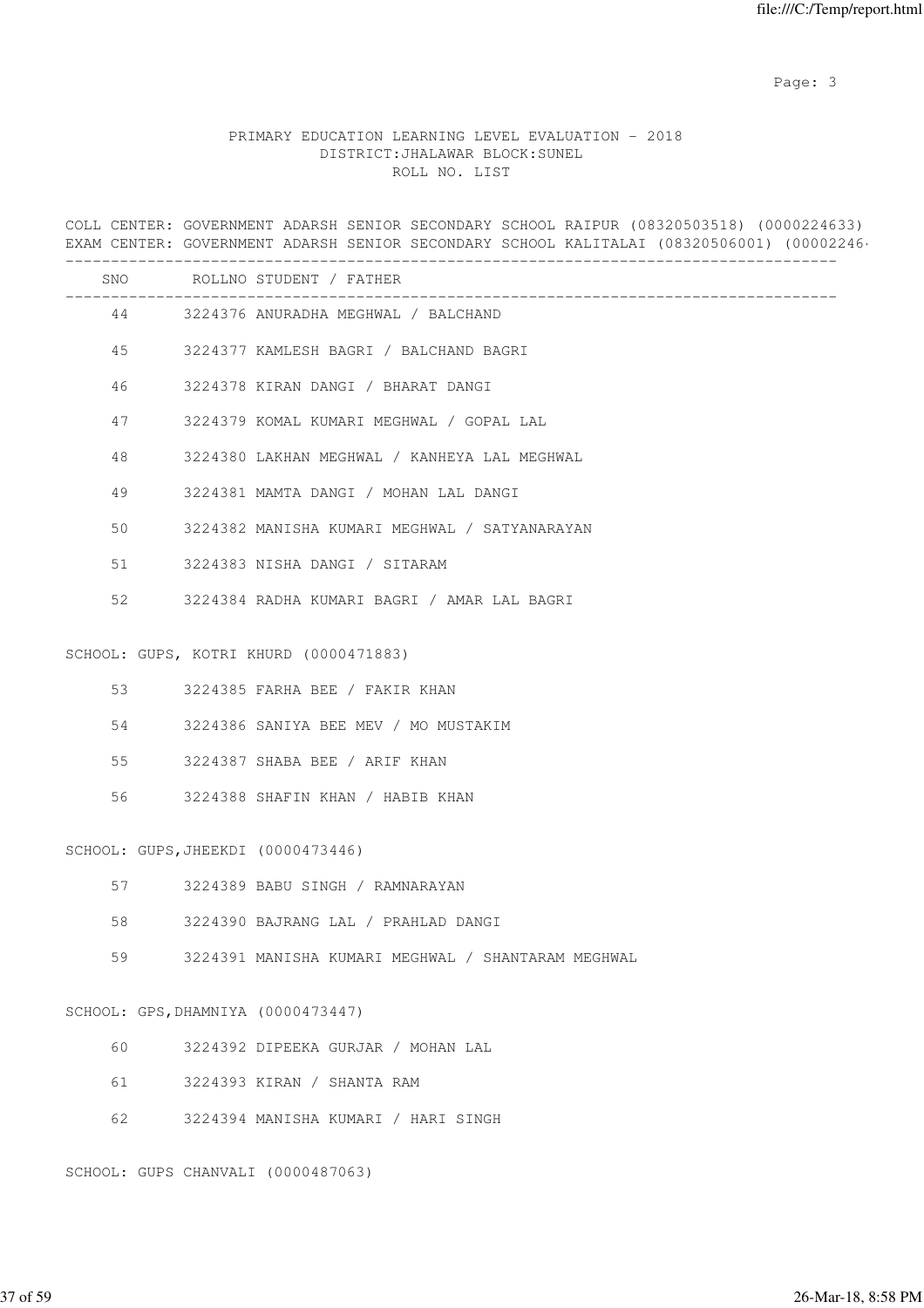Page: 4  $P$ 

# PRIMARY EDUCATION LEARNING LEVEL EVALUATION - 2018 DISTRICT:JHALAWAR BLOCK:SUNEL ROLL NO. LIST

COLL CENTER: GOVERNMENT ADARSH SENIOR SECONDARY SCHOOL RAIPUR (08320503518) (0000224633) EXAM CENTER: GOVERNMENT ADARSH SENIOR SECONDARY SCHOOL KALITALAI (08320506001) (00002246

|    | SNO ROLLNO STUDENT / FATHER                                       |
|----|-------------------------------------------------------------------|
|    | _______________________<br>63 3224395 ANKIT KUMAR DANGI / BALARAM |
| 64 | 3224396 LALIT DANGI / RAMBABU                                     |
| 65 | 3224397 RAVINA BHEEL / BAPU LAL                                   |
| 66 | 3224398 REENA BHEEL / BHAGWAN SINGH                               |
|    | 67 3224399 RITU DANGI / HAJARI LAL                                |
|    |                                                                   |
|    | SCHOOL: GUPS, CHAVANDIYA (0000503420)                             |
| 68 | 3224400 ANIL KUMAR DANGI / MANGI LAL DANGI                        |
| 69 | 3224401 ASHOK KUMAR DANGI / RAMESH CHAND DANGI                    |
| 70 | 3224402 DEEPAK KUMAR DANGI / NARSINGH LAL DANGI                   |
| 71 | 3224403 DURGA LAL DANGI / RAM GOPAL DANGI                         |
| 72 | 3224404 HARISH KUMAR DANGI / HARI RAM DANGI                       |
| 73 | 3224405 KAVITA KUMARI MEGHWAL / RAM LAL MEGHWAL                   |

74 3224406 KIRAN KUMARI DANGI / RAM GOPAL DANGI

75 3224407 POOJA KUMARI DANGI / GORDHAN LAL DANGI

76 3224408 RAHUL KUMAR MEGHWAL / PRABHU LAL MEGHWAL

77 3224409 SUNITA KUMARI BAIRAGI / PHOOL CHAND BAIRAGI

78 3224410 SURENA KUMARI MEGHWAL / RAM LAL MEGHWAL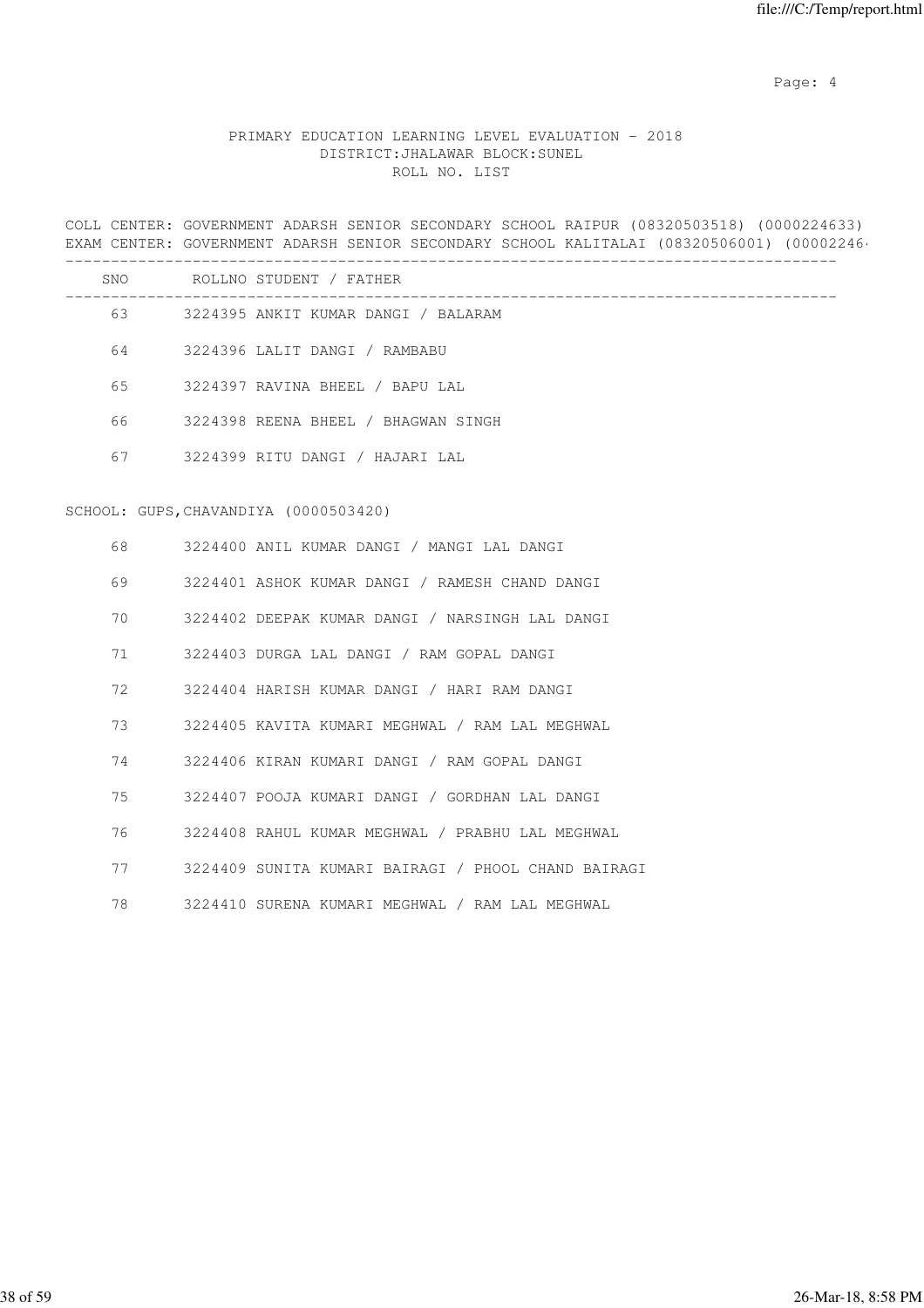example of the state of the state of the state of the state of the state of the state of the state of the state of the state of the state of the state of the state of the state of the state of the state of the state of the

### PRIMARY EDUCATION LEARNING LEVEL EVALUATION - 2018 DISTRICT:JHALAWAR BLOCK:SUNEL ROLL NO. LIST

|                | COLL CENTER: GOVERNMENT ADARSH SENIOR SECONDARY SCHOOL RAIPUR (08320503518) (0000224633)<br>EXAM CENTER: GOVT.ADARSH SR.SEC.SCHOOL , MATHANIYA (08320506906) (0000224642) |
|----------------|---------------------------------------------------------------------------------------------------------------------------------------------------------------------------|
|                | SNO ROLLNO STUDENT / FATHER                                                                                                                                               |
|                | SCHOOL: SMART KIDS PUBLIC SCHOOL MATHNIYA (0000019417)                                                                                                                    |
| $\mathbf{1}$   | 3224411 ANKUSH KUMAR DANGI / KAILASH CHAND                                                                                                                                |
| $\overline{2}$ | 3224412 ANSHIKA KUMARI / PAPPULAL DANGI                                                                                                                                   |
| 3              | 3224413 ARMAN KHAN / IRFHAN KHAN                                                                                                                                          |
| 4              | 3224414 HARSHITA SHARMA / JITENDRA SHARMA                                                                                                                                 |
| 5              | 3224415 KIRAN KUNWAR / NIRBHAYA SINGH                                                                                                                                     |
| 6              | 3224416 LAKHAN VERMA / KRIPAL VERMA                                                                                                                                       |
| 7              | 3224417 MEGH RAJ BHEEL / BALCHAND BHEEL                                                                                                                                   |
| 8              | 3224418 POOJA KUMARI SEN / SHOBARAM SEN                                                                                                                                   |
| 9              | 3224419 SADIYA BEE / VAHID MOH.                                                                                                                                           |
| 10             | 3224420 SANGITA RATHOR / RAMLAL RATHOR                                                                                                                                    |
| 11             | 3224421 SHANKAR LAL RATHORE / KAILASH CHAND                                                                                                                               |
| 12             | 3224422 VISHAL KUMAR MEGHWAL / SHOBHARAM                                                                                                                                  |
|                | SCHOOL: SARASWATI SHISHU MANDIR PS MANTHNIYA (0000030603)                                                                                                                 |
|                | 13 3224423 ARVIND DANGI / RAMBABU                                                                                                                                         |
| 14             | 3224424 ARVIND GOSWAMI / RADHESHYAM                                                                                                                                       |
| 15             | 3224425 DURGESH DANGI / MANGI LAL                                                                                                                                         |
| 16             | 3224426 GOPAL DANGI / RADHESHYAM                                                                                                                                          |
| 17             | 3224427 PRAVEEN KUMAR RATHOR / MANOHAR LAL                                                                                                                                |
| 18             | 3224428 RAHUL KUMAR DANGI / VISHU PRASAD                                                                                                                                  |
|                | SCHOOL: MANAS BAL VIDHYA MANDIR MATHNIYA (0000033955)                                                                                                                     |
| 19             | 3224429 ANKIT KUMAR / KISHOR RATHOR                                                                                                                                       |
| 20             | 3224430 BHAWNA KUMARI DANGI / VISHNU PRASAD                                                                                                                               |
| 21             | 3224431 BHOLARAM RATHORE / KARULAL                                                                                                                                        |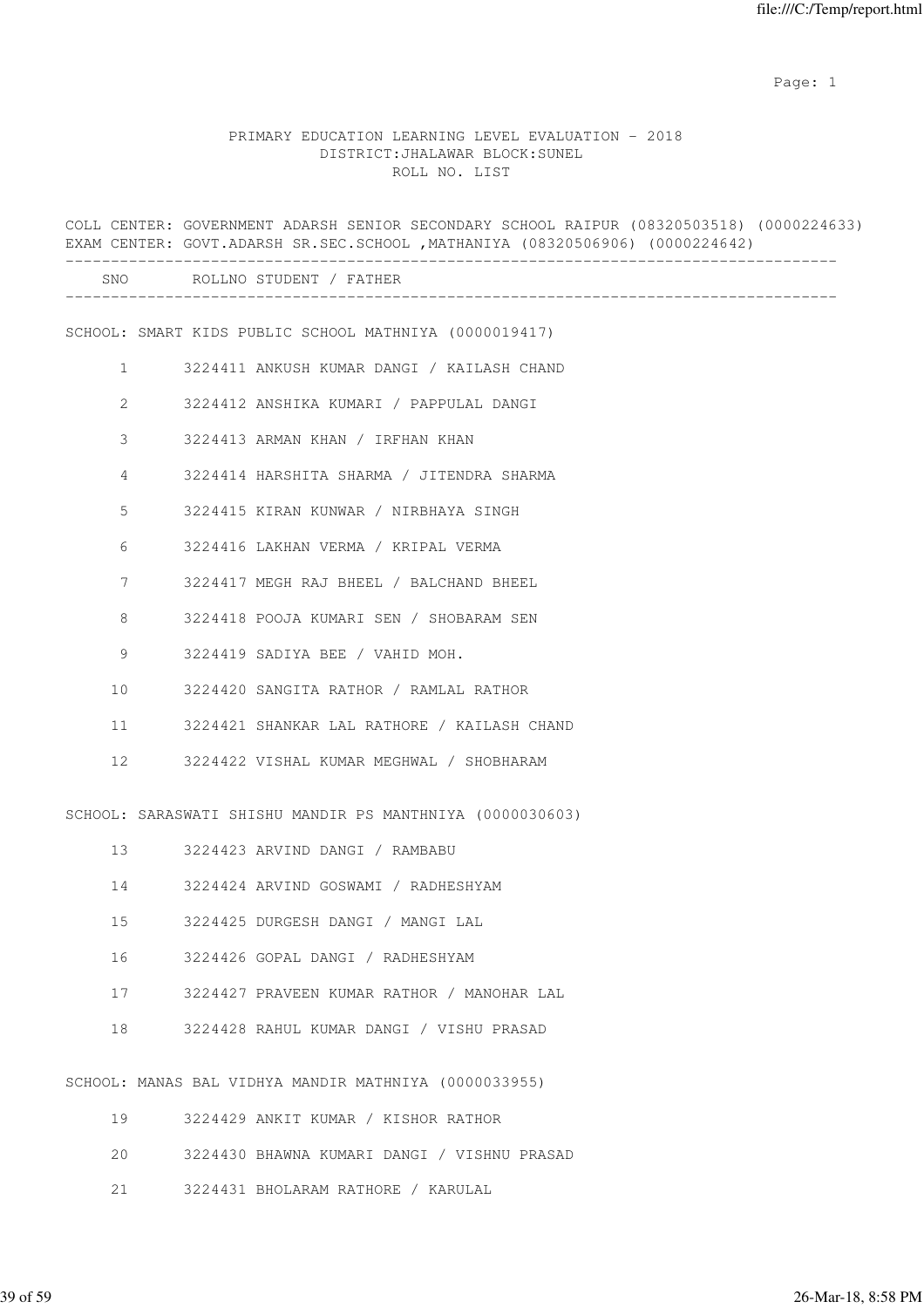# PRIMARY EDUCATION LEARNING LEVEL EVALUATION - 2018 DISTRICT:JHALAWAR BLOCK:SUNEL ROLL NO. LIST

COLL CENTER: GOVERNMENT ADARSH SENIOR SECONDARY SCHOOL RAIPUR (08320503518) (0000224633) EXAM CENTER: GOVT.ADARSH SR.SEC.SCHOOL , MATHANIYA (08320506906) (0000224642)

|    |        | SNO ROLLNO STUDENT / FATHER                                |
|----|--------|------------------------------------------------------------|
|    |        | 22 3224432 KASHISH JHALA / BHAGWAN SINGH                   |
|    |        | 23 3224433 LOKESH JOGI / DURGA SHANKAR                     |
|    |        | 24 3224434 MAHESH PURI GOSWAMI / MUKESH KUMAR GOSWAMI      |
| 25 |        | 3224435 MEGHA SHARMA / ASHOK KUMAR                         |
| 26 |        | 3224436 RENUKA RATHOR / PAWAN RATHOR                       |
|    |        | SCHOOL: GOVT.ADARSH SR.SEC.SCHOOL , MATHANIYA (0000224642) |
|    |        | 27 3224437 ANJANI MEHAR / HAJARI LAL                       |
| 28 |        | 3224438 ANKIT KUMAR MEGHWAL / RAJU LAL                     |
| 29 |        | 3224439 CHANCHAL KANWAR / GAJENDRA SINGH                   |
| 30 |        | 3224440 DINESH DANGI / RAMBILAS DANGI                      |
| 31 |        | 3224441 HEENA KANWAR / NARAYAN SINGH                       |
| 32 |        | 3224442 KAJAL BAIRAGI / DAYARAM BAIRAGI                    |
| 33 |        | 3224443 KULDEEP DANGI / SEETA RAM DANGI                    |
| 34 |        | 3224444 MANGLA KUMARI DANGI / RAMBABU DANGI                |
| 35 |        | 3224445 PRATHVIRAJ SINGH / KHUMAN SINGH                    |
| 36 |        | 3224446 PRIYANKA VARMA / DURGA LAL                         |
|    | 37 — 1 | 3224447 TEJA MEGHWAL / JAGDISH CHAND                       |
| 38 |        | 3224448 VIJAYPAL SINGH / BHARAT SINGH                      |
|    |        | SCHOOL: GUPS, NAKLANG (0000415443)                         |
| 39 |        | 3224449 ANIL KUMAR YOGI / SHAMBU LAL                       |
| 40 |        | 3224450 ASHOK KUMAR JOGI / AMAR LAL                        |
| 41 |        | 3224451 DHANRAJ JOGI / BHAGWAN NATH                        |
| 42 |        | 3224452 MANOJ JOGI / DURGA LAL NATH                        |
| 43 |        | 3224453 VARSHA JOGI / SHIV NARAYAN JOGI                    |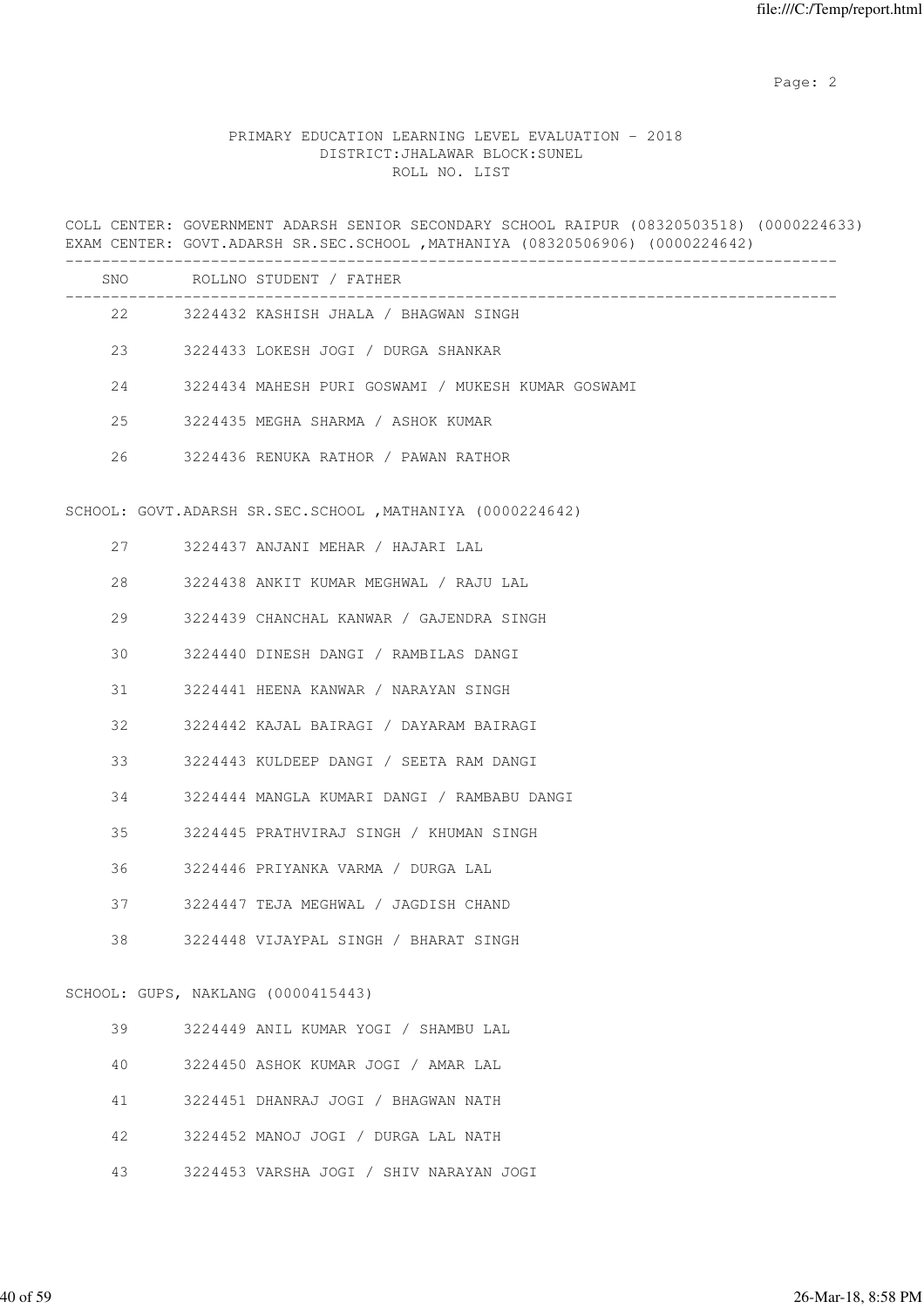# PRIMARY EDUCATION LEARNING LEVEL EVALUATION - 2018 DISTRICT:JHALAWAR BLOCK:SUNEL ROLL NO. LIST

|    |  | COLL CENTER: GOVERNMENT ADARSH SENIOR SECONDARY SCHOOL RAIPUR (08320503518) (0000224633)<br>EXAM CENTER: GOVT.ADARSH SR.SEC.SCHOOL , MATHANIYA (08320506906) (0000224642) |
|----|--|---------------------------------------------------------------------------------------------------------------------------------------------------------------------------|
|    |  | SNO ROLLNO STUDENT / FATHER                                                                                                                                               |
|    |  | SCHOOL: GPS MOHHAMAD NAGAR (0000415668)                                                                                                                                   |
| 44 |  | 3224454 JASRATH SINGH / MAN SINGH                                                                                                                                         |
| 45 |  | 3224455 KANHI RAM / ISHVAR SINGH                                                                                                                                          |
| 46 |  | 3224456 LAKHAN SINGH / UMRAV SINGH                                                                                                                                        |
| 47 |  | 3224457 SAGAR SINGH / GOPAL SINGH                                                                                                                                         |
| 48 |  | 3224458 SURAJ SINGH / VIJAY SINGH                                                                                                                                         |
| 49 |  | 3224459 VISHAL SINGH / RANJIT SINGH                                                                                                                                       |
|    |  | SCHOOL: GUPS, MODI (0000467861)                                                                                                                                           |
| 50 |  | 3224460 ANUSHA KUNWAR / GAJRAJ SINGH                                                                                                                                      |
| 51 |  | 3224461 GIRJA KUNWAR / PADAM SINGH                                                                                                                                        |
| 52 |  | 3224462 KISHAN SINGH / SOUDAN SINGH                                                                                                                                       |
| 53 |  | 3224463 KOMAL KUNWAR / GIRIRAJ SINGH                                                                                                                                      |
| 54 |  | 3224464 KUNDAN SINGH / TANWAR SINGH                                                                                                                                       |
| 55 |  | 3224465 LAKHAN DANGI / RAMDAYAL DANGI                                                                                                                                     |
| 56 |  | 3224466 NIHARIKA JHALA / BAL SINGH JHALA                                                                                                                                  |
| 57 |  | 3224467 PRADHAN SINGH / MEHARBAN SINGH                                                                                                                                    |
|    |  | SCHOOL: GPS BAHADURPURA (0000473436)                                                                                                                                      |
| 58 |  | 3224468 LEKHRAJ MALI / GIRDHARI LAL                                                                                                                                       |
| 59 |  | 3224469 MANGI LAL / MANOHAR LAL MALI                                                                                                                                      |
| 60 |  | 3224470 NEETU KUMARI / KARULAL                                                                                                                                            |
| 61 |  | 3224471 POOJA DANGI / DURGA LAL DANGI                                                                                                                                     |
| 62 |  | 3224472 POOJA DANGI / VISHNU PRASAD                                                                                                                                       |
| 63 |  | 3224473 RADHA DANGI / SALGRAM                                                                                                                                             |
|    |  |                                                                                                                                                                           |

64 3224474 VISHNU PRASAD / MANOHAR LAL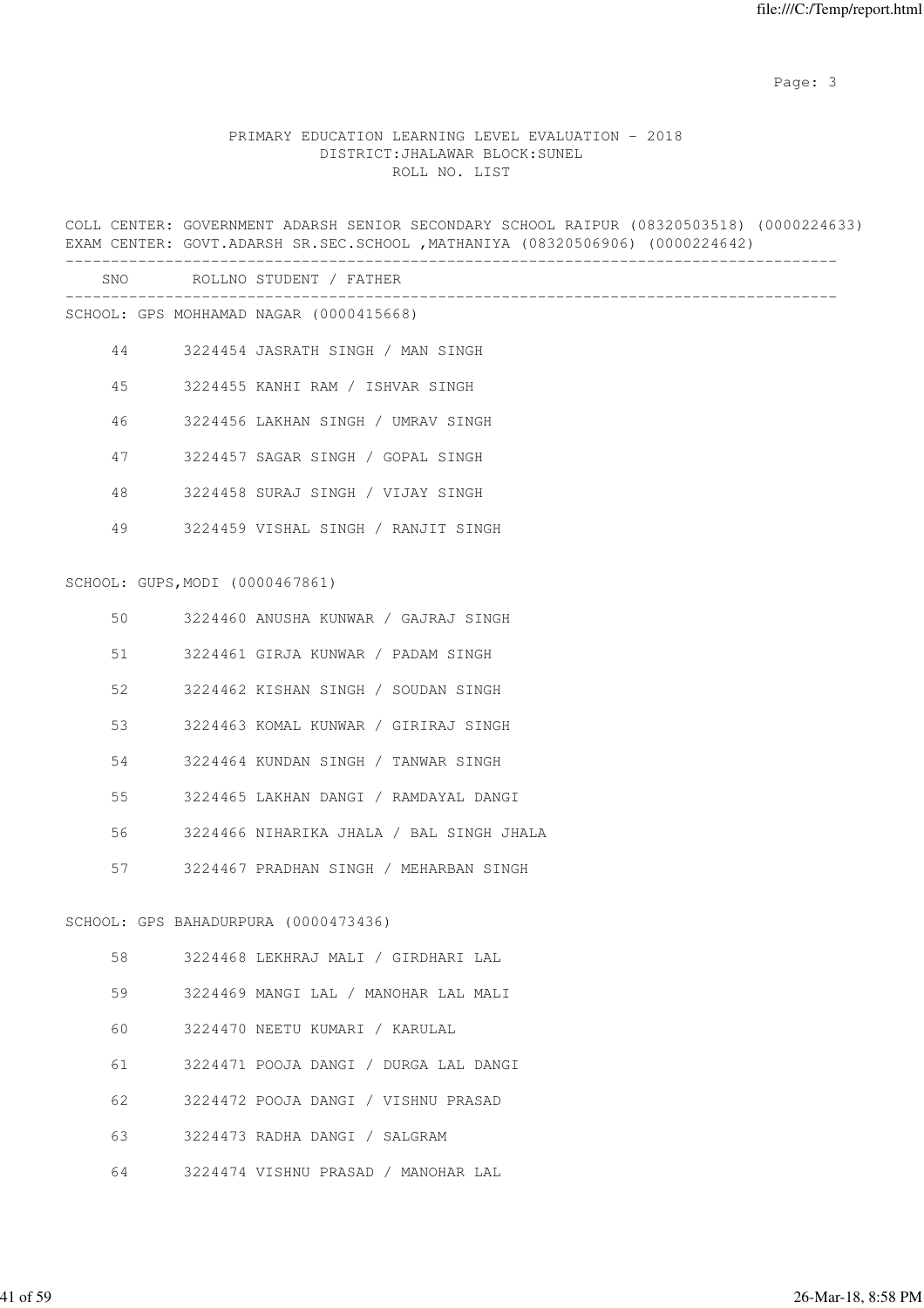Page: 4  $P$ 

### PRIMARY EDUCATION LEARNING LEVEL EVALUATION - 2018 DISTRICT:JHALAWAR BLOCK:SUNEL ROLL NO. LIST

COLL CENTER: GOVERNMENT ADARSH SENIOR SECONDARY SCHOOL RAIPUR (08320503518) (0000224633) EXAM CENTER: GOVT.ADARSH SR.SEC.SCHOOL ,MATHANIYA (08320506906) (0000224642) ------------------------------------------------------------------------------------- SNO ROLLNO STUDENT / FATHER ------------------------------------------------------------------------------------- SCHOOL: SKS SIRPOI GUJRAN (0000490371) 65 3224475 ANUSUIYA / BIRAM LAL 66 3224476 CHAUTHMAL / DALURAM 67 3224477 DEVENDRA SINGH / SAMPAT RAJ 68 3224478 HEMLATA / KALU LAL 69 3224479 MANISHA / AMAR LAL 70 3224480 MANOJ KUMAR / MANGI LAL 71 3224481 RACHANA KUMARI / RAMESH CHAND 72 3224482 RADHA KUMARI / RAMESH CHAND 73 3224483 RADHESHYAM / HARI SINGH 74 3224484 RAJ KUMAR / DURGA LAL 75 3224485 REENA KUMARI / RAMESH NATH 76 3224486 RIYA KUMARI / PURUSHOTTAM 77 3224487 SAPNA KUMARI / GORDHAN LAL 78 3224488 SATISH KUMAR / MAHENDRA KUMAR 79 3224489 VISHAL KUMAR / ROSHAN LAL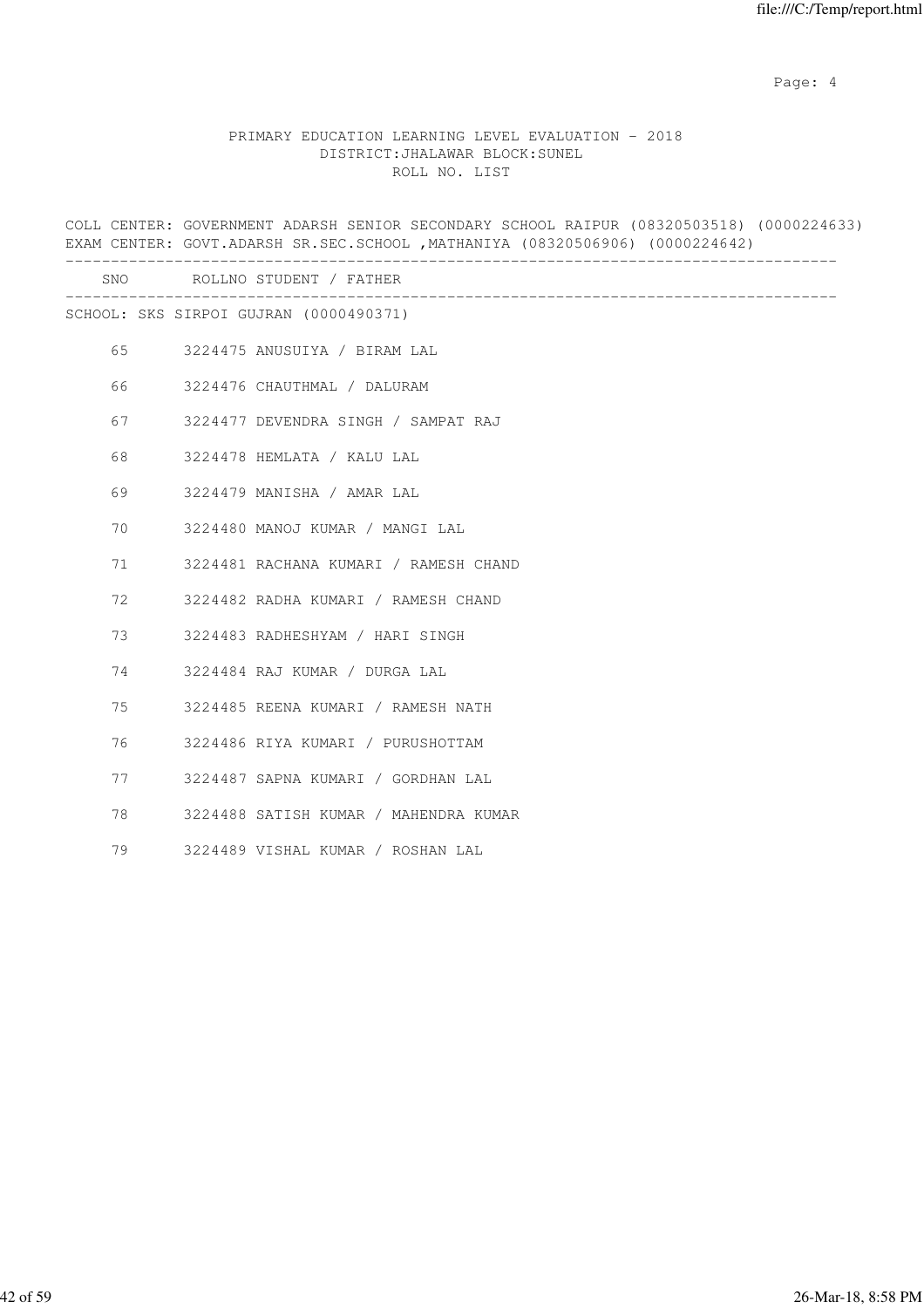example of the state of the state of the state of the state of the state of the state of the state of the state of the state of the state of the state of the state of the state of the state of the state of the state of the

# PRIMARY EDUCATION LEARNING LEVEL EVALUATION - 2018 DISTRICT:JHALAWAR BLOCK:SUNEL ROLL NO. LIST

|                 | COLL CENTER: GOVERNMENT ADARSH SENIOR SECONDARY SCHOOL RAIPUR (08320503518) (0000224633)<br>EXAM CENTER: GOVT. ADARSH SR. SEC. SCHOOL FATEHGARH (08320508904) (0000224647) |
|-----------------|----------------------------------------------------------------------------------------------------------------------------------------------------------------------------|
|                 | SNO ROLLNO STUDENT / FATHER                                                                                                                                                |
|                 | SCHOOL: SARASWATI PS VIDHYA NIKETAN FATEHGARH (0000033956)                                                                                                                 |
| $\mathbf{1}$    | 3224490 ASHISH MEHAR / KAILASH CHAND MEHAR                                                                                                                                 |
| 2               | 3224491 BHARAT RATHOR / PAPPULAL RATHOR                                                                                                                                    |
| 3               | 3224492 DEVRAJ BERVA / MADANLAL BERVA                                                                                                                                      |
| 4               | 3224493 DEVRAJ CARPENTER / DINESH CARPENTER                                                                                                                                |
| 5               | 3224494 DEVRAJ RATHOR / VISHNUPRASAD RATHOR                                                                                                                                |
| 6               | 3224495 DEVRAJ SINGH PARIHAR / BAL SINGH PARIHAR                                                                                                                           |
| 7               | 3224496 DHAN SINGH GURJAR / RADHESHYAM GURJAR                                                                                                                              |
| 8               | 3224497 DURGALAL MEHAR / BHERULAL MEHAR                                                                                                                                    |
| 9               | 3224498 GHISI MEGHWAL / DEVI SINGH MEGHWAL                                                                                                                                 |
| 10              | 3224499 NAINA VISHWAKARMA / BAJRANG LAL VISHWAKARMA                                                                                                                        |
| 11              | 3224500 VIRENDRA SINGH RAJPUT / DILIP SINGH                                                                                                                                |
|                 | SCHOOL: GOVT. ADARSH SR. SEC. SCHOOL FATEHGARH (0000224647)                                                                                                                |
| 12 <sup>2</sup> | 3224501 ANITA KUMARI BAGRI / RAMPRASAD BAGRI                                                                                                                               |
| 13              | 3224502 ANJALI KANWAR / BHAIRU SINGH                                                                                                                                       |
| 14              | 3224503 ANKUSH GURJAR / GOPAL GURJAR                                                                                                                                       |
| 15              | 3224504 BABLU GURJAR / BHAGWAN SINGH                                                                                                                                       |
| 16              | 3224505 BALI GURJAR / MANGI LAL GURJAR                                                                                                                                     |
| 17              | 3224506 JYOTI SONI / RAMLAL                                                                                                                                                |
| 18              | 3224507 KALULAL SONI / BALCHAND                                                                                                                                            |
| 19              | 3224508 KOMAL DHOLI / RAMESH CHAND DHOLI                                                                                                                                   |
| 20              | 3224509 KUSHAAL GURJAR / GOKUL                                                                                                                                             |
| 21              | 3224510 LAKSHMI SUTHAR / SURESH KUMAR                                                                                                                                      |
| 22              | 3224511 LAXMI BAGRI / DURGA LAL                                                                                                                                            |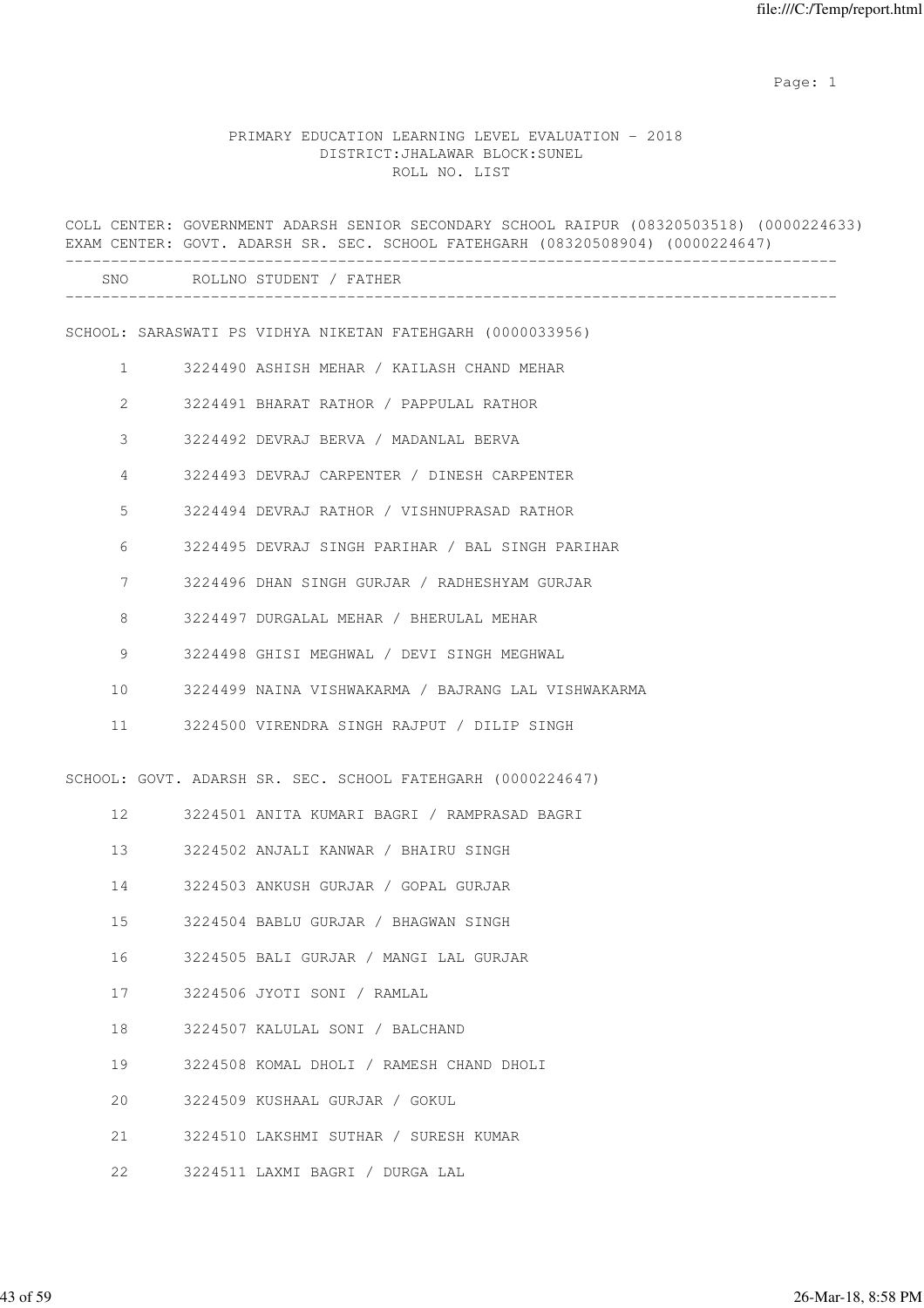# PRIMARY EDUCATION LEARNING LEVEL EVALUATION - 2018 DISTRICT:JHALAWAR BLOCK:SUNEL ROLL NO. LIST

COLL CENTER: GOVERNMENT ADARSH SENIOR SECONDARY SCHOOL RAIPUR (08320503518) (0000224633) EXAM CENTER: GOVT. ADARSH SR. SEC. SCHOOL FATEHGARH (08320508904) (0000224647)

|    | SNO ROLLNO STUDENT / FATHER                 |
|----|---------------------------------------------|
|    | 23 3224512 MONIKA GURJAR / BHAGWAN SINGH    |
|    | 24 3224513 NIKITA KANWAR / KISHOR SINGH     |
| 25 | 3224514 POOJA BAGRI / SHYAM LAL             |
| 26 | 3224515 POOJA MEGHWAL / GOVARDHAN LAL       |
| 27 | 3224516 REENA GURJAR / PRABHU LAL GURJAR    |
| 28 | 3224517 SANDHYA KUMARI MEHAR / JAGDISH      |
| 29 | 3224518 SANJANA GURJAR / RAISINGH GURJAR    |
| 30 | 3224519 SONA KUMARI / CHHITAR LAL           |
| 31 | 3224520 SUNITA MEHAR / BAJRANG LAL          |
| 32 | 3224521 TEENA MEHAR / KAILASHCHAND          |
|    | SCHOOL: GUPS, NIMBAHERA (0000467905)        |
| 33 | 3224522 ANKUSH DANGI / VISHNU PRASAD        |
| 34 | 3224523 ANKUSH SINGH DANGI / SURESH CHAND   |
| 35 | 3224524 ARVINAD DANGI / NARSINGH LAL DANGI  |
| 36 | 3224525 DHAPU KUMARI BAGRI / KALU RAM       |
| 37 | 3224526 HARI OM DANGI / RAM RATAN           |
| 38 | 3224527 IKHLESH DANGI / RAJU LAL            |
| 39 | 3224528 KAVITA KUMARI DANGI / PAPPU LAL     |
| 40 | 3224529 MANISHA KUMARI DANGI / SUBASH CHAND |
| 41 | 3224530 NISHA KUMARI DANGI / MUKESH KUMAR   |
| 42 | 3224531 POOJA KUMARI DANGI / RADHESHYAM     |
| 43 | 3224532 POOJA KUMARI DANGI / JAGDISH CHAND  |
| 44 | 3224533 RADHA KUMARI DANGI / VISHNU PRASAD  |
| 45 | 3224534 RAHUL KUMAR DANGI / RAM BABU        |
| 46 | 3224535 RAMKARAN DANGI / GIRIRAJ            |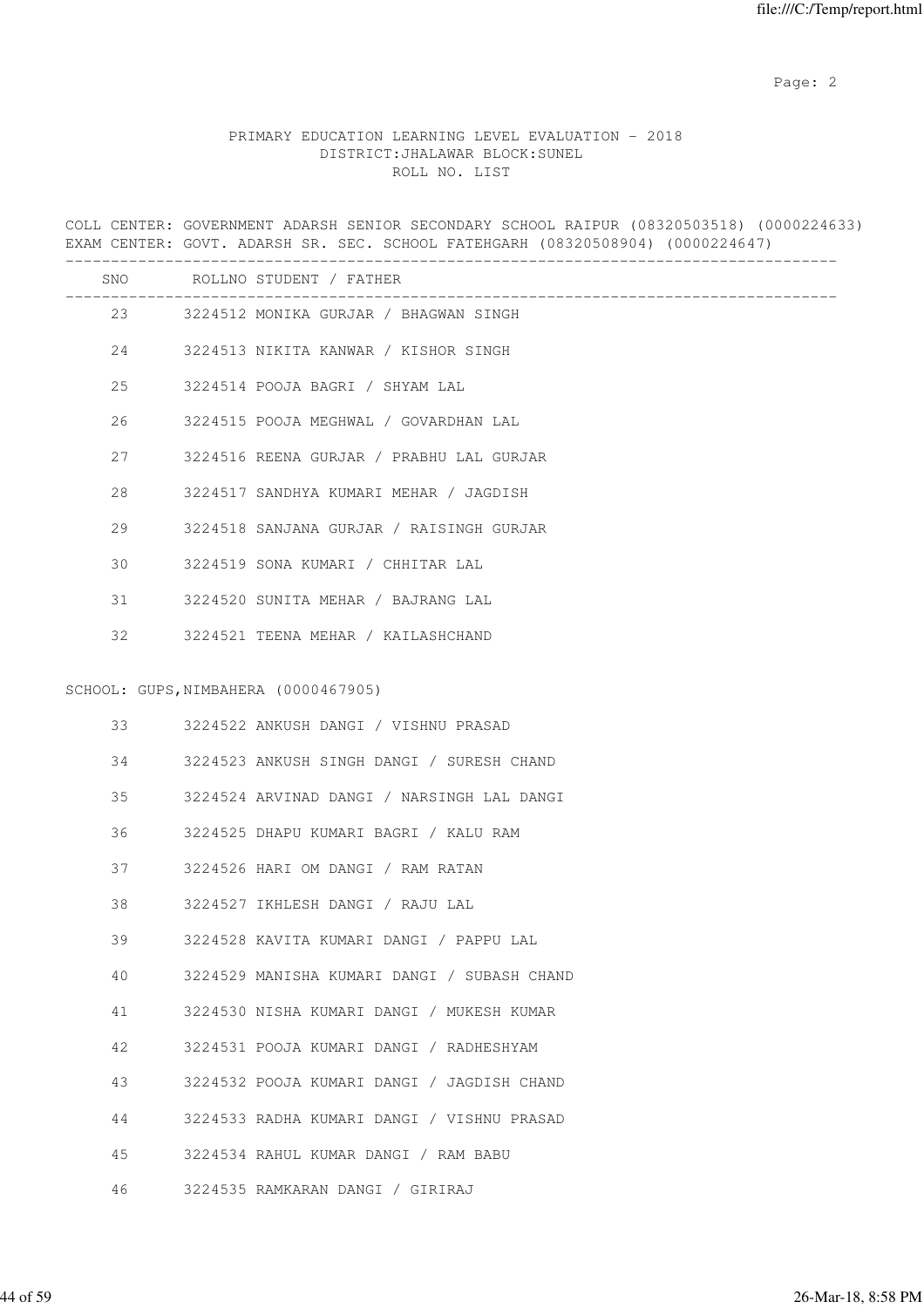# PRIMARY EDUCATION LEARNING LEVEL EVALUATION - 2018 DISTRICT:JHALAWAR BLOCK:SUNEL ROLL NO. LIST

COLL CENTER: GOVERNMENT ADARSH SENIOR SECONDARY SCHOOL RAIPUR (08320503518) (0000224633) EXAM CENTER: GOVT. ADARSH SR. SEC. SCHOOL FATEHGARH (08320508904) (0000224647)

|    | SNO ROLLNO STUDENT / FATHER                      |
|----|--------------------------------------------------|
|    | 47 3224536 RAY SINGH DANGI / VISHNU PRASAD       |
| 48 | 3224537 RITIK KUMAR DANGI / RAMCHAND             |
| 49 | 3224538 SAPANA KUMARI DANGI / PIRU LAL           |
| 50 | 3224539 SHALU KUMARI DANGI / VISHNU PRASAD DANGI |
| 51 | 3224540 VIJAY KUMAR DANGI / DINESH KUMAR         |
| 52 | 3224541 YASHODA KUMARI DANGI / RAM BABU          |
|    | SCHOOL: GUPS, KHEJARPUR (0000473836)             |
| 53 | 3224542 ASHOK KUMAR RAV / RAM BAROS              |
| 54 | 3224543 BHAGWAN SINGH MEGHWAL / SITA RAM MEGHWAL |
| 55 | 3224544 DALI BAI SUTAR / PUNAM CHAND SUTAR       |
| 56 | 3224545 DAYARAM MEGHWAL / RAMGOPAL MEGHWAL       |
| 57 | 3224546 DHEERAJ KUMAR SUTAR / GHYANSHYAM SUTAR   |
| 58 | 3224547 DURGASHANKAR DANGI / CHHITAR LAL DANGI   |
| 59 | 3224548 HARI OM DANGI / RAMESH CHAND DANGI       |
| 60 | 3224549 KISHAN SUTAR / KAILASH CHAND SUTAR       |
| 61 | 3224550 KOMAL KUMARI MEHAR / RAMESH CHAND MEHAR  |
| 62 | 3224551 KUM.YASHODA DANGI / DUDHA LAL DANGI      |
| 63 | 3224552 MANGALA KUMARI DANGI / DURGA LAL         |
| 64 | 3224553 MANISHA KUMARI / RAMBAKSH DANGI          |
| 65 | 3224554 MANISHA KUMARI DANGI / SATYNARAYAN DANGI |
| 66 | 3224555 PANKAJ DANGI / PRAKASH CHAND DANGI       |
| 67 | 3224556 POOJA KUMARI DANGI / BADRI LAL DANGI     |
| 68 | 3224557 RAM BABU MEHAR / PRABHU LAL MEHAR        |
| 69 | 3224558 SANWAR LAL DANGI / NARSINGH LAL          |

70 3224559 SHYAM NATH / RANJEET NATH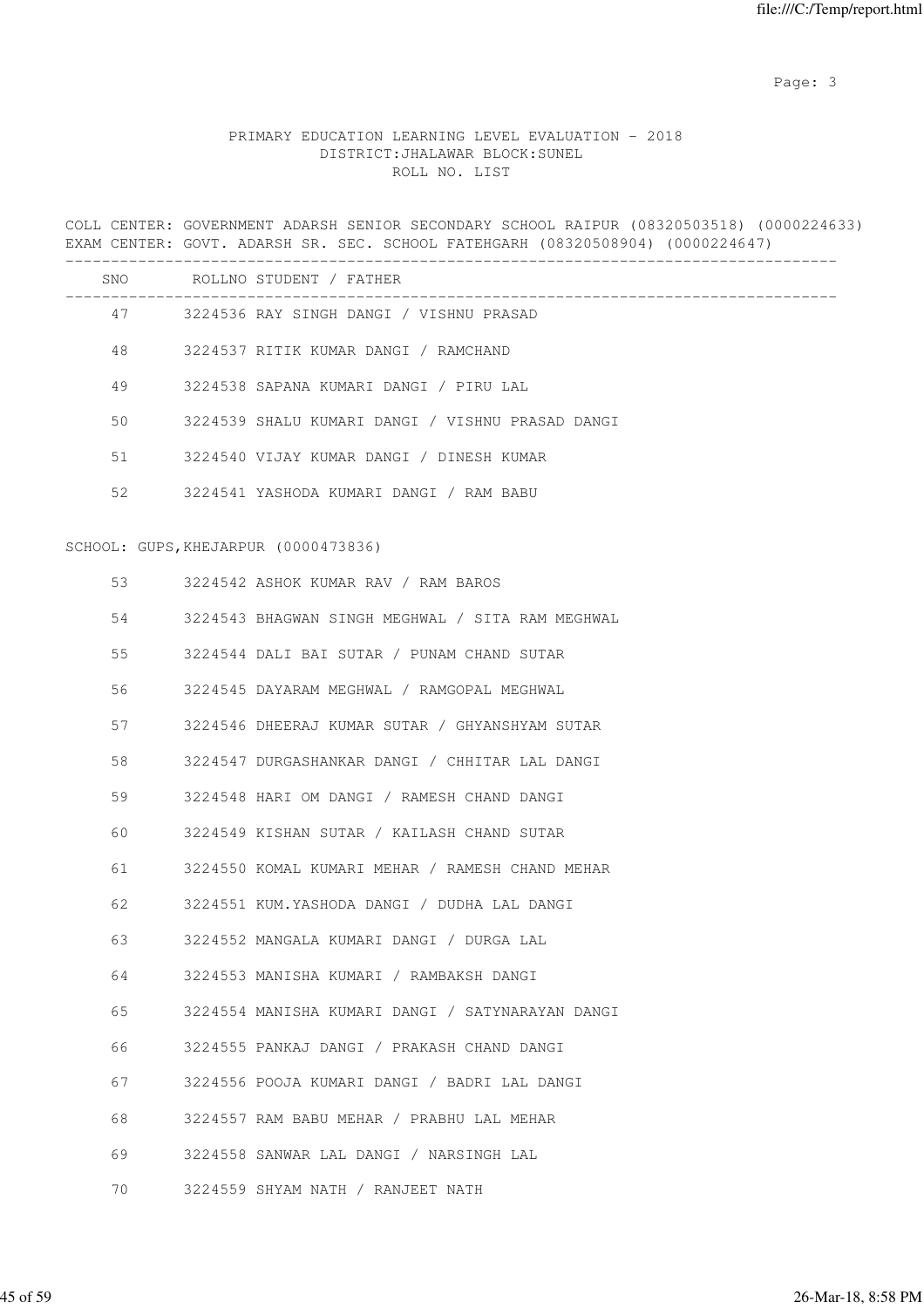Page: 4  $P$ 

## PRIMARY EDUCATION LEARNING LEVEL EVALUATION - 2018 DISTRICT:JHALAWAR BLOCK:SUNEL ROLL NO. LIST

COLL CENTER: GOVERNMENT ADARSH SENIOR SECONDARY SCHOOL RAIPUR (08320503518) (0000224633) EXAM CENTER: GOVT. ADARSH SR. SEC. SCHOOL FATEHGARH (08320508904) (0000224647) ------------------------------------------------------------------------------------- SNO ROLLNO STUDENT / FATHER ------------------------------------------------------------------------------------- 71 3224560 VARSHA KUMARI DANGI / GOVARDHAN LAL DANGI SCHOOL: SKS UPS,KACHRA KHERI (0000473837) 72 3224561 ABHISHEK KUMAR / VISHNU PRASAD 73 3224562 ANISHA KUMARI / DURGA LAL 74 3224563 ANKUSH KUMAR DANGI / KAILASH CHAND 75 3224564 CHETANA KUMARI / RAKESH KUMAR 76 3224565 DINESH KUMAR DANGI / GORDHAN LAL 77 3224566 DIPIKA KUMARI / GOPAL LAL 78 3224567 HARISH KUMAR / SITA RAM 79 3224568 INDRA KUMARI DANGI / DEVI LAL 80 3224569 KAVITA KUMARI DANGI / BHAGCHAND DANGI 81 3224570 NIRMALA KUMARI DANGI / DURGA LAL 82 3224571 RAMBABU MEHAR / RAMESH CHAND 83 3224572 RAMKU KUMARI BAGARI / LAXMI NARAYAN 84 3224573 RANI KUMARI MEGHWAL / DHANNA LAL 85 3224574 RAVI KUMAR / JAGNATH MEGHWAL 86 3224575 ROHIT KUMAR DANGI / BALCHAND DANGI 87 3224576 SAPANA KUMARI BARAHAT / BHERU LAL 88 3224577 VISHNU KUMAR BAGARI / GOKUL PRASAD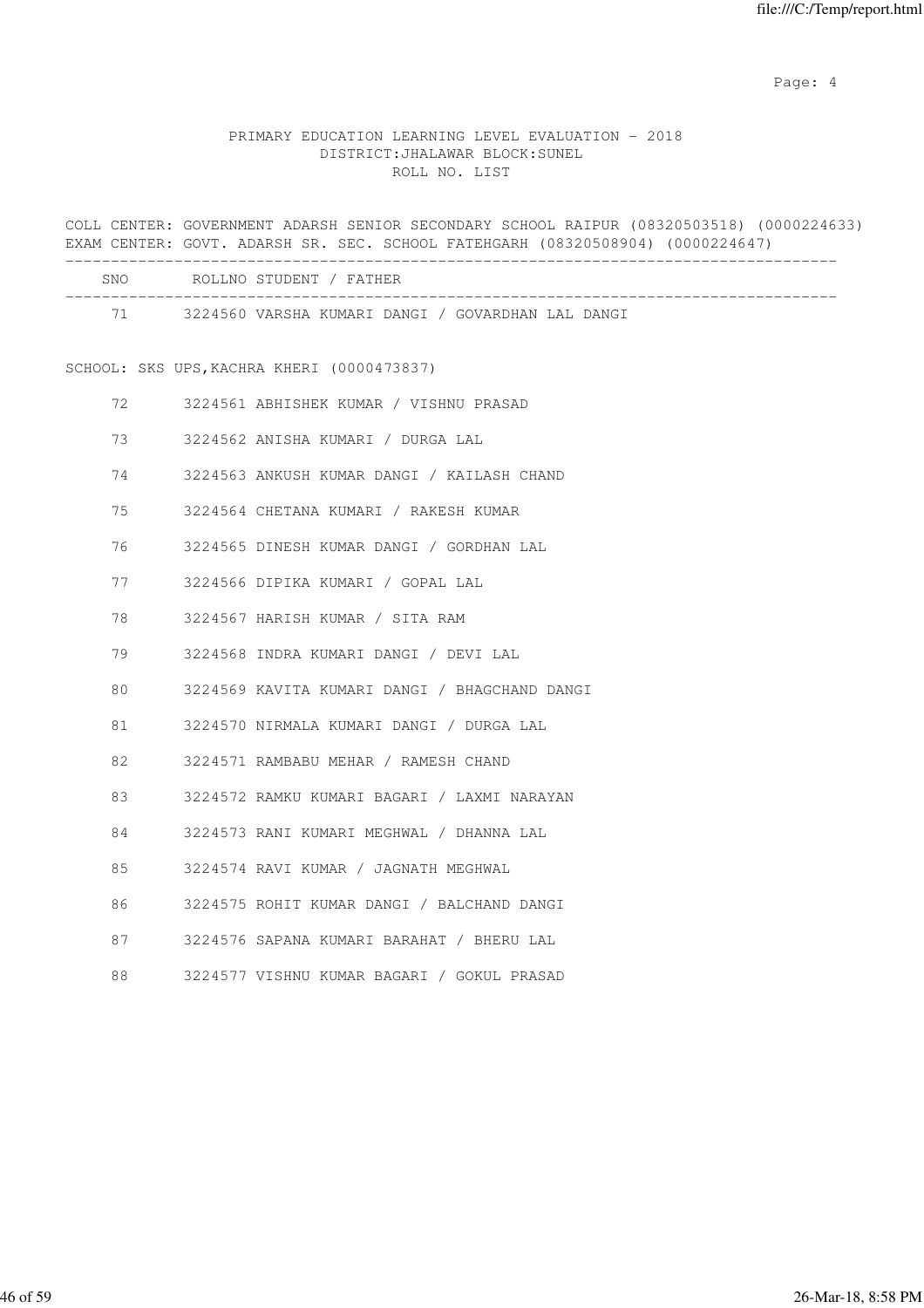expected to the control of the control of the control of the control of the control of the control of the control of the control of the control of the control of the control of the control of the control of the control of

#### PRIMARY EDUCATION LEARNING LEVEL EVALUATION - 2018 DISTRICT:JHALAWAR BLOCK:SUNEL ROLL NO. LIST

COLL CENTER: GOVERNMENT ADARSH SENIOR SECONDARY SCHOOL RAIPUR (08320503518) (0000224633) EXAM CENTER: GASSS, HIMMATGARH (08320509306) (0000224648) ------------------------------------------------------------------------------------- SNO ROLLNO STUDENT / FATHER -------------------------------------------------------------------------------------

SCHOOL: SARSWATI SHISHU VIDHYA MANDIR (0000018032)

- 1 3224578 AARIS ALI / NASIR ALI
- 2 3224579 ANKIT KUMAR / RAM CHANDRA
- 3 3224580 LAKHAN KUMAR DANGI / RADHESHYAM DANGI
- 4 3224581 RAHUL KUMAR / BALU SINGH
- 5 3224582 SALIYA KHANAM / RAIS KHAN
- 6 3224583 SANTOSH KUMARI / BAGGA LAL

SCHOOL: ADARSH VIDHYA MANDIR PRIMARY SCHOOL (0000038085)

- 7 3224584 ANIL KUMAR / LAL CHAND
- 8 3224585 DHANRAJ / BALCHAND
- 9 3224586 GIRIRAJ / BALCHAND
- 10 3224587 JITENDRA SHARMA / RAMBABU SHARMA
- 11 3224588 MAHVEER / BADRI LAL
- 12 3224589 NILESH KUMAR / SHANKAR LAL
- 13 3224590 SHUBAM PURI / JITENDRA PURI
- 14 3224591 TEENA KUMARI / JAGDISH CHAND

SCHOOL: SHREE SANSKAR VIDYA MADIR HIMMATGARH (0000045597)

- 15 3224592 ANKIT PARETA / GORDHAN LAL
- 16 3224593 ARJUN MEHAR / GOVIND RAM
- 17 3224594 ARJUN SINGH / MANOHAR LAL
- 18 3224595 BUL BUL KHANAM / NIYAMATULLA
- 19 3224596 CHANDAVI BEE / ISRIL MANSURI
- 20 3224597 DEEPAK KUMAR / LALCHAND DANGI
- 21 3224598 DEVENDRA CHODHARI / NAND KISHOR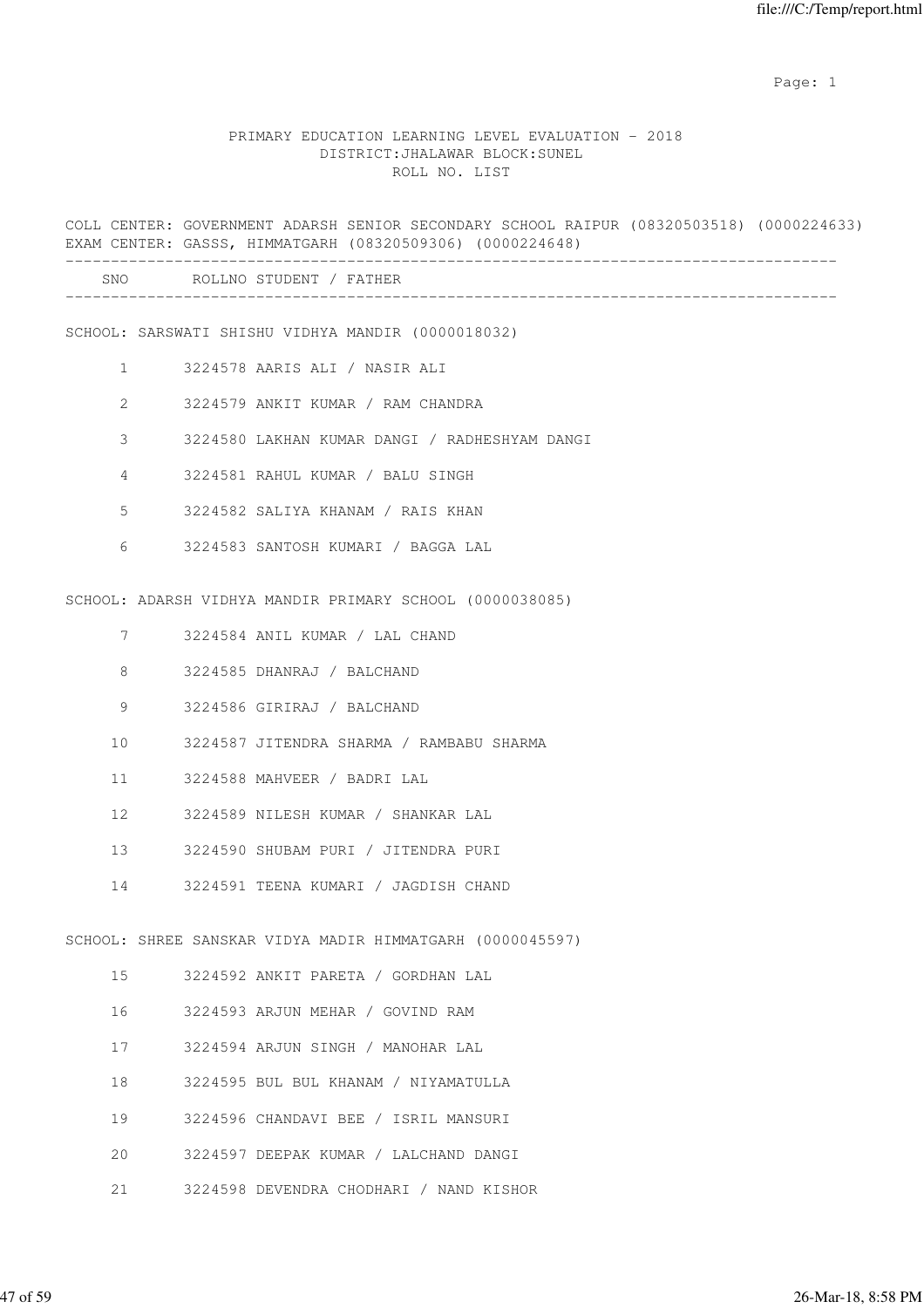# PRIMARY EDUCATION LEARNING LEVEL EVALUATION - 2018 DISTRICT:JHALAWAR BLOCK:SUNEL ROLL NO. LIST

COLL CENTER: GOVERNMENT ADARSH SENIOR SECONDARY SCHOOL RAIPUR (08320503518) (0000224633) EXAM CENTER: GASSS, HIMMATGARH (08320509306) (0000224648)

|    | SNO ROLLNO STUDENT / FATHER                         |
|----|-----------------------------------------------------|
|    | 22 3224599 DURGESH KUMAR / KAILASH CHAND            |
| 23 | 3224600 GAURAV KRISHN SHARMA / JAGDISH CHAND SHARMA |
| 24 | 3224601 GAYATRI MEHAR / VIKRAM MEHAR                |
| 25 | 3224602 KAVITA MEHAR / PAPPU LAL                    |
| 26 | 3224603 LAKHAN KUMAR / JAGDISH CHAND                |
| 27 | 3224604 MANISHA CHODHARI / KAMLESH CHODHARI         |
| 28 | 3224605 NAHA MEHAR / RATAN LAL                      |
| 29 | 3224606 POOJA DANGI / ISHWAR CHAND                  |
|    |                                                     |
|    | SCHOOL: MADRSA ISLAMIYA HIMMATGARH (0000053576)     |
| 30 | 3224607 MINAXI / SHYAMLAL                           |
| 31 | 3224608 RAJESH / RAMBHAROS                          |
| 32 | 3224609 SUFIYAN BAKHS / KHUDA BAKSH                 |
|    | SCHOOL: GASSS, HIMMATGARH (0000224648)              |
| 33 | 3224610 ALSHIFA / ABDUL RASHID                      |
| 34 | 3224611 BHAWANA KUMARI / MOHAN LAL                  |
| 35 | 3224612 BHULI KUMARI / KALU LAL                     |
| 36 | 3224613 DEEPAK KUMAR / KAILASH CHAND                |
| 37 | 3224614 GAJALA KHANAM / RAHMAN KHAN                 |
| 38 | 3224615 LUCKY HARIJAN / SONU HARIJAN                |
| 39 | 3224616 MANISHA KUMARI / JAGDISH PURI               |
| 40 | 3224617 NISHA KUMARI / VINOD KUMAR                  |
| 41 | 3224618 RAHUL KUMAR DANGI / RAMGOPAL DANGI          |
| 42 | 3224619 RINKESH KUMAR / RAMESH CHAND MEGHWAL        |
| 43 | 3224620 SANJANA / SANNU                             |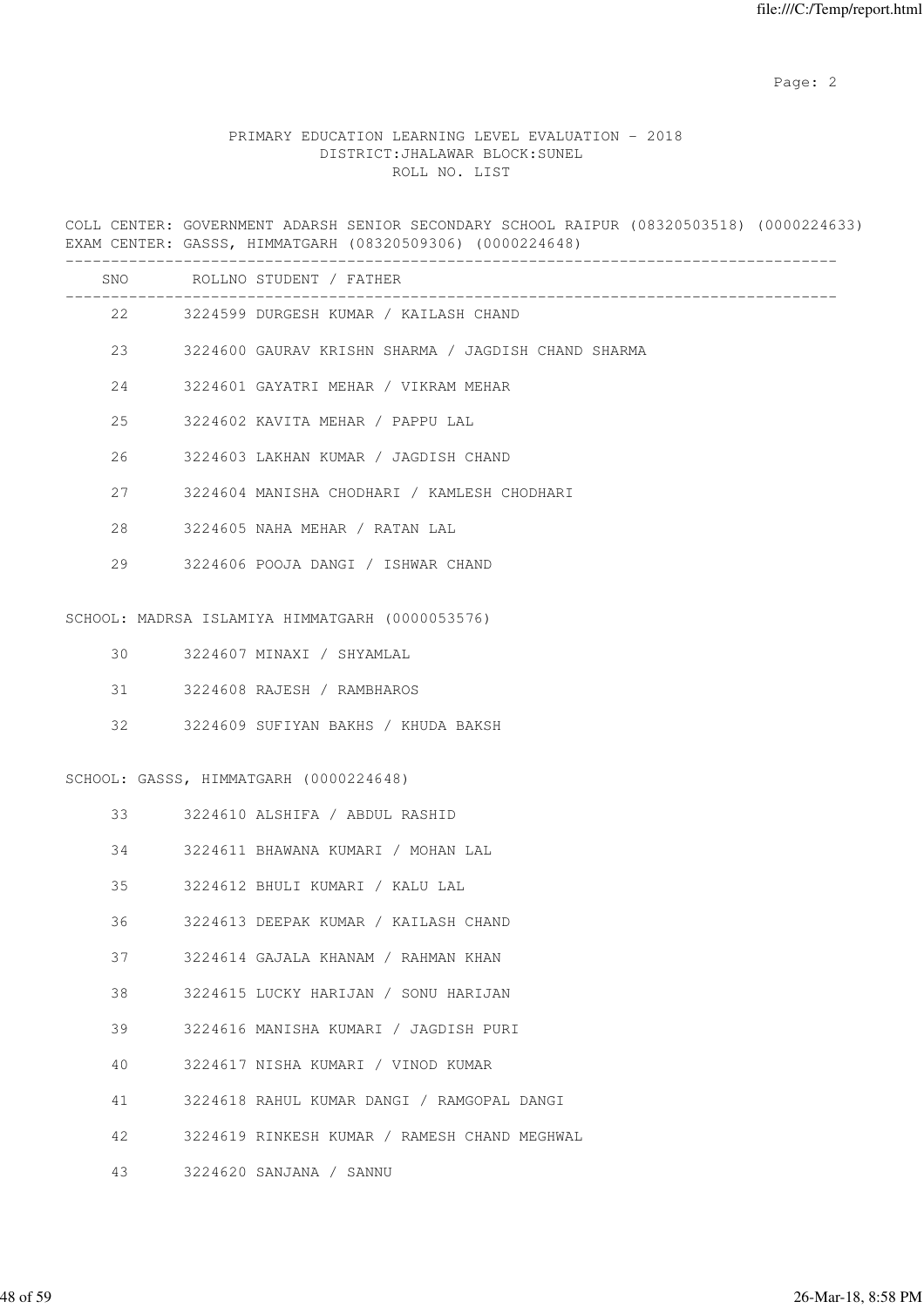# PRIMARY EDUCATION LEARNING LEVEL EVALUATION - 2018 DISTRICT:JHALAWAR BLOCK:SUNEL ROLL NO. LIST

COLL CENTER: GOVERNMENT ADARSH SENIOR SECONDARY SCHOOL RAIPUR (08320503518) (0000224633) EXAM CENTER: GASSS, HIMMATGARH (08320509306) (0000224648)

| <b>SNO</b> | ROLLNO STUDENT / FATHER       |
|------------|-------------------------------|
| 44         | 3224621 URMILA / SITARAM      |
| 45         | 3224622 VAJID ALI / VAHID ALI |

SCHOOL: GUPS,DHAROO KHEDI (0000487062)

| 46 | 3224623 ARJUN KUMAR / LAL CHAND              |
|----|----------------------------------------------|
|    | 47<br>3224624 BINA KUMARI / SURESH CHAND     |
| 48 | 3224625 CHANDA KUMARI / RAJENDRA KUMAR SUTAR |
| 49 | 3224626 DIPIKA KUMARI / NATHU LAL DANGI      |
| 50 | 3224627 DIYA KANVAR / HARI SINGH             |
|    | 51 3224628 KARU LAL DANGI / MANGI LAL        |
| 52 | 3224629 KULDEEP DANGI / SHIV LAL DANGI       |
|    | 3224630 RADHA KUMARI / BALLAB DANGI          |
| 54 | 3224631 RANI PATIDAR / RAJESH PATIDAR        |
|    | 55<br>3224632 RIYA KUMARI / RAM BAROS        |
| 56 | 3224633 ROHIT KUMAR / DURGA LAL              |
| 57 | 3224634 SHALU KUMARI / VISHNU PRASAD         |
| 58 | 3224635 SUNIL KUMAR / KELASH CHAND DANGI     |
| 59 | 3224636 SUNITA KUMARI / PRABHU LAL DANGI     |
| 60 | 3224637 URMILA KUMARI / RAMESH CHAND         |
|    | SCHOOL: GPS, BORBAND OSAV (0000500261)       |

- 61 3224638 GAYATRI KUNWAR / ANDAR SINGH
- 62 3224639 HARI OM / TOFAN SINGH
- 63 3224640 LAKHAN SINGH / TOFAN SINGH
- 64 3224641 LAKHAN SINGH / KALU SINGH
- 65 3224642 LAKHAN SINGH / PREM SINGH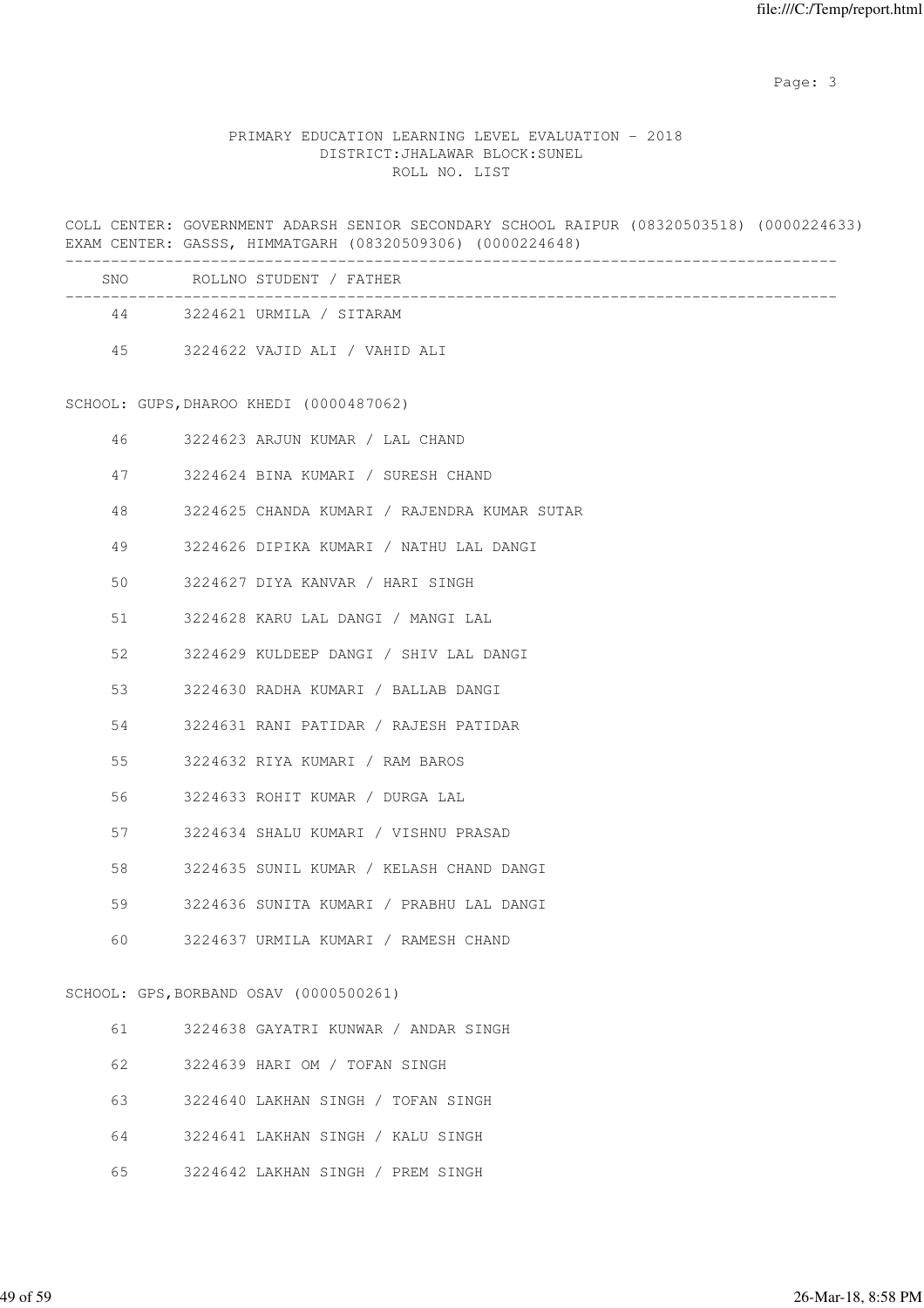Page: 4  $P$ 

# PRIMARY EDUCATION LEARNING LEVEL EVALUATION - 2018 DISTRICT:JHALAWAR BLOCK:SUNEL ROLL NO. LIST

COLL CENTER: GOVERNMENT ADARSH SENIOR SECONDARY SCHOOL RAIPUR (08320503518) (0000224633) EXAM CENTER: GASSS, HIMMATGARH (08320509306) (0000224648)

| <b>SNO</b> | ROLLNO STUDENT / FATHER         |
|------------|---------------------------------|
| 66         | 3224643 SONA KUMARI / RATAN LAL |

SCHOOL: GPS,TIKTIKIYA (0000500262)

| 67 | 3224644 GOVIND SINGH / SHYAM SINGH  |
|----|-------------------------------------|
| 68 | 3224645 GUOTAM SINGH / GOVIND SINGH |
| 69 | 3224646 SHYAMU KUMARI / RADHESHYAM  |
| 70 | 3224647 SURAJ SINGH / ARJUN SINGH   |
|    | 3224648 VISHAL SINGH / BANE SINGH   |

SCHOOL: GUPS,GIRLS BANJARI (0000500265)

| 72. | 3224649 DILKHUSH SINGH / BHAGWAN SINGH   |
|-----|------------------------------------------|
| 73  | 3224650 KARISHMA KUMARI / KAILASH DANGI  |
| 74  | 3224651 MANISHA DANGI / BHAG CHAND DANGI |
| 75  | 3224652 POOJA DANGI / PREM CHAND DANGI   |
| 76  | 3224653 POOJA KUMARI DANGI / MANGI LAL   |

77 3224654 SUMAN DANGI / JAGDISH DANGI

|                                         | SCHOOL: GOVT. PRIMARY SCHOOL , HANOTIYA- DHARONIYA (000050245 |
|-----------------------------------------|---------------------------------------------------------------|
|                                         | 78 3224655 ANIL KUMAR / JAGADISH CHAND MEGHAWAL               |
| 79<br>3224656 HEMALATA DANGI / RAJU LAL |                                                               |
| 80                                      | 3224657 KARU LAL / BAPU LAL DANGI                             |
| 81 — 10                                 | 3224658 KUSHARAM DANGI / KAILASH CHAND DANGI                  |
| 82                                      | 3224659 LAKHAN BAIRAGI / KAILASH CHAND BAIRAGI                |
| 83                                      | 3224660 LALITA DANGI / GOVARDHAN LAL                          |
| 84                                      | 3224661 LOKESH DANGI / RAMESH CHAND DANGI                     |
| 85                                      | 3224662 MAHESH KUMAR DANGI / RAM BABU DANGI                   |
| 86                                      |                                                               |
|                                         |                                                               |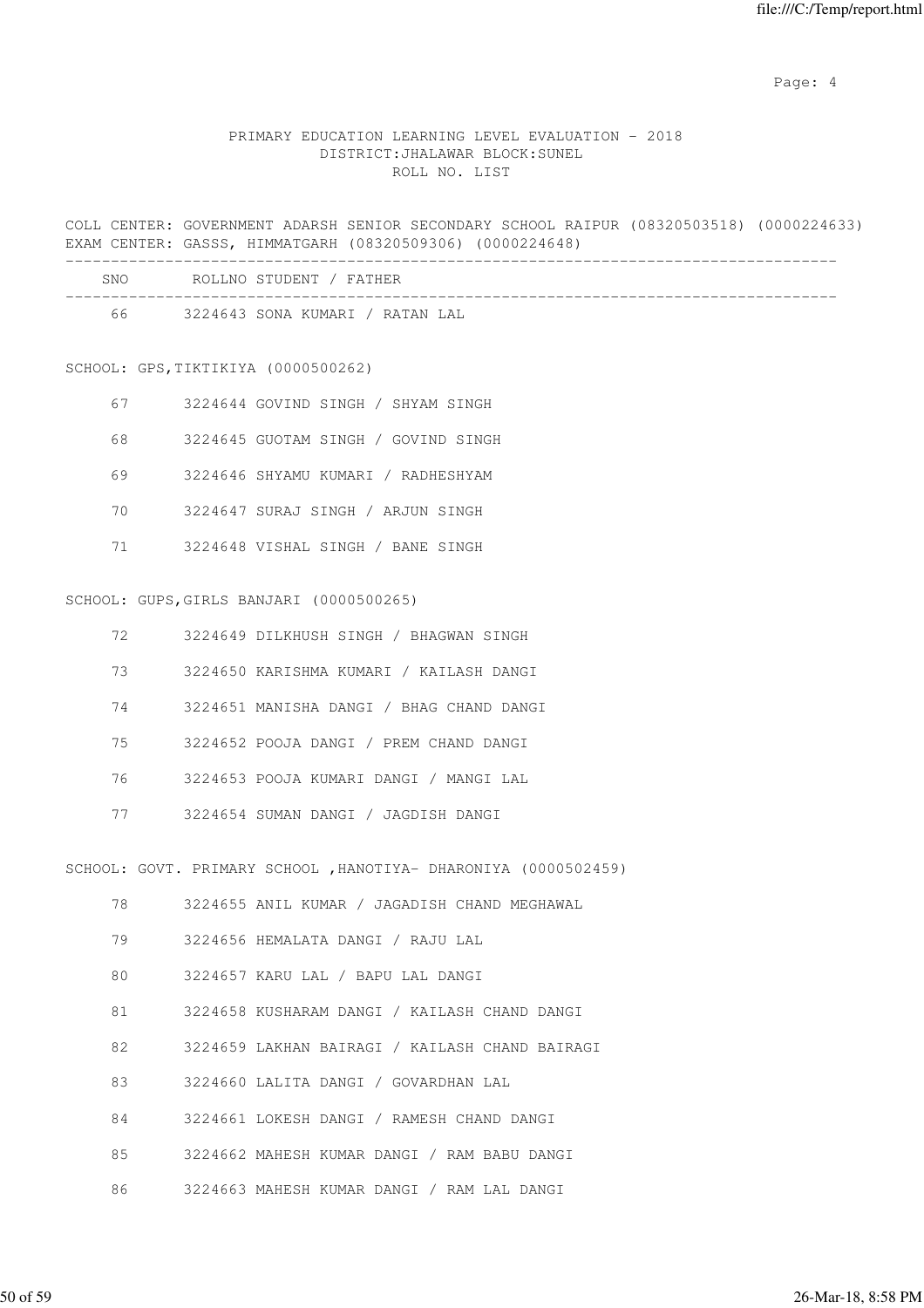Page: 5  $P$  and  $P$  and  $P$  and  $P$  and  $P$  and  $P$  and  $P$  and  $P$  and  $P$  and  $P$  and  $P$  and  $P$  and  $P$  and  $P$  and  $P$  and  $P$  and  $P$  and  $P$  and  $P$  and  $P$  and  $P$  and  $P$  and  $P$  and  $P$  and  $P$  and  $P$  and  $P$  an

# PRIMARY EDUCATION LEARNING LEVEL EVALUATION - 2018 DISTRICT:JHALAWAR BLOCK:SUNEL ROLL NO. LIST

COLL CENTER: GOVERNMENT ADARSH SENIOR SECONDARY SCHOOL RAIPUR (08320503518) (0000224633) EXAM CENTER: GASSS, HIMMATGARH (08320509306) (0000224648)

| SNO. | ROLLNO STUDENT / FATHER                   |  |
|------|-------------------------------------------|--|
| 87   | 3224664 MANISHA DANGI / RAJU LAL          |  |
| 88   | 3224665 RADHA KANWAR / DHIRABH SINGH      |  |
| 89   | 3224666 REENA DANGI / KAILASH CHAND DANGI |  |
| 90   | 3224667 SURAJ DANGI / RAMESH CHAND DANGI  |  |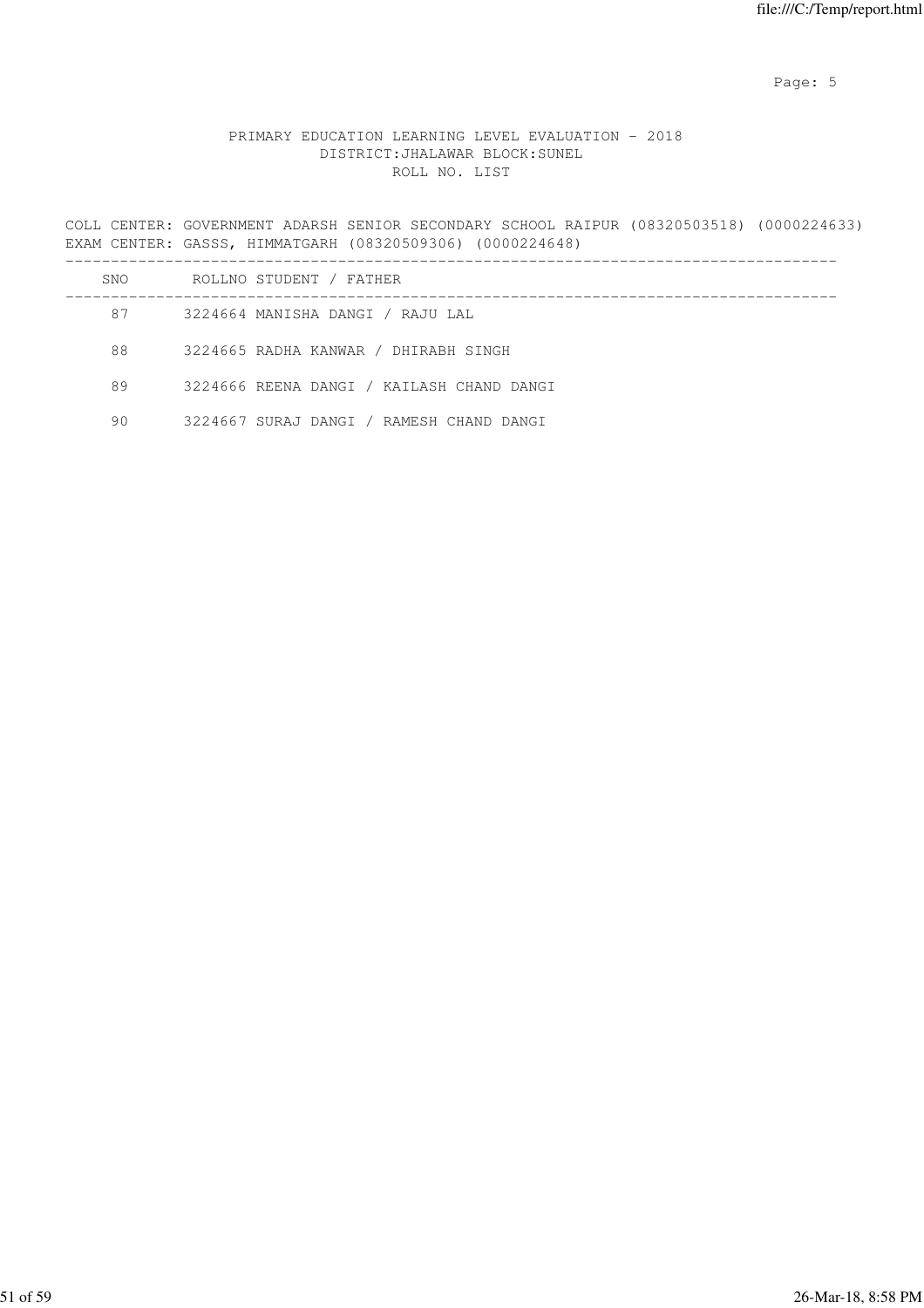expected to the control of the control of the control of the control of the control of the control of the control of the control of the control of the control of the control of the control of the control of the control of

# PRIMARY EDUCATION LEARNING LEVEL EVALUATION - 2018 DISTRICT:JHALAWAR BLOCK:SUNEL ROLL NO. LIST

|                | COLL CENTER: GOVERNMENT ADARSH SENIOR SECONDARY SCHOOL RAIPUR (08320503518) (0000224633)<br>EXAM CENTER: GOVERNMENR ADARSH SENIOR SECONDARY SCHOOL SEMLIKHAM (08320518803) (00002246) |
|----------------|---------------------------------------------------------------------------------------------------------------------------------------------------------------------------------------|
|                | SNO ROLLNO STUDENT / FATHER                                                                                                                                                           |
|                | SCHOOL: UJJAVAL VIDHYA MANDIR UPS DOBDEE (0000020238)                                                                                                                                 |
| $\mathbf{1}$   | 3224668 ANSHUMAN PATIDAR / SHRI BHUPENDR PATIDAR                                                                                                                                      |
| $\overline{2}$ | 3224669 BALKRISHAN PATIDAR / KAILASH CHAND PATIDAR                                                                                                                                    |
| 3              | 3224670 DUWAR KI LAL MEHAR / OM PARKASH MEHAR                                                                                                                                         |
| $\overline{4}$ | 3224671 GOVIND BHEEL / KARU LAL BHEEL                                                                                                                                                 |
| 5              | 3224672 KULDEEP BHEEL / RAM BABU BHEEL                                                                                                                                                |
| 6              | 3224673 MAHAVEER RATHOR / VISHNUPRSAD RATHOR                                                                                                                                          |
| 7              | 3224674 NITESH KUMAR GURJAR / SUJAN SINGH GURJAR                                                                                                                                      |
| 8              | 3224675 PAWAN BHEEL / DURGA LAL BHEEL                                                                                                                                                 |
| 9              | 3224676 PAWAN PATIDAR / ANIL PATIDAR                                                                                                                                                  |
| 10             | 3224677 PINTU BHEEL / SANJAY KUMAR                                                                                                                                                    |
| 11             | 3224678 PIUSH SUTHAR / RAMGOPAL                                                                                                                                                       |
| 12             | 3224679 RADHIKA RATHOR / ANIL RATHOR                                                                                                                                                  |
| 13             | 3224680 RAJPAL SINGH / BAJRANGH SINGH                                                                                                                                                 |
| 14             | 3224681 RAVEENA MEGHWAL / GHANSHYAM                                                                                                                                                   |
| 15             | 3224682 RAVEENA MEHAR / BABLU MEHAR                                                                                                                                                   |
| 16             | 3224683 SIYA KUMARI PATIDAR / LALIT KUMAR                                                                                                                                             |
| 17             | 3224684 SUNITA MEGHWAL / PHOOL CHAND MEGHWAL                                                                                                                                          |
| 18             | 3224685 TAMISH RATHORE / LEKHRAJ                                                                                                                                                      |
| 19             | 3224686 TANISHA PATIDAR / VINOD PATIDAR                                                                                                                                               |
|                | SCHOOL: DEEP JYOTI PUBLIC SCHOOL (0000020925)                                                                                                                                         |
| 20             | 3224687 PAVAN KUMAR MEGHWAL / BHAGWATI PRASAD                                                                                                                                         |

|  |  | 21 3224688 RADHA KUNWAR / ISHWAR SINGH |  |  |
|--|--|----------------------------------------|--|--|
|  |  | 22 3224689 RAJMAL MEGHWAL / BAL CHAND  |  |  |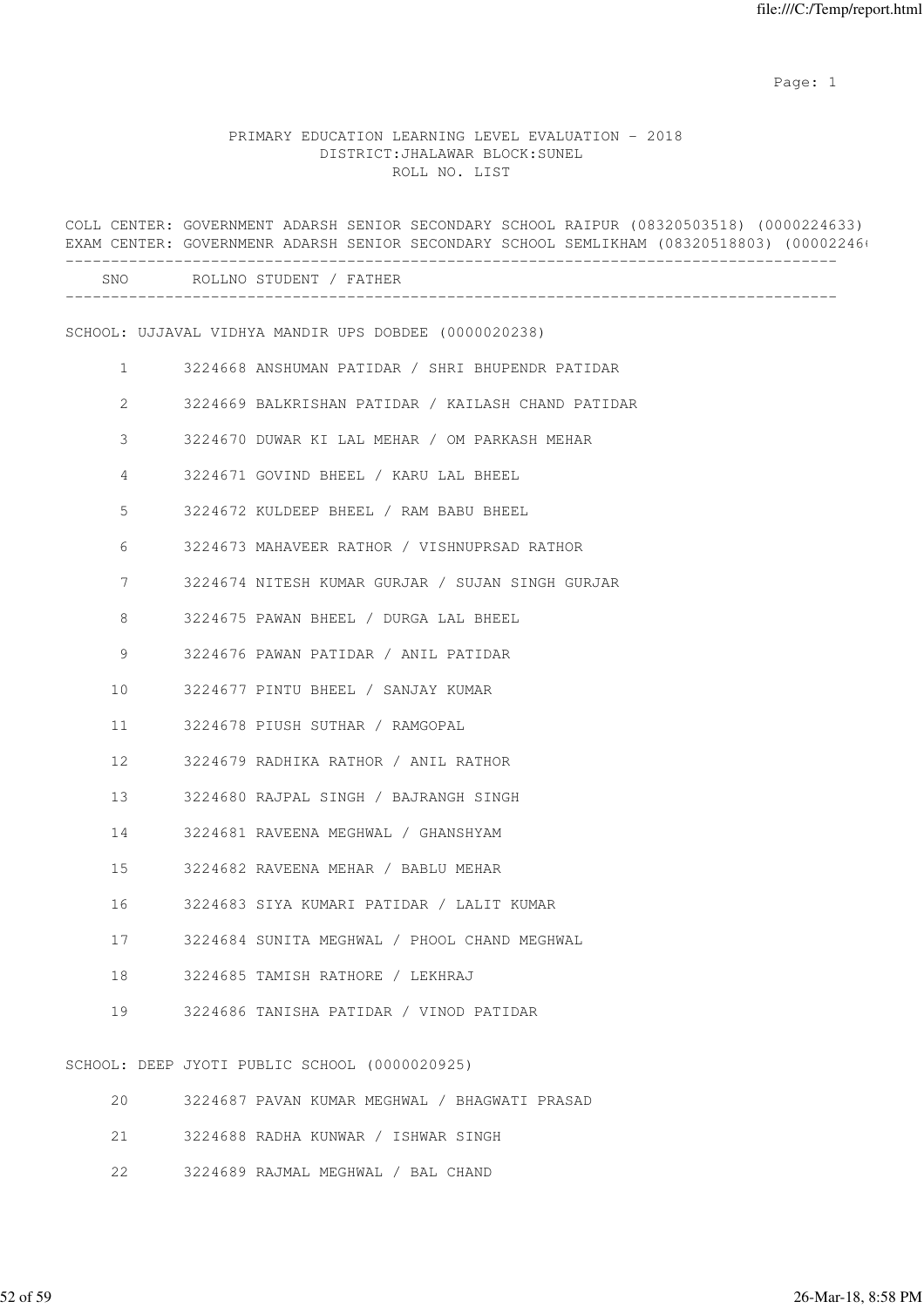#### PRIMARY EDUCATION LEARNING LEVEL EVALUATION - 2018 DISTRICT:JHALAWAR BLOCK:SUNEL ROLL NO. LIST

COLL CENTER: GOVERNMENT ADARSH SENIOR SECONDARY SCHOOL RAIPUR (08320503518) (0000224633) EXAM CENTER: GOVERNMENR ADARSH SENIOR SECONDARY SCHOOL SEMLIKHAM (08320518803) (00002246) ------------------------------------------------------------------------------------- SNO ROLLNO STUDENT / FATHER ------------------------------------------------------------------------------------- SCHOOL: GOVERNMENR ADARSH SENIOR SECONDARY SCHOOL SEMLIKHAM (0000224664) 23 3224690 DILKHUSH / DHANRAJ 24 3224691 JYOTI KUNWAR / PARWAT SINGH 25 3224692 KIRAN KUMARI / PRAKASH CHAND 26 3224693 KOMAL KUMARI BHEEL / DINESH KUMAR 27 3224694 KUMKUM / SANJAY KUMAR 28 3224695 LAKHAN LAL / NARESH KUMAR 29 3224696 MUSKAN KUMARI / RAM GOPAL 30 3224697 NANDINI PATIDAR / DINESH KUMAR PATIDAR 31 3224698 NIKITA KUNWAR JHALA / MAHENDRA SINGH 32 3224699 NIRAJ KUMAR / BALWANT KUMAR 33 3224700 RACHANA KUNWAR / ALKAR SINGH 34 3224701 RAM BABU / KALU LAL 35 3224702 REENA KUMARI / PRAKASH CHAND 36 3224703 SHYAM SINGH / DILIP SINGH 37 3224704 SHYAMU KUMARI / PRAKASH CHAND 38 3224705 SITA KUNWAR / TANWAR SINGH 39 3224706 SUNITA KUMARI / MUKESH KUMAR 40 3224707 SURAJ KUMAR BHEEL / KARU LAL BHEEL 41 3224708 YOGENDRA KUMAR BHEEL / JAGDISH CHAND BHEEL SCHOOL: GUPS, GARWADA (0000486920)

42 3224709 DURGESH KUMAR MEGHWAL / DAWARKILAL

- 43 3224710 MAMTA KUMARI / RAMSINGH
- 44 3224711 MANISHA KUMARI / GHANSHYAM
- 45 3224712 PINKI KUMARI / MOHAN LAL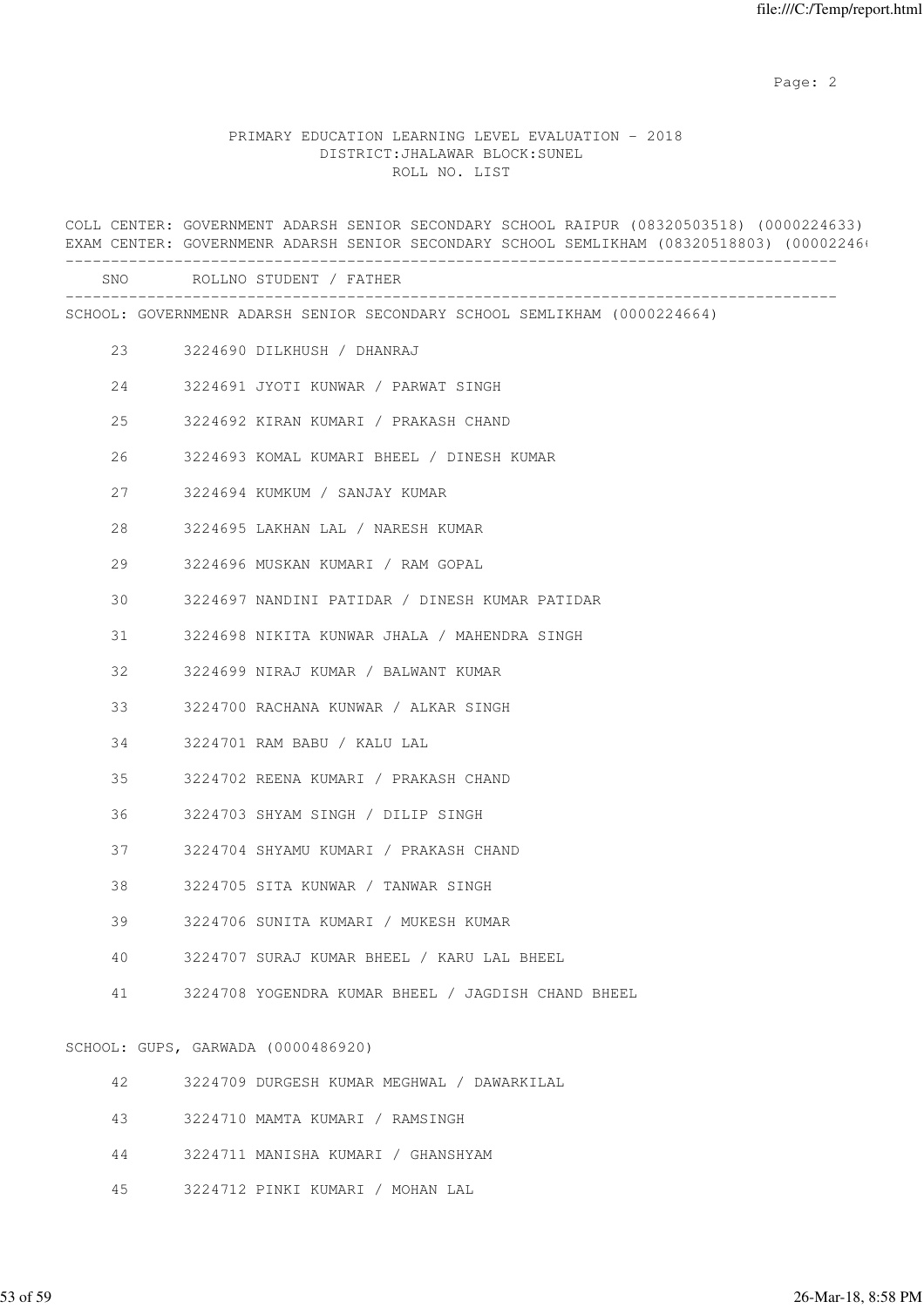# PRIMARY EDUCATION LEARNING LEVEL EVALUATION - 2018 DISTRICT:JHALAWAR BLOCK:SUNEL ROLL NO. LIST

COLL CENTER: GOVERNMENT ADARSH SENIOR SECONDARY SCHOOL RAIPUR (08320503518) (0000224633) EXAM CENTER: GOVERNMENR ADARSH SENIOR SECONDARY SCHOOL SEMLIKHAM (08320518803) (00002246)

| <b>SNO</b> | ROLLNO STUDENT / FATHER              |
|------------|--------------------------------------|
| 46         | 3224713 PRIYANKA KUMARI / RAMCHANDRA |
| 47         | 3224714 PUSHPENDRA KUMAR / GHANSHYAM |
| 48         | 3224715 RADHA KUMARI / MOHAN LAL     |

#### SCHOOL: GUPS, DOBDA (0000486921)

| 49 | 3224716 BHOLESHANKAR BHEEL / RADHESHYAM     |
|----|---------------------------------------------|
| 50 | 3224717 DEV BAI MEHAR / RAMESH CHAND MEHAR  |
|    | 51 3224718 DINESH BHEEL / KISHAN LAL        |
|    | 52 3224719 KARAN BHEEL / RADHESHYAM         |
| 53 | 3224720 KARAN SINGH BHEEL / MADAN LAL       |
|    | 54 3224721 MAHIPAL SINGH / VIKRAM SINGH     |
|    | 55 3224722 MONU SHARMA / ASHOK KUMAR SHARMA |
| 56 | 3224723 POOJA KUMARI / MOHAN LAL BHEEL      |
|    | 57 3224724 RADHIKA KANWAR / LAXMAN SINGH    |
| 58 | 3224725 RAHUL BHEEL / DURGA LAL             |
| 59 | 3224726 RAMDAYAL BHEEL / RAMGOPAL           |
| 60 | 3224727 SHANTI LAL BHEEL / KISHAN LAL       |
|    | 61 3224728 SHIVPAL SINGH / TANWAR SINGH     |
| 62 | 3224729 SUGNA BHEEL / MANGILAL              |
| 63 | 3224730 UMA KUMARI / SHYAM LAL BHEEL        |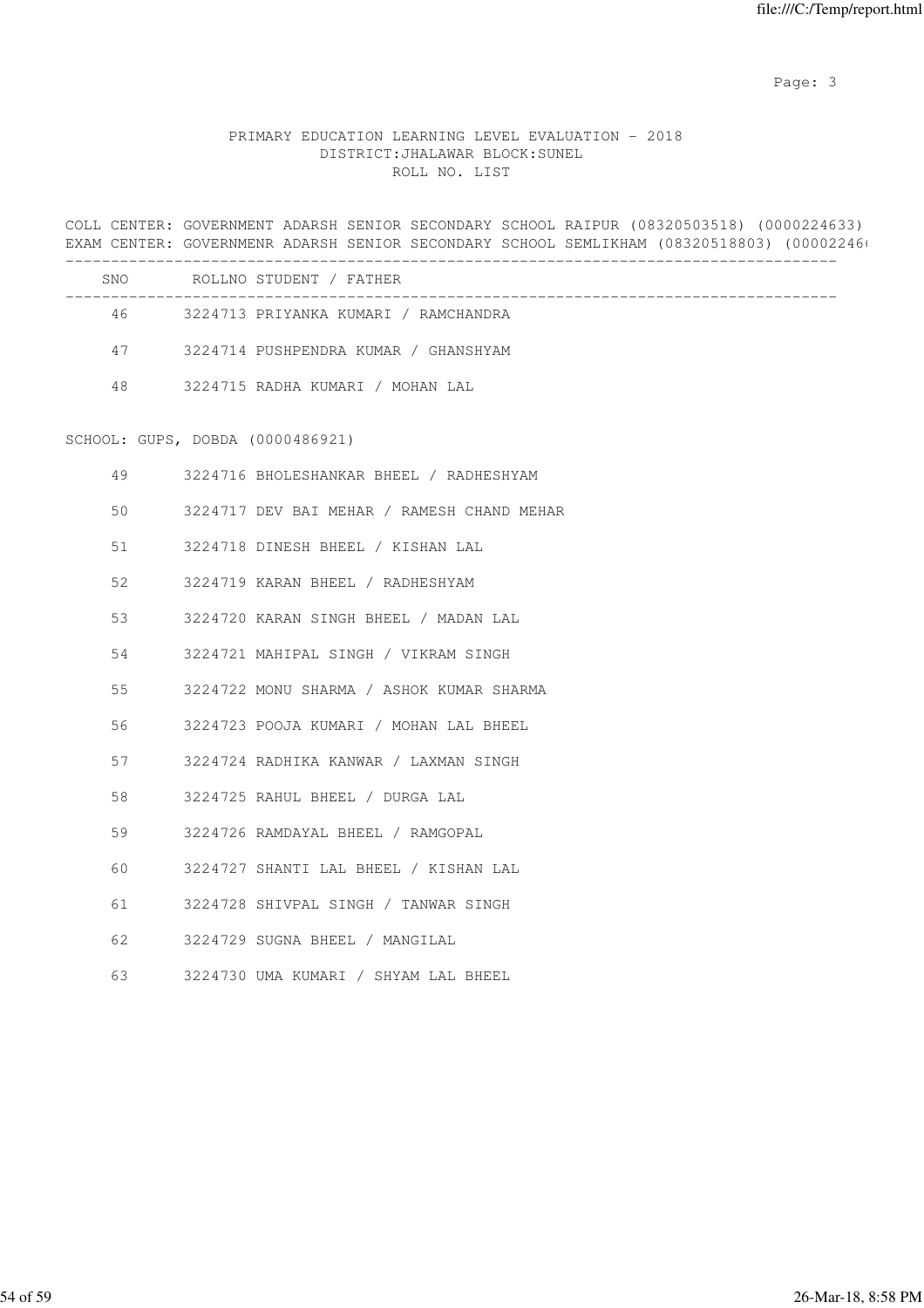expected to the control of the control of the control of the control of the control of the control of the control of the control of the control of the control of the control of the control of the control of the control of

### PRIMARY EDUCATION LEARNING LEVEL EVALUATION - 2018 DISTRICT:JHALAWAR BLOCK:SUNEL ROLL NO. LIST

COLL CENTER: GOVERNMENT ADARSH SENIOR SECONDARY SCHOOL RAIPUR (08320503518) (0000224633) EXAM CENTER: GOVERNMENT ADARSH SENIOR SECONDARY SCHOOL BANOR (08320520504) (0000224667) ------------------------------------------------------------------------------------- SNO ROLLNO STUDENT / FATHER -------------------------------------------------------------------------------------

SCHOOL: SANSKAR VIDHYA MANDIR (0000033826)

- 1 3224731 ARVIND KUMAR DANGI / GOPAL LAL
- 2 3224732 DIPESH KUMAR / BAPU LAL
- 3 3224733 DURGESH KUMAR / GOPAL LAL
- 4 3224734 GOVIND SINGH / BALU SINGH
- 5 3224735 RAVEENA MEHAR / RODU LAL
- 6 3224736 SACHIN DANGI / RAKESH DANGI
- 7 3224737 SHUBHAM PRAJAPAT / DURGA LAL

SCHOOL: GOVERNMENT ADARSH SENIOR SECONDARY SCHOOL BANOR (0000224667)

| 8  | 3224738 ABHISHEK KUMAR DANGI / DURGA LAL      |
|----|-----------------------------------------------|
| 9  | 3224739 ALISHA KUMARI DANGI / PREMCHAND DANGI |
| 10 | 3224740 ARJUN KUMAR BHEEL / BAJRANG LAL BHEEL |
| 11 | 3224741 ASHUTOSH DANGI / JAGDISH DANGI        |
| 12 | 3224742 BHAWANA KUMARI DANGI / RAMESH CHAND   |
|    | 13 3224743 DEEPAK KUMAR DANGI / PHOOL CHAND   |
| 14 | 3224744 DEEPAK KUMAR MEHAR / GORDHAN LAL      |
| 15 | 3224745 DINESH KUMAR MEHAR / SATYANARAYAN     |
| 16 | 3224746 DURGESH KUMAR DANGI / BALA RAM DANGI  |
| 17 | 3224747 GOVIND KUMAR MEHAR / PRABHU LAL MEHAR |
| 18 | 3224748 KIRAN KUMARI DANGI / MANOHAR LAL      |
| 19 | 3224749 LAKHAN ANJANA / RAJU LAL              |
| 20 | 3224750 LOKESH KUMAR DANGI / RADHESHYAM       |
| 21 | 3224751 LOKESH KUMAR DANGI / DURGA LAL        |
| 22 | 3224752 MAMTA KUMARI DANGI / MANOHAR LAL      |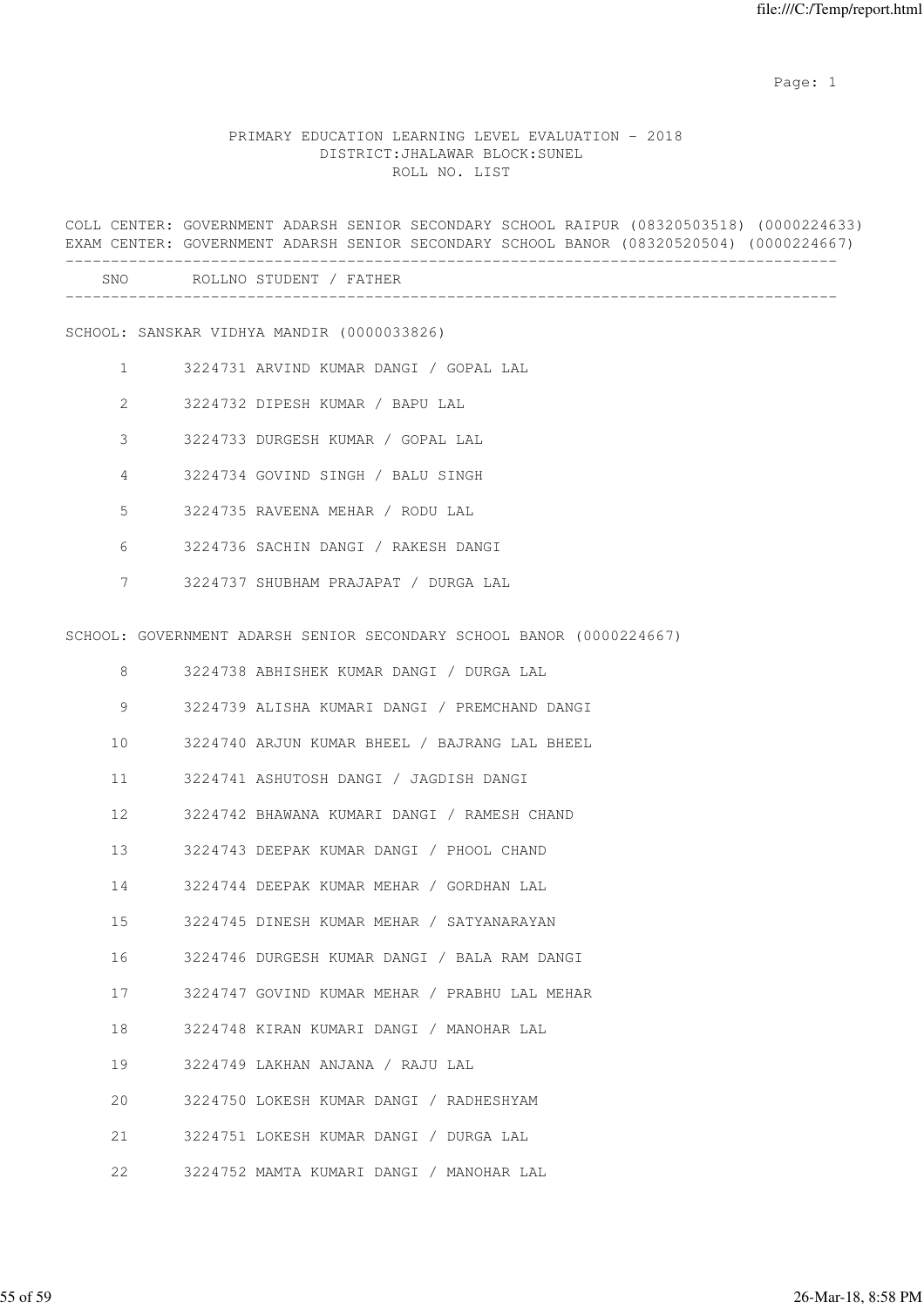# PRIMARY EDUCATION LEARNING LEVEL EVALUATION - 2018 DISTRICT:JHALAWAR BLOCK:SUNEL ROLL NO. LIST

COLL CENTER: GOVERNMENT ADARSH SENIOR SECONDARY SCHOOL RAIPUR (08320503518) (0000224633) EXAM CENTER: GOVERNMENT ADARSH SENIOR SECONDARY SCHOOL BANOR (08320520504) (0000224667) ------------------------------------------------------------------------------------- SNO ROLLNO STUDENT / FATHER ------------------------------------------------------------------------------------- 23 3224753 MANBHAR MEGHWAL / LAL CHAND 24 3224754 MANISH KUMAR DANGI / RAMESHWAR DANGI 25 3224755 MAYA KUMARI SEN / SHIVLAL 26 3224756 PANKAJ KUMAR DANGI / BALKISHAN 27 3224757 PAYAL KUMARI MEGHWAL / LALCHAND 28 3224758 POOJA KUMARI BHEEL / DURGA LAL BHEEL 29 3224759 POOJA KUMARI BHEEL / MOTI LAL BHEEL 30 3224760 POOJA KUMARI DANGI / BALKISHAN DANGI 31 3224761 PRAHALAD BAIRAGI / VISHNU PRASAD BAIRAGI 32 3224762 RADHA DANGI / RAMESHWAR DANGI 33 3224763 RADHA KUMARI DANGI / DURGA LAL 34 3224764 RAJESH KUMAR DANGI / KANHAIYA LAL 35 3224765 RAMKARAN DANGI / VISHNUPRASAD 36 3224766 RAVINA KUMARI DANGI / RAMESH CHAND DANGI 37 3224767 ROHIT KUMAR DANGI / PREM CHAND 38 3224768 ROHIT KUMAR DANGI / RAMESHWAR 39 3224769 SHARMILA DANGI / RAKESH DANGI 40 3224770 SHIVANI KUMARI DANGI / RAKESH KUMAR 41 3224771 TEJPAL LUHAR / BALU SINGH LUHAR 42 3224772 VISHAL KUMAR MEGHWAL / RAMCHANDRA 43 3224773 VISHAL KUMAR MEHAR / GANSHYAM MEHAR 44 3224774 YASH KUMAR DANGI / RAMESH CHAND SCHOOL: GPS, TELIYA KHERI (0000413092) 45 3224775 ASHA KUMARI MALI / KNAWAR LAL MALI

46 3224776 ASHA KUMARI MEGHWAL / GOPAL LAL MEGHWAL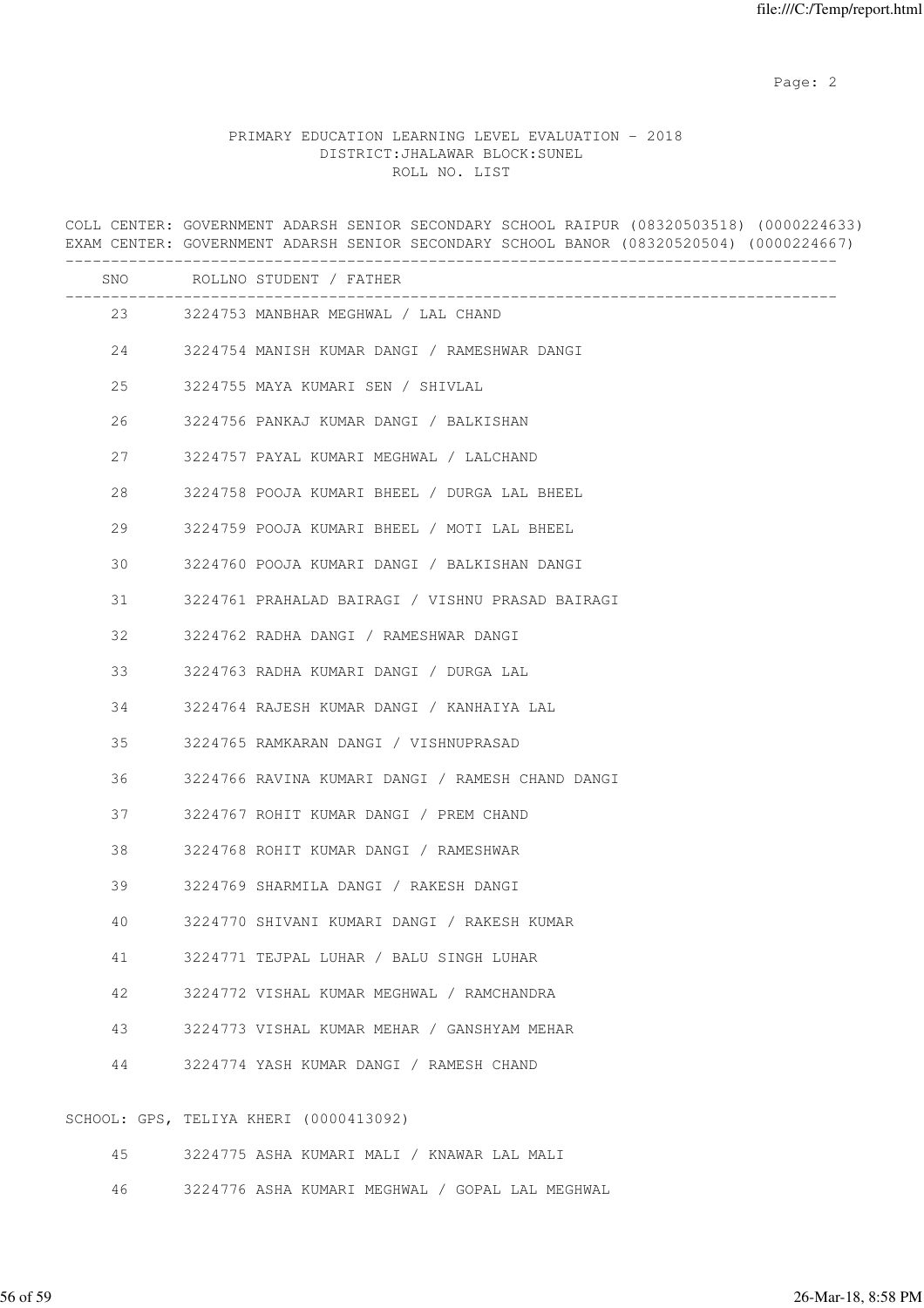## PRIMARY EDUCATION LEARNING LEVEL EVALUATION - 2018 DISTRICT:JHALAWAR BLOCK:SUNEL ROLL NO. LIST

COLL CENTER: GOVERNMENT ADARSH SENIOR SECONDARY SCHOOL RAIPUR (08320503518) (0000224633) EXAM CENTER: GOVERNMENT ADARSH SENIOR SECONDARY SCHOOL BANOR (08320520504) (0000224667) ------------------------------------------------------------------------------------- SNO ROLLNO STUDENT / FATHER ------------------------------------------------------------------------------------- 47 3224777 DIVYA KUMARI PATDAR / HEM RAJ PATIDAR 48 3224778 DIYA KUMARI PATIDAR / DEVI LAL PATIDAR 49 3224779 KIRAN PATIDAR / JAGDEESH CHAND PATIDAR 50 3224780 KRISHNA KUMARI MALI / DEVI LAL MALI 51 3224781 MADHUBALA MALI / KARU LAL MALI 52 3224782 MANISHA KUMARI MEGHWAL / BEERAM LAL MEGHWAL 53 3224783 MAYA KUMARI MALI / BALA RAM MALI 54 3224784 NISHA KUMARI MALI / NAND RAM MALI 55 3224785 POOJA KUMARI MALI / GOPAL LAL MALI 56 3224786 POOJA KUMARI MALI / SHIV LAL MALI 57 3224787 REKHA KUMARI MALI / KANWAR LAL MALI 58 3224788 TANISHA KUMARI PATIDAR / SHYAM SUNDAR PATIDAR SCHOOL: GUPS, ASODIYA (0000467859) 59 3224789 ARJUN KUMAR BHEEL / RAMBABU 60 3224790 DURGA LAL BHEEL / KANWAR LAL 61 3224791 HARISH CHAND DANGI / RAMLAL 62 3224792 MOHAN LAL DANGI / HEERA LAL 63 3224793 NISHA KUMAR DANGI / MANGILAL 64 3224794 POOJA KUMARI DANGI / KAILASH CHAND 65 3224795 UMESH KUMAR DANGI / RADHESHYAM SCHOOL: GUPS,ROOPAREL (0000467911) 66 3224796 ASHOK KUMAR BAGRI / BAPU LAL BAGRI 67 3224797 BHAWANA GAUSWAMI / MOHAN LAL

68 3224798 DEEPAK KUMAR / RAMDAYAL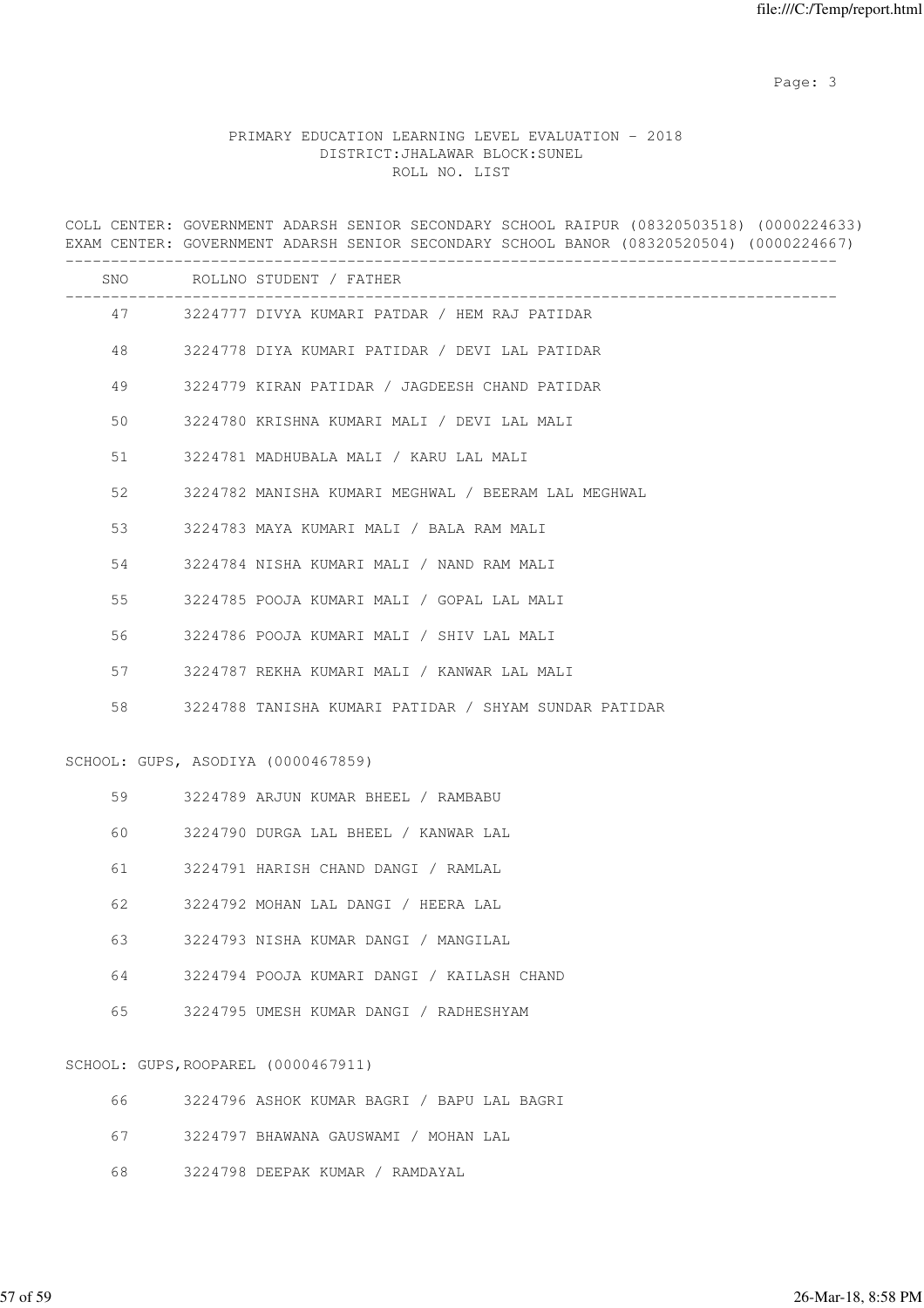Page: 4  $P$ 

# PRIMARY EDUCATION LEARNING LEVEL EVALUATION - 2018 DISTRICT:JHALAWAR BLOCK:SUNEL ROLL NO. LIST

COLL CENTER: GOVERNMENT ADARSH SENIOR SECONDARY SCHOOL RAIPUR (08320503518) (0000224633) EXAM CENTER: GOVERNMENT ADARSH SENIOR SECONDARY SCHOOL BANOR (08320520504) (0000224667) ------------------------------------------------------------------------------------- SNO ROLLNO STUDENT / FATHER ------------------------------------------------------------------------------------- 69 3224799 DHAPU DANGI / MANOHAR LAL 70 3224800 HARIOM SEN / RAMKISHAN SEN 71 3224801 JASWANT MEHAR / BALARAM MEHAR 72 3224802 KAJAL GOSWAMI / MOHAN LAL 73 3224803 MINAKSHI HARIJAN / PAPPU HARIJAN 74 3224804 PAYAL HARIJAN / LAL CHAND 75 3224805 PINTU MEHAR / CHITAR LAL 76 3224806 RACHANA MEHAR / BALARAM MEHAR 77 3224807 RAHUL KUMAR MEGHWAL / BALARAM 78 3224808 RAMESHWER DANGI / BALARAM DANGI 79 3224809 RAVI MEHAR / BAJRANG LAL 80 3224810 ROHIT HARIJAN / LAL CHAND 81 3224811 SHALU GAUSWAMI / BABU LAL 82 3224812 TINA DANGI / KALU LAL DANGI 83 3224813 VERSHA MEGHWAL / GAURDHAN LAL